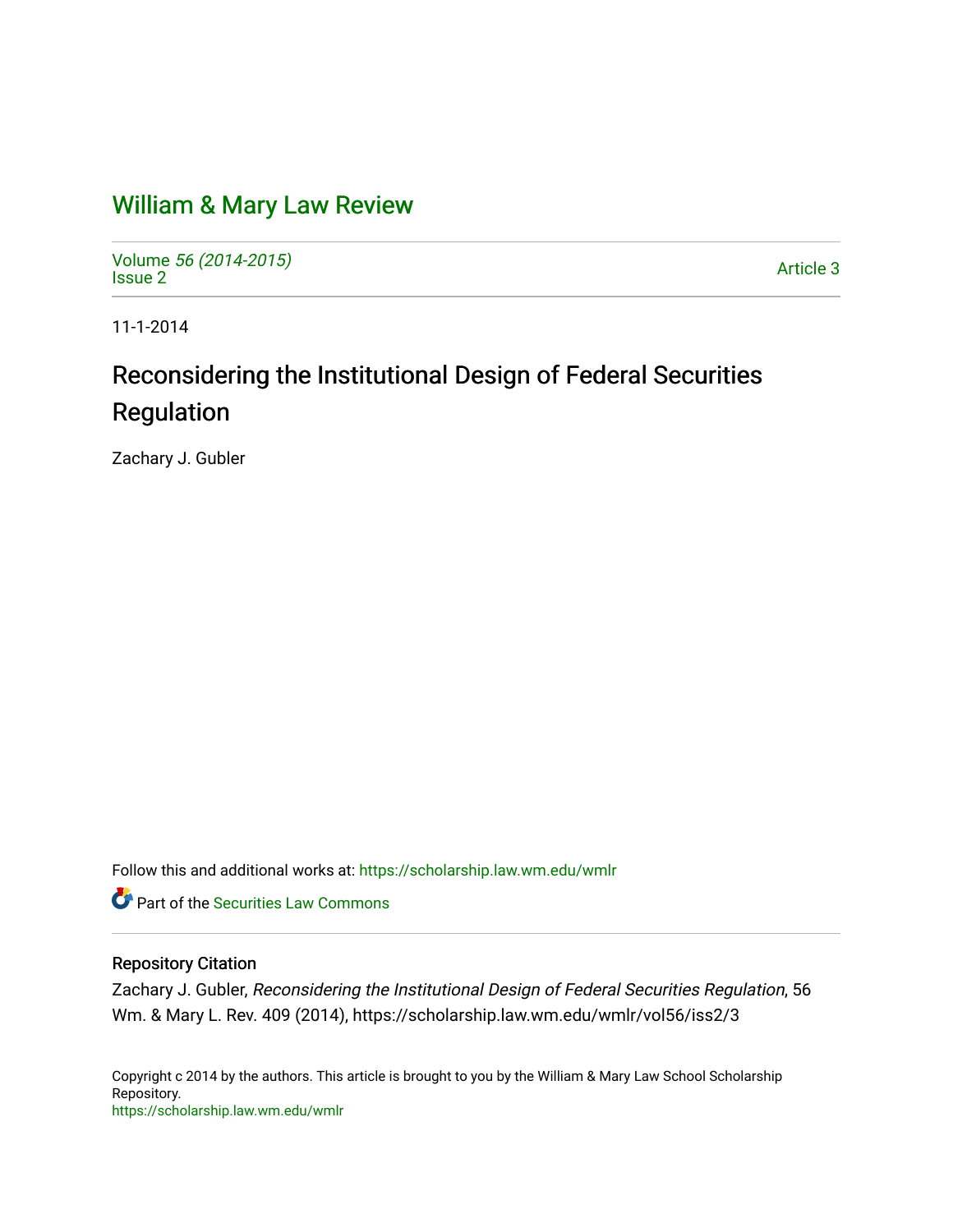## RECONSIDERING THE INSTITUTIONAL DESIGN OF FEDERAL SECURITIES REGULATION

## ZACHARY J. GUBLER\*

#### ABSTRACT

*The institutional design literature is interested in the optimality of particular legal institutions, for example, judicial review of agency actions, corporate federalism, and environmental policy. This Article brings such an analysis to bear on federal securities regulation and argues that we could improve upon the current institutional structure. In particular, the Article proposes that the Securities and Exchange Commission (SEC) be given even more decision-making authority than it currently has under the statutory scheme, effectively authorizing the agency to create disclosure rules for any firm that operates in interstate commerce. At the same time, the Article proposes that we place greater controls on the risk of regulatory error at the SEC by creating a statutory scheme that would place limits on the level of regulatory costs that the agency is permitted to impose on the firms that it regulates. By granting the expert agency more decisionmaking authority, while at the same time controlling the risk of error inherent in the SEC's complicated regulatory task, the Article argues that we could create an institutional structure that generates disclosure rules that are both smarter and less error-prone. The Article also sketches a possible policy approach along these lines.*

<sup>\*</sup> Associate Professor, Arizona State University Sandra Day O'Connor College of Law. Thanks go to Adam Chodorow, Mike Guttentag, Anita Krug, Don Langevoort, Alex Lee, Elizabeth Pollman, and participants at the Arizona State University Junior Faculty Workshop and the Rocky Mountain Junior Scholars Forum. I also wish to thank Tim Forsman for excellent research assistance. The standard disclaimers apply.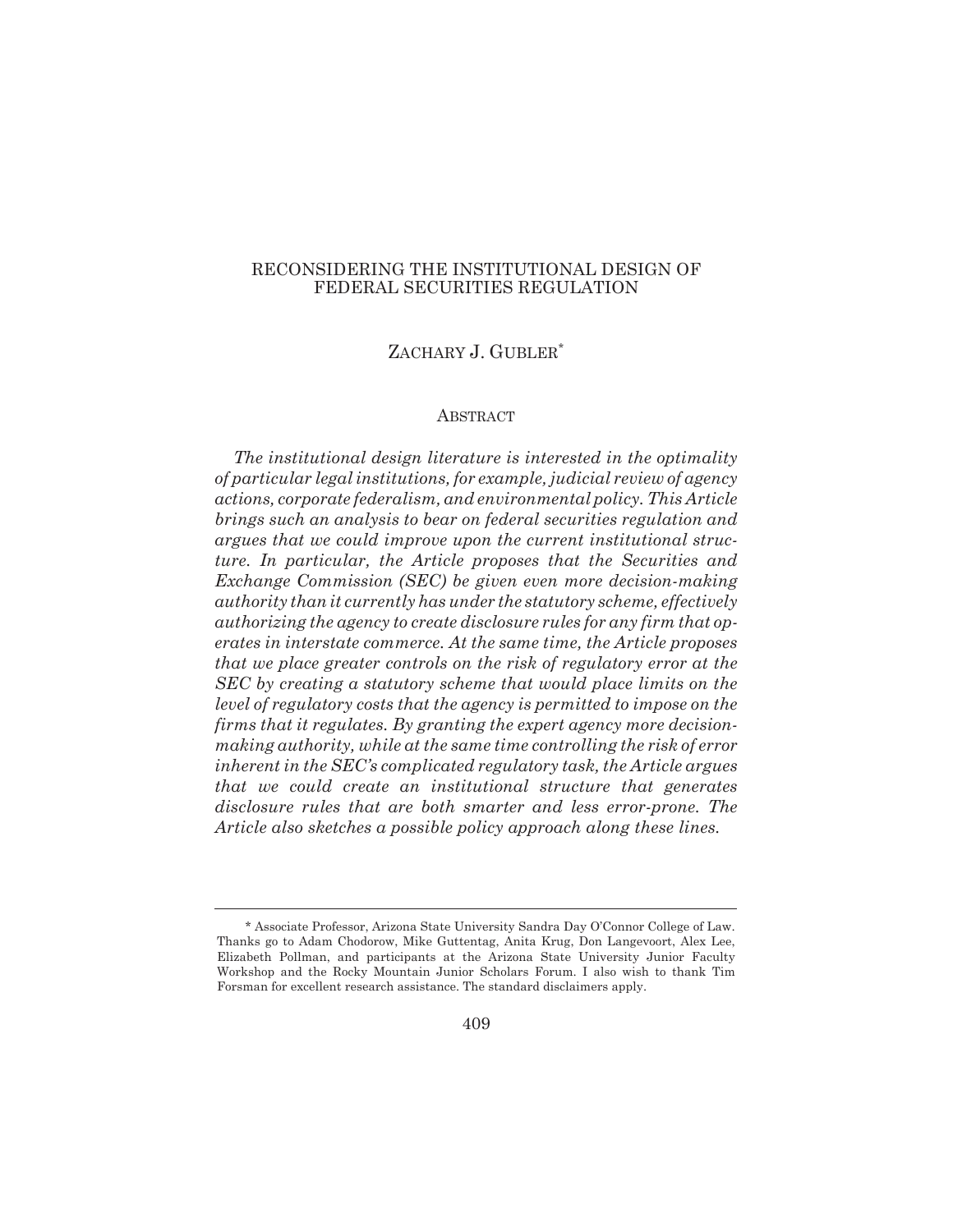## TABLE OF CONTENTS

|                                                                                         | 411 |
|-----------------------------------------------------------------------------------------|-----|
| I. ALLOCATING DECISION-MAKING AUTHORITY AND MANAGING                                    |     |
| ERROR IN THE EXCHANGE ACT                                                               | 415 |
| A. Allocating Decision-Making Authority in the                                          |     |
| Exchange Act: The Public-Private Divide $\dots\dots\dots\dots$                          | 417 |
| B. Managing Regulatory Error in the Exchange Act:                                       |     |
| Reliance on Judicial Review                                                             | 422 |
| II. CRITIQUING THE STATUTE: ALLOCATING                                                  |     |
| DECISION-MAKING AUTHORITY                                                               | 424 |
| A. Critiquing the Original Justifications for the                                       |     |
| Public-Private Divide                                                                   | 424 |
| 1. Critiquing the Leveling the Playing Field                                            |     |
| $Justification \dots \dots \dots \dots \dots \dots \dots \dots \dots \dots \dots \dots$ | 426 |
| 2. Critiquing the Investor Protection                                                   |     |
| Justification for the Public-Private Divide $\dots\dots\dots$                           | 429 |
| B. Critiquing the Revisionist Justifications for the                                    |     |
| Public-Private Divide                                                                   | 434 |
| C. Expanding the SEC's Decision-Making Authority $\ldots$ .                             | 439 |
| III. CRITIQUING THE STATUTE: MANAGING RISK OF                                           |     |
| REGULATORY ERROR                                                                        | 444 |
| A. Four Sources of Error                                                                | 445 |
|                                                                                         | 445 |
| 2. Public Choice Dynamics                                                               | 445 |
| 3. Sophistication Constraints                                                           | 446 |
| 4. Epistemic Limitations                                                                | 450 |
| B. Judicial Review's Inadequacy as a Tool for Managing                                  |     |
| Administrative Error Arising from These Four Sources.                                   | 452 |
| <b>IV. POLICY IMPLICATIONS</b>                                                          | 455 |
| A. Deferring to the SEC on the Public-Private Divide                                    | 455 |
| B. Controlling for Regulatory Error at the SEC                                          | 457 |
| C. What About Decision Costs?                                                           | 462 |
|                                                                                         | 464 |
|                                                                                         |     |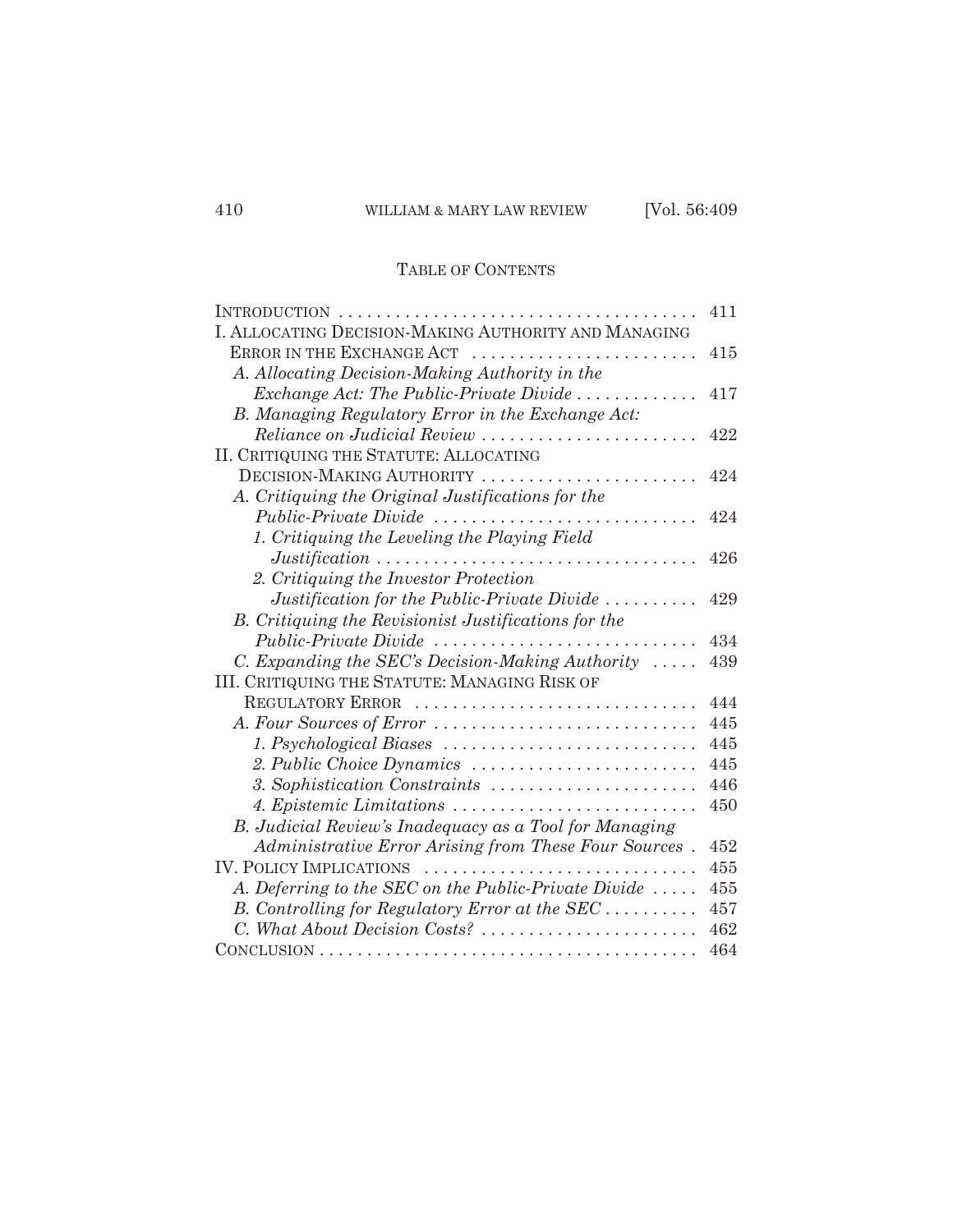### **INTRODUCTION**

The Securities Exchange Act of 1934 (Exchange Act) created the Securities and Exchange Commission (SEC) and the modern framework for regulating the securities markets.<sup>1</sup> As is the case with questions of institutional design more generally,<sup>2</sup> two central goals of the regime are allocating decision-making authority to the most expert institution and minimizing the costs of policy error. This Article argues that these two facets of the institutional design of federal securities regulation need to be reconsidered.

With respect to the allocation of decision-making authority, this Article argues that there are likely benefits to be reaped from giving the SEC even more decision-making authority than the statute already does.<sup>3</sup> This claim is likely to be surprising to many, if not most, securities law practitioners and scholars. After all, the delegation that Congress made to the SEC in the Exchange Act is expansive to say the least. Regarding what are typically referred to as "reporting" or "public" firms, the SEC is empowered to require all, some, or none of those firms to disclose whatever information the SEC decides is "necessary or appropriate in the public interest or for the protection of investors."<sup>4</sup> However, the grant of decisionmaking authority is not absolute. This is because Congress retains the all-important task of determining what types of firms are subject to the SEC's regulatory decisions. In other words, it is Congress that determines the contours of the divide separating the public (regulated) market from the private (unregulated) one.<sup>5</sup>

<sup>1.</sup> 15 U.S.C. §§ 78a, 78d (2012).

<sup>2.</sup> *See infra* notes 18-28 and accompanying text.

<sup>3.</sup> *See infra* Part II.C.

<sup>4.</sup> 15 U.S.C. § 78*l*(b)(1).

<sup>5.</sup> *See, e.g.*, Milton Cohen, *"Truth in Securities" Revisited*, 79 HARV. L. REV. 1340 (1966); Michael D. Guttentag, *Patching a Hole in the JOBS Act: How and Why to Rewrite the Rules that Require Firms to Make Periodic Disclosures*, 88 IND. L.J. 151 (2013); Donald C. Langevoort & Robert B. Thompson, *"Publicness" in Contemporary Securities Regulation After the JOBS Act*, 101 GEO. L.J. 337 (2013); Elizabeth Pollman, *Information Issues on Wall Street 2.0*, 161 U. PA. L. REV. 179 (2012); A.C. Pritchard, *Revisiting "Truth in Securities" Revisited: Abolishing IPOs and Harnessing Private Markets in the Public Good*, 36 SEATTLE U. L. REV. 999 (2013).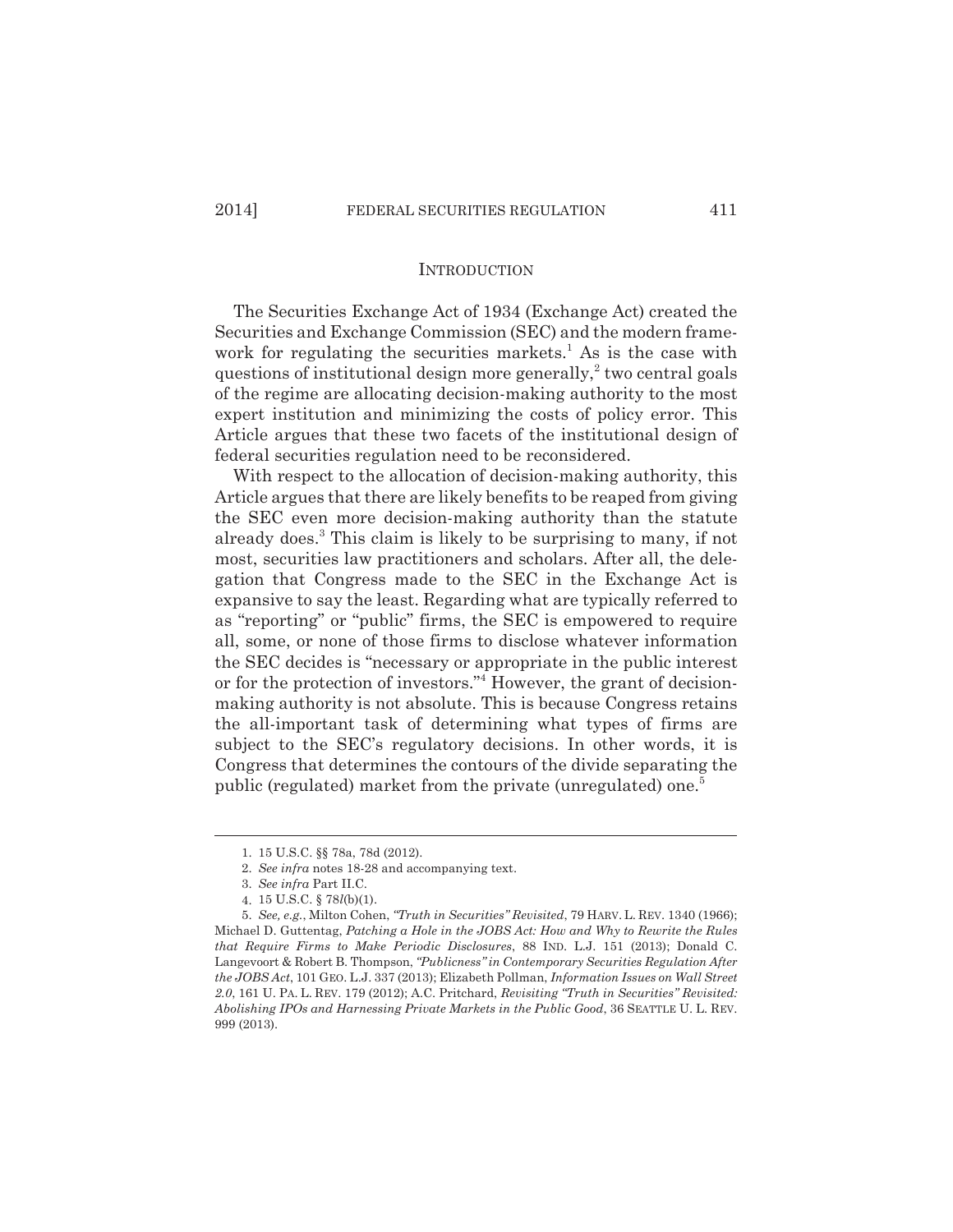Yet, Congress's line drawing in this context increasingly seems arbitrary in light of subsequent developments in the economic analysis of law. When Congress created this public-private divide in 1934, it was largely concerned with placing non-disclosing or underdisclosing firms on an equal footing with those firms that were already disclosing information or that were disclosing a higher quality of information prior to the creation of the mandatory regime.<sup>6</sup> Public choice theory offers reasons to question whether this fairness concern was just political window dressing to mask an attempt by larger firms to place their smaller rivals at a competitive disadvantage through costly regulation.<sup>7</sup>

Furthermore, the economic case for mandatory disclosure implies that the optimal public-private divide is probably much more complex than the current one. The current divide is predicated on three factors: whether a firm's securities are listed on a national securities exchange, whether a firm has made a public offering of securities under the Exchange Act, or whether a firm has more than  $2,000$  shareholders of record.<sup>8</sup> If a firm can answer all of these questions in the negative, then it escapes the mandatory regime and is part of the private, unregulated market; otherwise, the firm is subject to the mandatory disclosure regime.<sup>9</sup>

However, the modern economic case for mandatory disclosure implies that these disclosure triggers are probably too crude, if not irrelevant altogether. The modern economic case posits that mandatory rules are necessary to correct market distortions caused by the benefits that disclosure creates for third parties.<sup>10</sup> The optimal public-private divide, therefore, would target mandatory disclosure rules at those firms or industries where the third-party effects of information are most significant; and it would do so in reliance on various metrics—for example, accounting profits, concentration ratios, and measures of vertical integration—that come from the accounting and industrial organization literature.<sup>11</sup> The SEC's relative expertise makes it the best institution for making these

<sup>6.</sup> *See infra* notes 71-83 and accompanying text.

<sup>7.</sup> *See infra* notes 90-92 and accompanying text.

<sup>8.</sup> *See* 15 U.S.C. §§ 78*l*(a)-(b), 78*l*(g), 78o(d) (2012).

<sup>9.</sup> *See id.*

<sup>10.</sup> *See infra* Part II.A.2.

<sup>11.</sup> *See infra* notes 137-44 and accompanying text.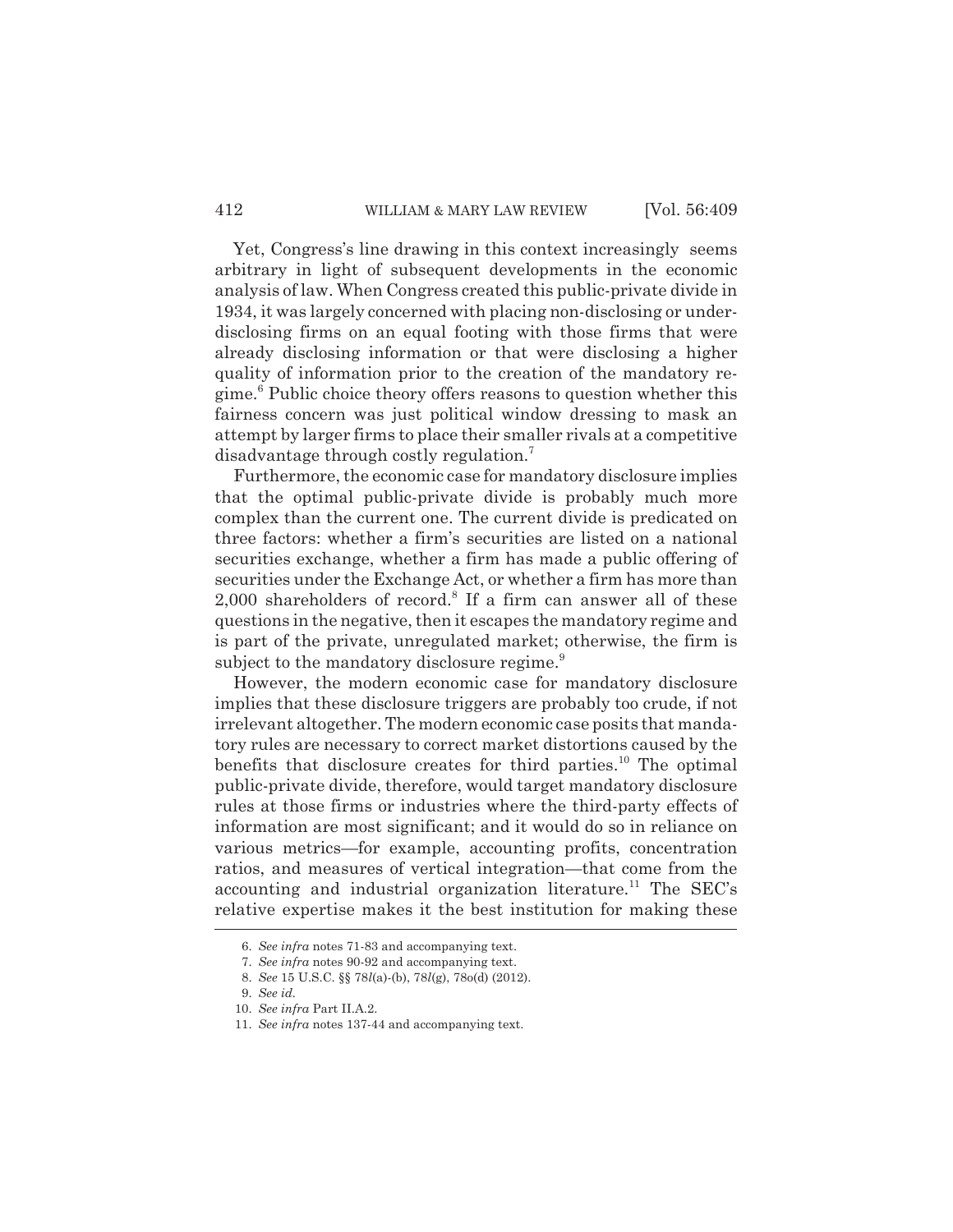types of determinations. And consequently, the SEC, and not Congress, should be the one that determines the contours of the public-private divide.<sup>12</sup>

Not only might we benefit from allocating this additional decisionmaking authority to the SEC, but there are also benefits likely to be gained from adopting additional measures for minimizing the risk of policy error inherent in the SEC's regulatory task. The Exchange Act does not currently do much to deal with this problem, other than subjecting SEC rules to judicial review under the Administrative Procedure Act.<sup>13</sup> But while judicial review is commonly thought to help protect against agency error and bias, $14$  it is at best an imperfect tool for minimizing the risk associated with the different sources of error that beset the SEC, which include errors resulting from psychological biases, public choice dynamics, sophistication deficits, and epistemic limitations.<sup>15</sup> For these reasons, additional error-reducing mechanisms may be necessary.

The centerpiece of the Article is a policy proposal that attempts to operationalize these two principles of increased decision-making authority and more robust error management. In particular, the proposal seeks to amend the Exchange Act to eliminate the publicprivate divide that Congress has created, instead leaving it to the SEC to determine the fundamental question of whom to regulate.<sup>16</sup> But the proposal also seeks to rein in the risk of error at the SEC by limiting the costs that the agency can impose on firms through

<sup>12.</sup> *See infra* notes 144-49 and accompanying text.

<sup>13. 5</sup> U.S.C. §§ 702-706 (2012) (setting forth the operative provisions governing judicial review of federal rule making).

<sup>14.</sup> *See* Thomas O. McGarity, *Some Thoughts on "Deossifying" the Rulemaking Process*, 41 DUKE L.J. 1385, 1387-96, 1452 (1992) (noting that judicial review can "perform a necessary 'quality control' function"); Nina A. Mendelson, *Agency Burrowing: Entrenching Policies and Personnel Before a New President Arrives*, 78 N.Y.U. L. REV. 557, 573-74, 584, 593 (2003); Thomas Merrill, *Capture Theory and the Courts: 1967-1983*, 72 CHI. KENT L. REV. 1039, 1039 (1997); Jeffrey J. Rachlinski, *The Uncertain Psychological Case for Paternalism*, 97 NW. U. L. REV. 1165, 1205-06 (2003); Sidney A. Shapiro & Richard E. Levy, *Heightened Scrutiny of the Fourth Branch: Separation of Powers and the Requirement of Adequate Reasons for Agency Decisions*, 1987 DUKE L.J. 387; Cass R. Sunstein, *Factions, Self-Interest, and the APA: Four Lessons Since 1946*, 72 VA. L. REV. 271, 276-78 (1986). *But see* William N. Eskridge, Jr. & John Ferejohn, *Structuring Lawmaking to Reduce Cognitive Bias: A Critical View*, 87 CORNELL L. REV. 616 (2002).

<sup>15.</sup> *See infra* Part III.A.

<sup>16.</sup> *See infra* Part IV.A.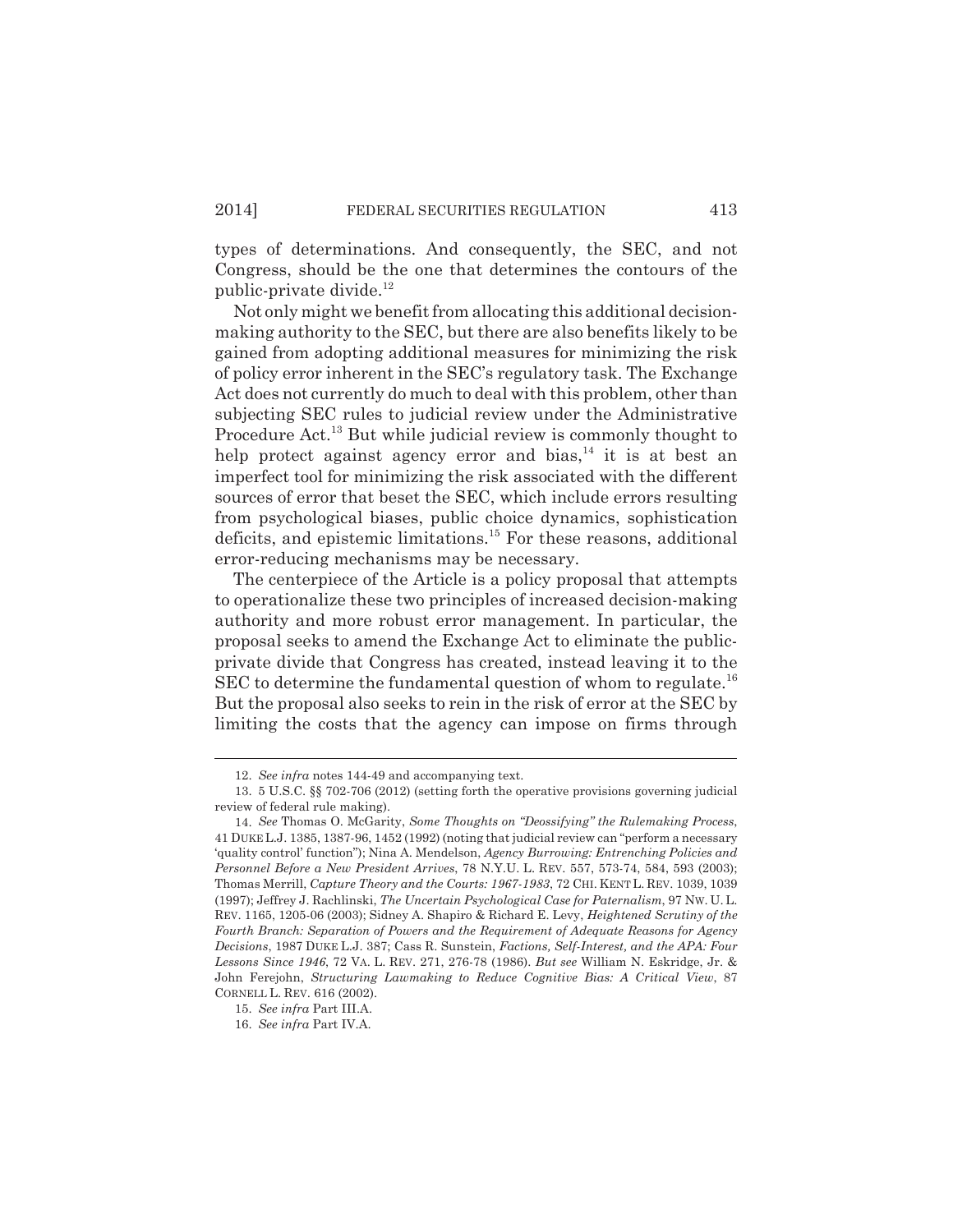disclosure rules.<sup>17</sup> Under this aspect of the proposal, Congress would charge an advisory committee with the task of reviewing (on a periodic basis) the disclosure costs that the current regime imposes on firms. This committee would then advise Congress on whether the SEC should take some action—or refrain from taking an action in an effort to bring disclosure costs in line with the costs of a theoretically optimal disclosure regime. Depending on the advisory committee's findings, the expectation would be for Congress to intervene at the SEC. If disclosure costs seem to be higher (or lower) than what one might think is the theoretically optimal range, the SEC might be required to address this issue before taking any further regulatory (or de-regulatory) action that would add to (or subtract from) disclosure costs. The SEC would therefore face a strong incentive to bring its rules in line with the theoretically optimal level of disclosure costs, as determined by the advisory committee, because refusal would thwart the SEC's agenda, regardless of whether that agenda is of the regulatory or deregulatory variety. By expanding the SEC's decision-making authority while at the same time constraining error, the policy proposal is intended to result in disclosure rules that are both smarter and less error-prone.

The Article proceeds as follows: Part I provides a brief overview of how the Exchange Act allocates decision-making authority and seeks to control the risk of regulatory error. Part II provides a critique of how the statute allocates decision-making authority, arguing that the policy choices that Congress has made in crafting the public-private divide are problematic in light of the modern economic case for mandatory disclosure, and that the SEC is probably better situated in any case to make the determinations that likely are required of that economic justification of the regime. Part III provides a critique of how the statute seeks to manage the risk of regulatory error that inevitably accompanies the expansive grant of decision-making authority. It argues that judicial review alone cannot possibly address the varied types of errors that beset an agency like the SEC. Part IV develops the policy proposal that seeks to operationalize the principles of increased decision-making

<sup>17.</sup> *See infra* Part IV.B.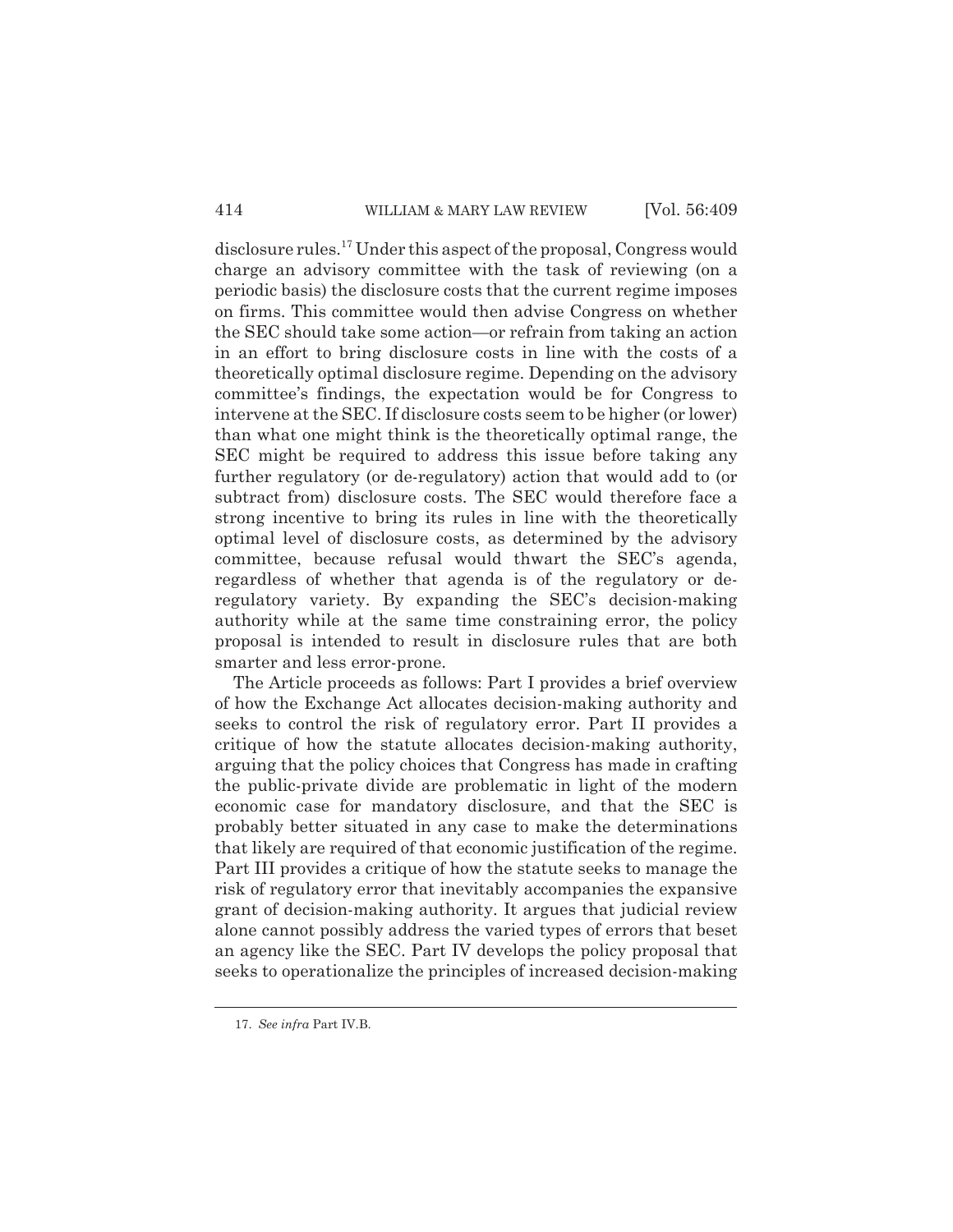authority and more robust error management developed in the previous parts. That proposal would task the SEC, and not Congress, with the determination of what firms are exempt from the mandatory disclosure regime. At the same time, the proposal would require Congress, through the use of an advisory committee, to limit the SEC's discretion to a permissible range determined by reference to the costs that disclosure imposes on regulated firms.

## I. ALLOCATING DECISION-MAKING AUTHORITY AND MANAGING ERROR IN THE EXCHANGE ACT

This Article concerns the institutional design of federal securities regulation. The institutional design literature primarily addresses how to allocate decision-making authority across different institutions while taking into account questions of comparative institutional competence and the risk of decision error.<sup>18</sup> This Part describes how the Exchange Act addresses two fundamental principles of institutional design: decision allocation and error management. At a basic level, the idea is that decision-making authority should be allocated to minimize the sum of decision costs

<sup>18.</sup> This literature is voluminous. *See, e.g.*, NEIL K. KOMESAR, IMPERFECT ALTERNATIVES 3-13 (1994); Oren Bar-Gill & Elizabeth Warren, *Making Credit Safer*, 157 U.PA.L.REV. 1, 74- 75 (2008); Rachel E. Barkow, *Insulating Agencies: Avoiding Capture Through Institutional Design*, 89 TEX. L. REV. 15 (2010); Mariano-Florentino Cuéllar, *Rethinking Regulatory Democracy*, 57 ADMIN. L. REV. 411, 490-97 (2005); Philip P. Frickey & Steven S. Smith, *Judicial Review, the Congressional Process, and the Federalism Cases: An Interdisciplinary Critique*, 111 YALE L.J. 1707, 1713-16 (2002); Elizabeth Garrett & Adrian Vermeule, *Institutional Design of a Thayerian Congress*, 50 DUKE L.J. 1277, 1279-86 (2001); Jacob E. Gersen, *Designing Agencies*, *in* RESEARCH HANDBOOK ON PUBLIC CHOICE AND PUBLIC LAW 333, 347 (Daniel A. Farber & Joseph O'Connell eds., 2010); Clayton P. Gillette, *Expropriation and Institutional Design in State and Local Government Law*, 80 VA. L. REV. 625, 631-35 (1994); Nina A. Mendelson, *A Presumption Against Agency Preemption*, 102 NW. U. L. REV. 695, 717- 22 (2008); Jide Nzelibe & John Yoo, *Rational War and Constitutional Design*, 115 YALE L.J. 2512, 2514-16 (2006); Jeffrey J. Rachlinski, *Bottom-Up Versus Top-Down Lawmaking*, 73 U. CHI. L. REV. 933, 934-37 (2006); Mark Seidenfeld, *Who Decides Who Decides: Federal Regulatory Preemption of State Tort Law*, 65 N.Y.U. ANN. SURV. AM. L. 611, 640-49 (2010); Catherine M. Sharkey, *Products Liability Preemption: An Institutional Approach*, 76 GEO. WASH. L. REV. 449, 484-90 (2008); Matthew C. Stephenson, *Information Acquisition and Institutional Design*, 124 HARV. L. REV. 1422, 1424 (2011) [hereinafter Stephenson, *Information Acquisition*]; Matthew C. Stephenson, *Public Regulation of Private Enforcement: The Case for Expanding the Role of Administrative Agencies*, 91 VA.L. REV. 93, 126-43 (2005); Cass R. Sunstein & Adrian Vermeule, *Interpretation and Institutions*, 101 MICH. L. REV. 885, 914-19 (2003).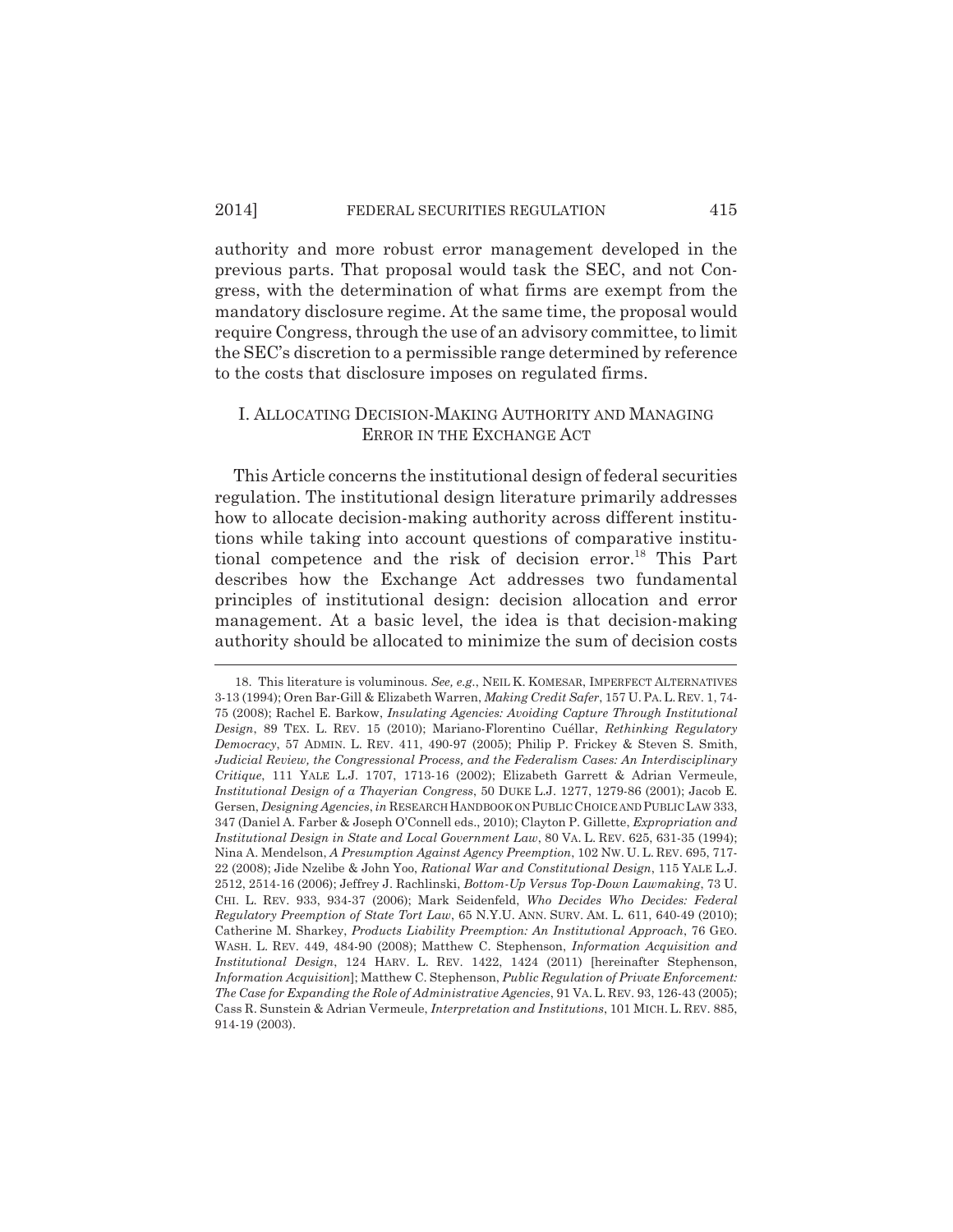and error costs.<sup>19</sup> The term "decision costs" refers to the costs associated with reaching a particular decision, while the term "error costs" refers to the costs that result if the decision-maker turns out to be wrong.<sup>20</sup> We typically accomplish this goal, everything else equal, $^{21}$  by allocating decision-making authority to the most competent institution<sup>22</sup> with respect to the question at issue.<sup>23</sup> And we sometimes add additional error-reducing mechanisms, like judicial review<sup>24</sup> or specific types of cost-benefit requirements.<sup>25</sup>

<sup>19.</sup> Todd M. Henderson, *Two Visions of Corporate Law*, 77 GEO. WASH. L. REV. 708, 715 (2009) (characterizing the debate over whether the federal government or the individual states should make corporate law as one involving an assessment as to which design will minimize the sum of decision and error costs); Thomas A. Lambert, *Dr. Miles is Dead. Now What?: Structuring a Rule of Reason for Evaluating Minimum Resale Price Maintenance*, 50 WM. & MARY L. REV. 1937, 1942 (2009) (advocating for a proposed antitrust rule on the basis that it minimizes the sum of decision and error costs); Arden Rowell, *Allocating Pollution*, 79 U. CHI. L. REV. 985, 994-95, 1000 (2012) (discussing decision and error costs in the context of pollution policy); Adam M. Samaha, *Regulation for the Sake of Appearance*, 125 HARV.L. REV. 1563, 1596 (2012) ("Societies face trade-offs when designing each institution and even more trade-offs when allocating decisions among institutions. The standard advice from theorists is to compare decision costs along with error costs across different institutional designs and institutional options.").

<sup>20.</sup> *See* Daniel B. Kelly, *Toward Economic Analysis of the Uniform Probate Code*, 45 U. MICH. J.L. REFORM 855, 865 (2012).

<sup>21.</sup> Of course, everything may not be equal. In particular, reducing error costs might lead to an increase in decision costs. *See, e.g.*, *id.* For a discussion of how the Article's proposal for reducing the error costs of disclosure regulation might affect decision costs, see *infra* Part IV.B.

<sup>22.</sup> The notion of "institutional competence" typically connotes "expertise and access to information." Stephenson, *Information Acquisition*, *supra* note 18, at 1424.

<sup>23.</sup> This view is associated with the legal process school of jurisprudence. *See* HENRY M. HART, JR. & ALBERT M. SACKS, THE LEGAL PROCESS 168-74, 696, 1009-10, 1111 (William N. Eskridge, Jr. & Philip P. Frickey eds., 1994); William N. Eskridge, Jr. & Philip P. Frickey, *An Historical and Critical Introduction to* THE LEGAL PROCESS, in HART & SACKS, *supra,* at li, lxlxi, xci-xcvi. The legal process school of jurisprudence was effectively a response to legal realism, which itself was a criticism of legal formalism's view that legal reasoning was untainted by political considerations. The legal process school attempted to salvage the legitimacy of legal institutions from the realist critique with the argument that even if society might not be able to agree on the substantive outcomes produced by legal reasoning (because such outcomes are influenced not solely by legal doctrine but by political predilections as well), we might be able to agree on underlying processes for determining such outcomes. For a list of modern works in the legal process vein, see Stephenson, *Information Acquisition*, *supra* note 18, at 1424 n.2.

<sup>24.</sup> For a discussion and critique of judicial review's error correction function, see Chad M. Oldfather, *Error Correction*, 85 IND. L.J. 49 (2010).

<sup>25.</sup> *See, e.g.*, Cass R. Sunstein, *Cost-Benefit Default Principles*, 99 MICH. L. REV. 1651 (2001).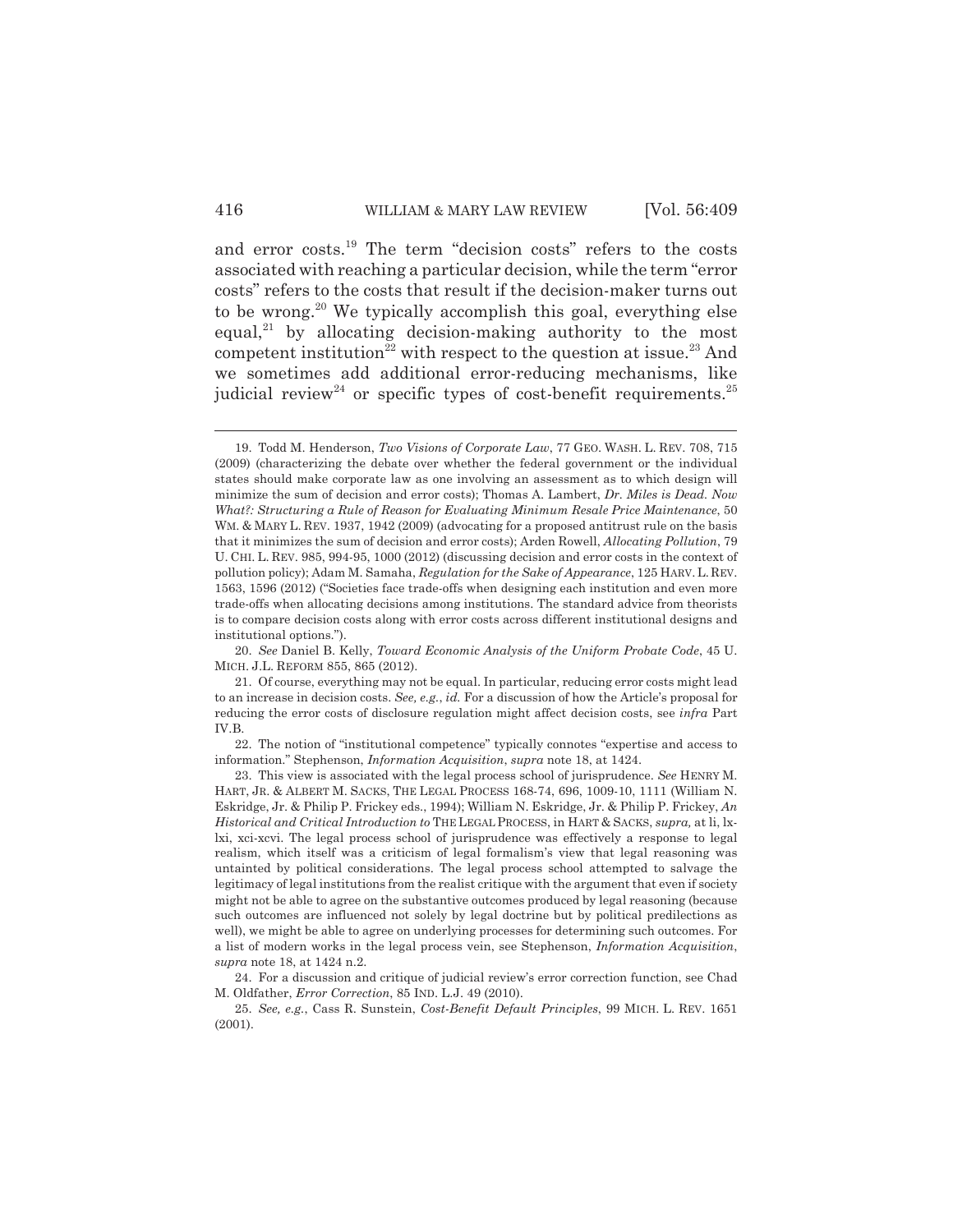These principles are used to explain many common institutional structures, including agency rule making,<sup>26</sup> state-made corporate  $\alpha$ <sup>27</sup> and even the distribution of rules and standards in judicial decision making.<sup>28</sup> The thesis of this paper is that it is possible to make smarter, less error-prone securities disclosure regulation by reconsidering the institutional design of the federal securities laws. This Part discusses how the Exchange Act allocates decision-making authority and attempts to minimize decision error.

## *A. Allocating Decision-Making Authority in the Exchange Act: The Public-Private Divide*

In the United States, the federal securities laws regulate the capital markets primarily through a mandatory disclosure regime.<sup>29</sup> Congress authorizes the SEC to create rules requiring companies to disclose information about themselves for the benefit of investors and the market more generally.<sup>30</sup> These rules are numerous and varied, but they require issuers to disclose, among other things, audited financial statements, a detailed description of the issuer's business, the compensation of top executives and the reasoning underlying this compensation, and a discussion of trends and developments expected to affect the issuer in the future.<sup>31</sup> The accuracy of these disclosures is then enforced through anti-fraud provisions, which make issuers liable for materially misleading misstatements or omissions.<sup>32</sup>

<sup>26.</sup> JERRY L.MASHAW,GREED, CHAOS, & GOVERNANCE: USING PUBLIC CHOICE TO IMPROVE PUBLIC LAW 148-52 (1991).

<sup>27.</sup> *See, e.g.*, Henderson, *supra* note 19, at 715-16.

<sup>28.</sup> Jonathan S. Masur & Eric A. Posner, *Against Feasibility Analysis*, 77 U. CHI. L. REV. 657, 668-70 (2010).

<sup>29.</sup> Other jurisdictions, including, for example, state securities regulators in the United States, go further than this, and consider a company's fundamentals before certifying it to sell securities. The original draft of the federal securities laws incorporated a form of such "merit review," but this proposal was ultimately replaced with a purely disclosure-based regime. *See* S. 875, 73d Cong. § 6(c), (e), (f) (1933), *reprinted* in 3 LEGISLATIVE HISTORY OF THE SECURITIES ACT OF 1933 AND SECURITIES EXCHANGE ACT OF 1934, at 13-15 (1973).

<sup>30.</sup> *See* 15 U.S.C. § 78*l*(b)(1) (2012).

<sup>31.</sup> *See* U.S. SEC. & EXCH. COMM'N, FORM 10-K, pt. II, at 7-9, *available at* http://perma.cc/ 7FP6-3222; *see also* Form 10-K for Annual and Transition Reports Pursuant to Sections 13 or 15(d) of the Securities Exchange Act of 1934, 17 C.F.R. § 249.310 (2013).

<sup>32.</sup> The primary anti-fraud provision under the Exchange Act is Rule 10b-5, which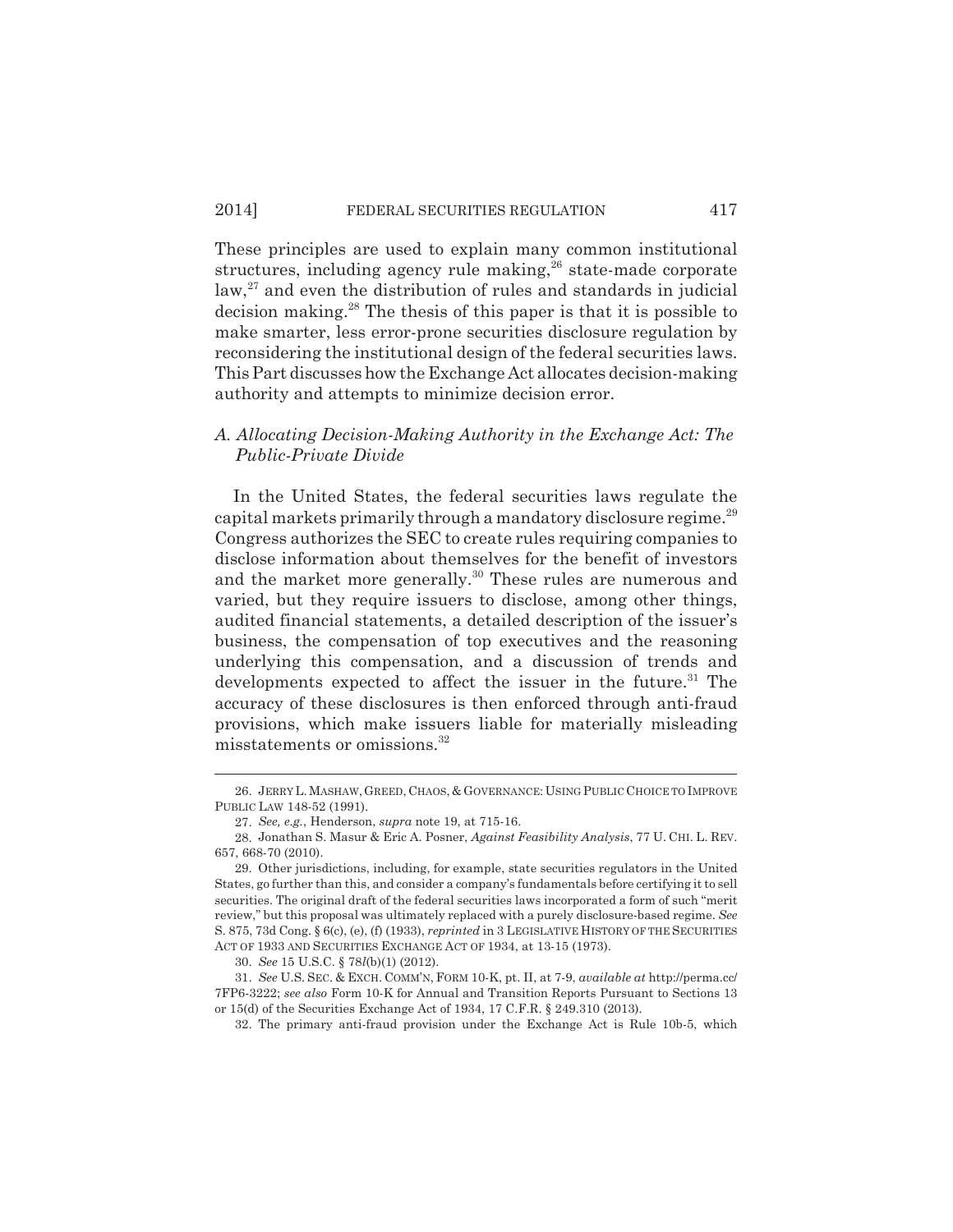#### 418 WILLIAM & MARY LAW REVIEW [Vol. 56:409

Under the Exchange Act, Congress delegated a significant amount of decision-making authority to the SEC to administer this complex disclosure regime.<sup>33</sup> In fact, the day President Roosevelt signed the act into law, Ferdinand Pecora, who was Chief Counsel to the Senate Banking Committee and would become one of the first commissioners of the SEC, remarked that "[i]t will be a good or bad law depending upon the men who administer it."<sup>34</sup> The reason for the significant delegation of authority was largely political. Lobbying by the New York Stock Exchange (NYSE), combined with general opposition to the New Deal, $35$  resulted in a political climate that favored agency delegation.<sup>36</sup>

But even though the SEC's decision-making authority under the statute is undoubtedly expansive, it is not absolute. Congress retained for itself the determination of a central feature of the regime—the divide that separates those companies that are eligible for mandatory disclosure from those that are automatically exempt from the SEC's regulatory reach.<sup>37</sup> After several decades, Congress finally settled on the three disclosure triggers that are the pillars of our current disclosure regime. In essence, the statute provides that a company must make the required periodic disclosures called for by the Exchange Act and adopted by the SEC if any one of the following conditions is satisfied: first, if the company has a class of

imposes liability for misstatements of material fact, or misleading omissions of material fact, in connection with the purchase or sale of a security. *See* Employment of Manipulative and Deceptive Devices, 17 C.F.R. § 240.10b-5(b). Under this provision, a company is liable for any material misstatement or omission included in a report filed under the Exchange Act. *See, e.g.*, William K. Sjostrom, *Carving a New Path to Equity Capital and Share Liquidity*, 50 B.C. L. REV. 639, 646-47 (2009).

<sup>33.</sup> *See* 15 U.S.C. § 78*l*.

<sup>34.</sup> JOEL SELIGMAN, THE TRANSFORMATION OF WALL STREET 100 (3d ed. 2003).

<sup>35.</sup> *See id.* at 97 (describing the role played by the NYSE and Senator Carter Glass, the Democratic Senator from Virginia and co-sponsor of the Glass-Steagall Act, in weakening the Exchange Act).

<sup>36.</sup> *See, e.g.*, *id.* at 99 ("On most controversial substantive issues, Congress had been stalemated. Rather than providing the new Commission with a clear mandate, the legislators had granted the agency authority to study the controversy or issue its own rules. In effect, Congress had broadly defined the Commission's areas of expertise and invited it to forge its own mandate.").

<sup>37.</sup> *See* Cohen, *supra* note 5, at 1354; Guttentag, *supra* note 5, at 152-53; Langevoort & Thompson, *supra* note 5, at 343; Pollman, *supra* note 5, at 187-89; Pritchard, *supra* note 5, at 1000-01.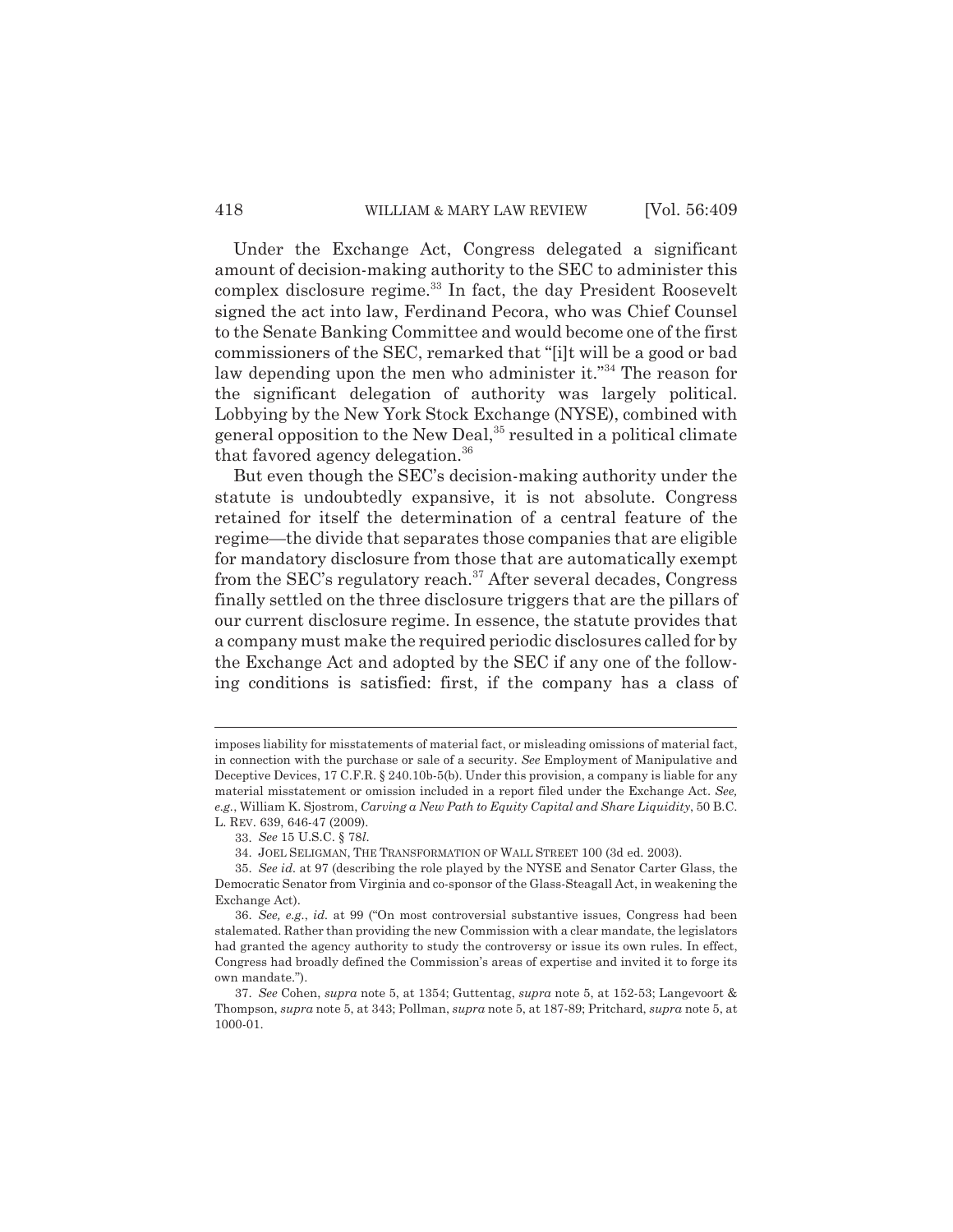securities listed on a national securities exchange;<sup>38</sup> second, if the company has assets in excess of \$10 million and a class of equity securities held by at least  $2,000$  record holders;<sup>39</sup> and third, if the company has filed a registration statement under the Securities Act of 1933 that has become effective.<sup>40</sup>

Thus, Congress made a decision to focus the disclosure regime on firms that make public offerings, that are listed on exchanges, or that have a significant shareholder base.<sup> $41$ </sup> Together, these disclosure triggers prevent the SEC from creating disclosure rules for non-exchange-listed firms that have made no registered offering of securities and that have fewer than  $2,000$  shareholders of record.<sup>42</sup> With respect to all other firms, the SEC has substantial decisionmaking authority. Congress effectively determines the domain of disclosure—what types of information must be included in an Exchange Act report<sup>43</sup>—and then leaves it up to the SEC to create the corresponding rules.<sup>44</sup>

Although it does not appear that this public-private divide was the result of a particularly sophisticated theory of line-drawing, and what reasons that were offered for these three disclosure triggers

42. *See id.* § 78*l*(g)(1)(A). However, under the rule, there can be no more than 499 shareholders that do not qualify as "accredited investors" without triggering the disclosure requirements. *Id.* The rule excludes from these calculations people who obtained equity under the company's equity compensation plans and investors who purchased securities pursuant to the crowdfunding exemption. *See id.* § 78*l*(g)(2).

43. *See id.* § 78*l*(b) (setting forth a description of the information to be contained in a report filed with the exchange).

44. Although the SEC does not have the authority to exempt firms that are swept into the regime by virtue of sections  $12(b)$  or  $15(g)$  of the Exchange Act—the disclosure triggers pertaining to securities listed on a national securities exchange or for public offerings—the SEC does have such exemptive authority with respect to section 12(g), the disclosure trigger pertaining to the number of record shareholders in the firm. *See id.* § 78*l*(h).

<sup>38.</sup> *See* 15 U.S.C. § 78*l*(a) (requiring registration of securities listed on a stock exchange by prohibiting brokers and dealers from transacting in any exchange-listed security that is unregistered).

<sup>39.</sup> *See id.* § 78*l*(g). The JOBS Act increased the statutory threshold from 500 to 2,000 shareholders. Jumpstart Our Business Startups (JOBS) Act, Pub. L. No. 112-106, sec. 501, § 12(g)(1)(A), 126 Stat. 306, 325 (2012) (codified as amended at 15 U.S.C. § 78*l*(g)(2)(A)).

<sup>40.</sup> *See* 15 U.S.C. § 78o(d).

<sup>41.</sup> With respect to this last trigger, the principal constraint is the shareholder threshold, since even many small businesses satisfy the \$10 million asset requirement. Also, it is important to emphasize that the shareholder threshold is a standard based on record ownership, not beneficial ownership. Because even large firms may have relatively few record shareholders, this standard is much more difficult to satisfy than it might first appear.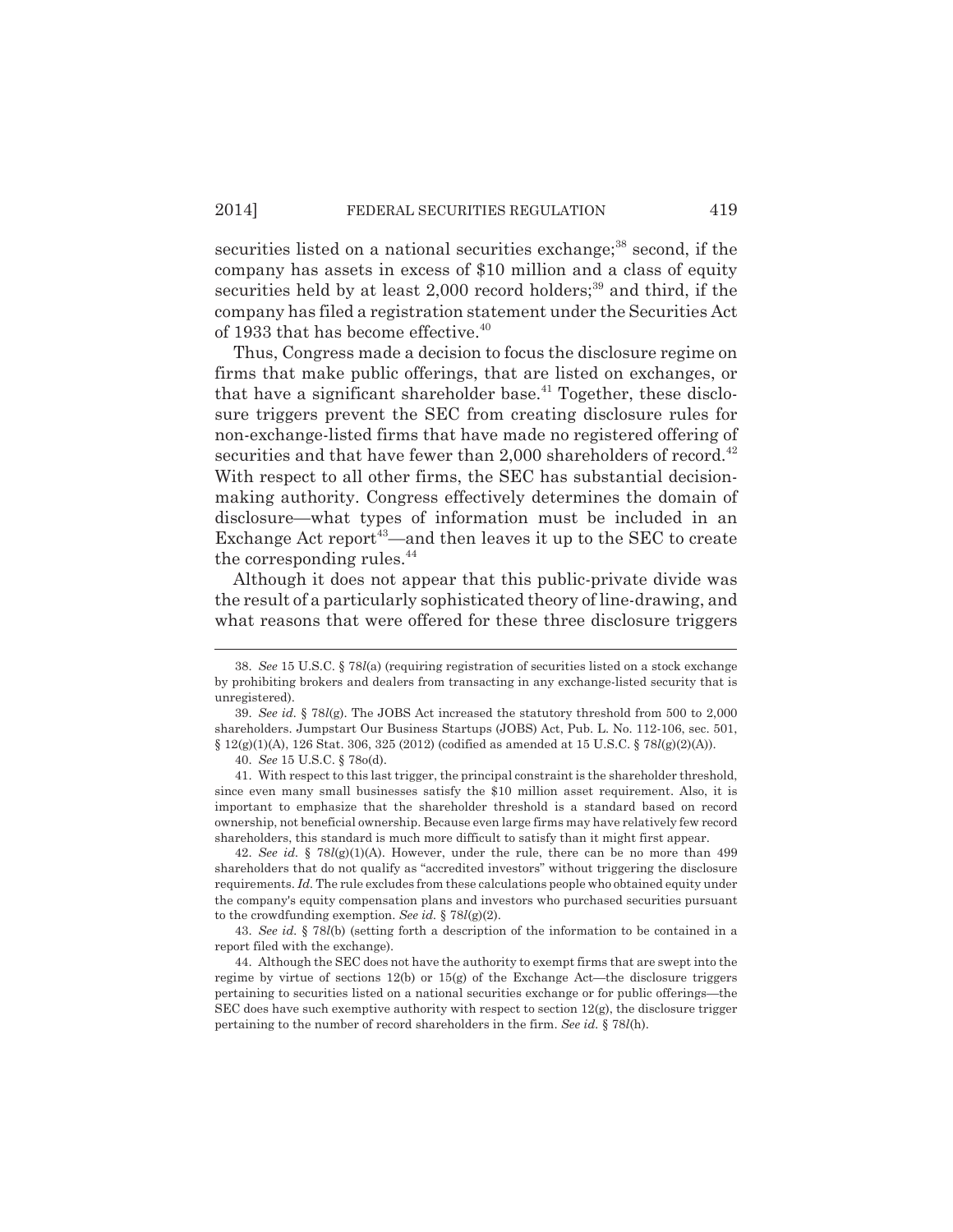are considered in more detail below,<sup>45</sup> the three-stage evolution of the divide is well documented.

The public-private divide was created, in its initial form, in 1934 with the adoption of the Securities Exchange Act, which for the first time imposed disclosure obligations on companies on a continuing basis.<sup>46</sup> Because the Exchange Act's focus was on improving the transparency of national securities exchanges, $^{47}$  it is perhaps not surprising that the companies Congress originally targeted for disclosure in the Exchange Act were those listed on a national securities exchange.<sup>48</sup> Two years later, in the Exchange Act Amendments of 1936 (1936 Amendments), $49$  Congress extended the mandatory disclosure regime created in the Exchange Act to companies that make a registered offering under the Securities Act, thereby making Securities Act registration a second determinant of the public-private divide.<sup>50</sup> In many quarters, the 1936 Amendments were viewed as simply the completion of what had been started in 1933, because even then many expected there to be ongoing disclosure obligations of firms that made a public offering under the Securities Act.<sup>51</sup> The 1936 Amendments were justified in part on the basis that "most of the benefits from requiring disclosure by firms at the time of offering their securities publicly would continue once the securities of the firm were publicly traded."<sup>52</sup> Of course, this is not entirely obvious considering that 1933 Act reporting seems to be particularly concerned with the aggressive

<sup>45.</sup> *See infra* Part II.A-B.

<sup>46.</sup> *See* Cohen, *supra* note 5, at 1340-41.

<sup>47.</sup> The ultimate law that was adopted was a watered down version of a bill that would have radically altered the practices of exchanges. For example, the earlier version would have set fixed margin requirements. It would have also completely revolutionized stock exchange membership by eliminating floor traders, prohibiting specialists from trading for their own accounts, and barring brokerage firms from acting as dealers or underwriters. *See* SELIGMAN, *supra* note 34, at 86. The battle over the Exchange Act was largely fought on these fronts rather than on the issue of disclosure.

<sup>48.</sup> *See supra* note 38.

<sup>49.</sup> Act of May 27, 1936, ch. 462, 49 Stat. 1375 (codified as amended in scattered sections of 15 U.S.C.).

<sup>50.</sup> 15 U.S.C. 78o(d) (2012).

<sup>51.</sup> *See* SELIGMAN, *supra* note 34, at 142-43 (explaining how the Securities Act left it to the SEC to study the issue of the regulation of the over-the-counter markets and to propose legislation in light of the study).

<sup>52.</sup> Guttentag, *supra* note 5, at 165.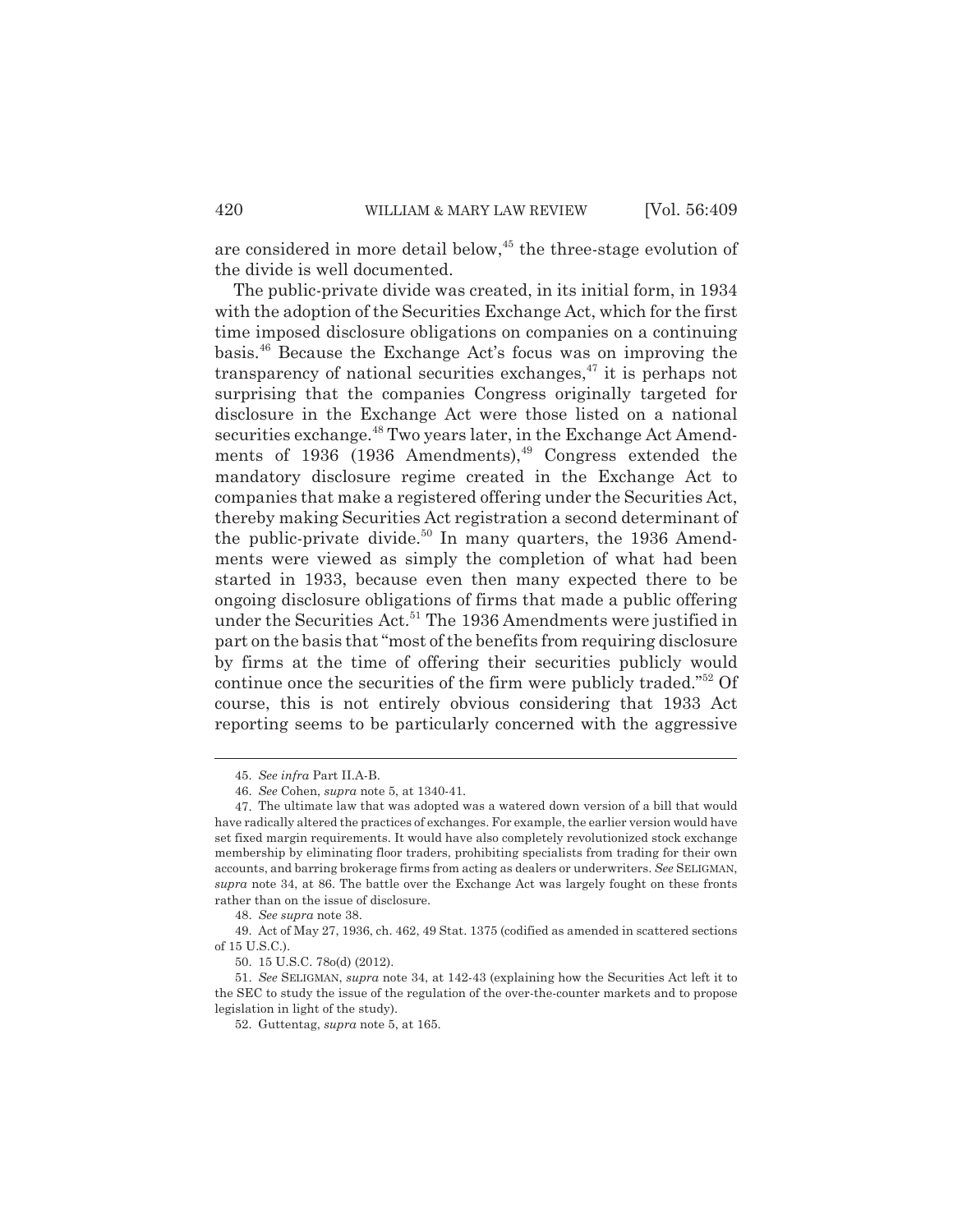sales tactics involved in primary offerings, $53$  tactics that are absent in the case of secondary trading. So, it is questionable how justifiable this reason was, but regardless, it was one of the reasons given for the change.

It was not until 1964 that the third determinant of the publicprivate divide, the shareholder threshold of section 12(g), was added to the Exchange Act.<sup>54</sup> This change was in large part spearheaded by President Kennedy's new SEC Chairman, William Cary, who had made it his goal to complete the unfinished business of the New Deal, including filling in perceived gaps in the securities disclosure regime.<sup>55</sup> To this end, Cary commissioned a study (Cary Study) by a group of prominent practitioners and academics on how to improve securities regulation in the United States.<sup>56</sup> That study observed that the current regime overlooked a whole class of firms in the over-the-counter market that, although seemingly indistinguishable from their counterparts on the national securities exchanges, escaped disclosure obligations simply because they were not listed on those exchanges.<sup>57</sup> The study concluded that a shareholder threshold test was the best means of identifying which of these firms should be subject to disclosure obligations.<sup>58</sup>

The structure of the public-private divide has remained the same since the 1964 amendments, although there have been a few changes on the margins. The most important of these took place through the legislative vehicle of the JOBS Act of 2012, in which Congress increased the shareholder threshold of section 12(g) from 500 to 2,000 shareholders of record.<sup>59</sup> Although the legislative history is not particularly illuminating as to the reasoning underlying this

<sup>53.</sup> *See* Robert B. Thompson & Donald C. Langevoort, *Redrawing the Public-Private Boundaries in Entrepreneurial Capital Raising*, 98 CORNELL L. REV. 1573, 1585-86 (2013).

<sup>54.</sup> Securities Acts Amendments of 1964, Pub. L. No. 88-467, § 3(c), 78 Stat. 565, 566-67 (codified as amended at 15 U.S.C. § 78*l*(g) (2012)).

<sup>55.</sup> SELIGMAN, *supra* note 34, at 293.

<sup>56.</sup> *See* U.S. SEC. & EXCH. COMM'N, REPORT OF THE SPECIAL STUDY OF SECURITIES MARKETS OF THE SECURITIES AND EXCHANGE COMMISSION, H.R. DOC. NO. 95, 88th Cong., 1st Sess., pt. 3, at 1-2 (1963).

<sup>57.</sup> *See id.* at 1.

<sup>58.</sup> *See id.* at 56.

<sup>59.</sup> Jumpstart Our Business Startups (JOBS) Act, Pub. L. No. 112-106, 126 Stat. 306 (2012) (codified as amended in scattered sections of 15 U.S.C.).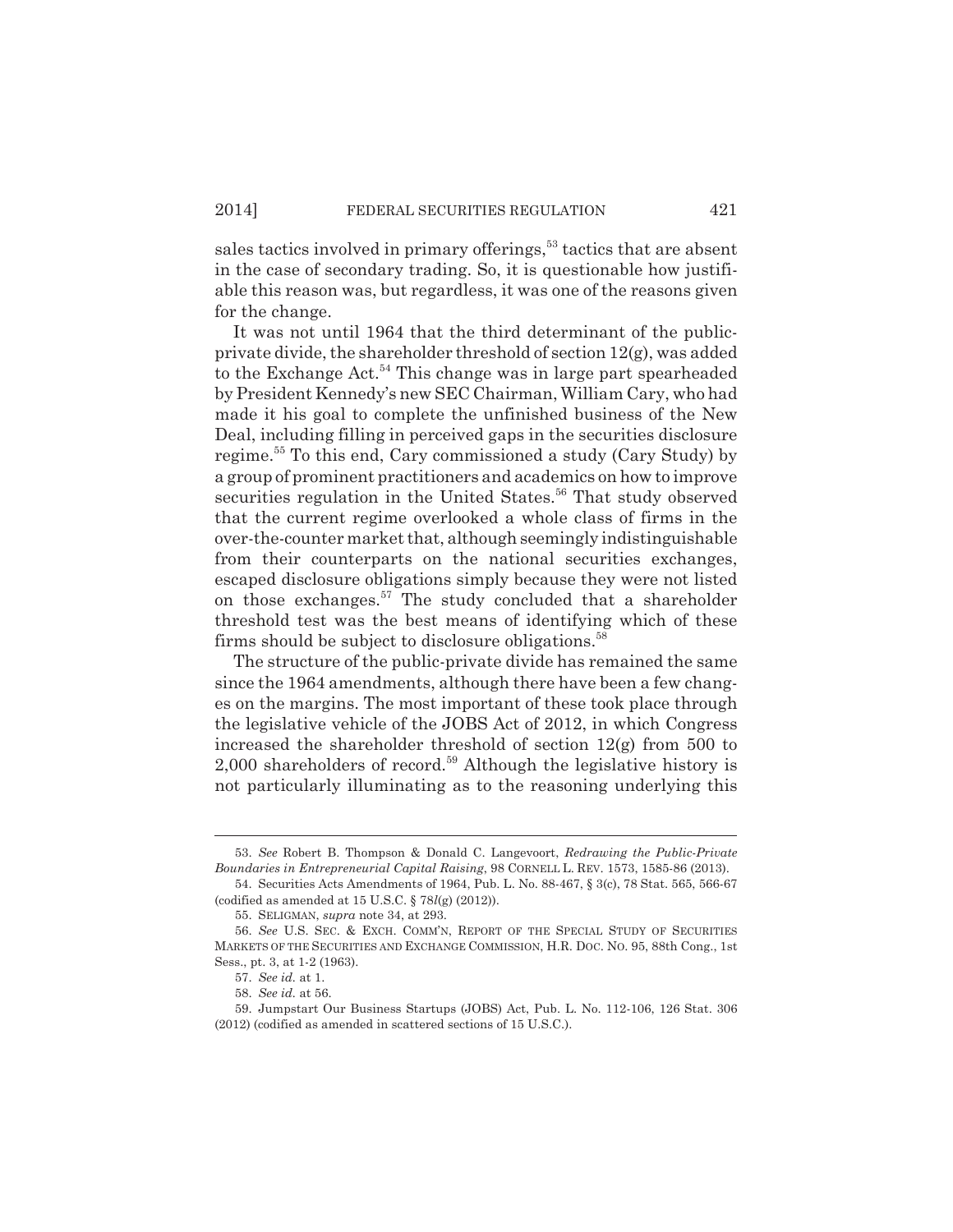change, $60$  the statute as a whole was justified as an attempt to improve economic growth by fostering the growth of small businesses.<sup>61</sup> By increasing the disclosure trigger under section  $12(g)$ , the JOBS Act would arguably serve that goal by allowing smaller firms more time to gestate before having to submit to costly disclosure under the Exchange Act.<sup>62</sup>

## *B. Managing Regulatory Error in the Exchange Act: Reliance on Judicial Review*

Given the expansive decision-making authority that the Exchange Act affords the SEC, one might assume that the statute also provides important mechanisms for controlling the risk of regulatory error. However, the Exchange Act does not explicitly address the risk of regulatory error, nor does the statute's legislative history reflect a concern for this issue.<sup>63</sup> Indeed, the Exchange Act was a piece of New Deal legislation, and the need for administrative

<sup>60.</sup> *See, e.g.*, H.R. REP. NO. 112-406, pt. 2 (2012).

<sup>61.</sup> *See* Editorial, *Start 'em Up: The Legitimate Goals—and Overblown Claims—of the JOBS Act*, WASH.POST, Mar. 24, 2012, at A14 (explaining the reasoning behind the JOBS Act as creating an "engine of growth"); Edward Wyatt, *Senate Seeks to Toughen a Bill Aimed at Start-Ups*, N.Y. TIMES, Mar. 20, 2012, at B2 (characterizing the House bill as attracting "widespread support on Capitol Hill and from the White House for its promise of attracting small-business investment and allowing businesses to hire workers"); Barack Obama, President of the United States, Remarks by the President at JOBS Act Bill Signing (Apr. 5, 2012), http://www.whitehouse.gov/photos-and-video/video/2012/04/05/president-obama-signsjobs-act#transcript [http://perma.cc/QN9H-KFEZ] (President Obama said upon signing the bill that it would make it easier for companies to go public, which is a "major step towards expanding and hiring more workers"); Andrew Ross Sorkin, *JOBS Act Jeopardizes Safety Net for Investors*, N.Y. Times (Apr. 3, 2012, 9:10 PM), http://dealbook.nytimes.com/2012/04/02/ jobs-act-jeopardizes-safety-net-for-investors/?\_php=true&\_type=blogs&\_r=0 [http://perma.cc/QY9F-XL74] (characterizing the statute as being "aimed at making it easier for small-businesses to find investors early and to continue to grow in the public markets by lowering some of the bureaucratic barriers").

<sup>62.</sup> The House Committee on Financial Services recommended amending section 12(g) of the Exchange Act in this way in order to allow companies to accomplish their financing needs without risking becoming subject to the increased regulatory costs of being a public company. *See* H.R. REP. NO. 112-327, at 2 (2011).

<sup>63.</sup> As discussed in greater depth below, the statute does not contain the type of costbenefit requirements typically included in legislation that is concerned with reigning in regulatory error. *See infra* Part III. For a taxonomy of these cost-benefit mechanisms, see generally Cass R. Sunstein, *Cost-Benefit Default Principles*, 99 MICH. L. REV. 151 (2001).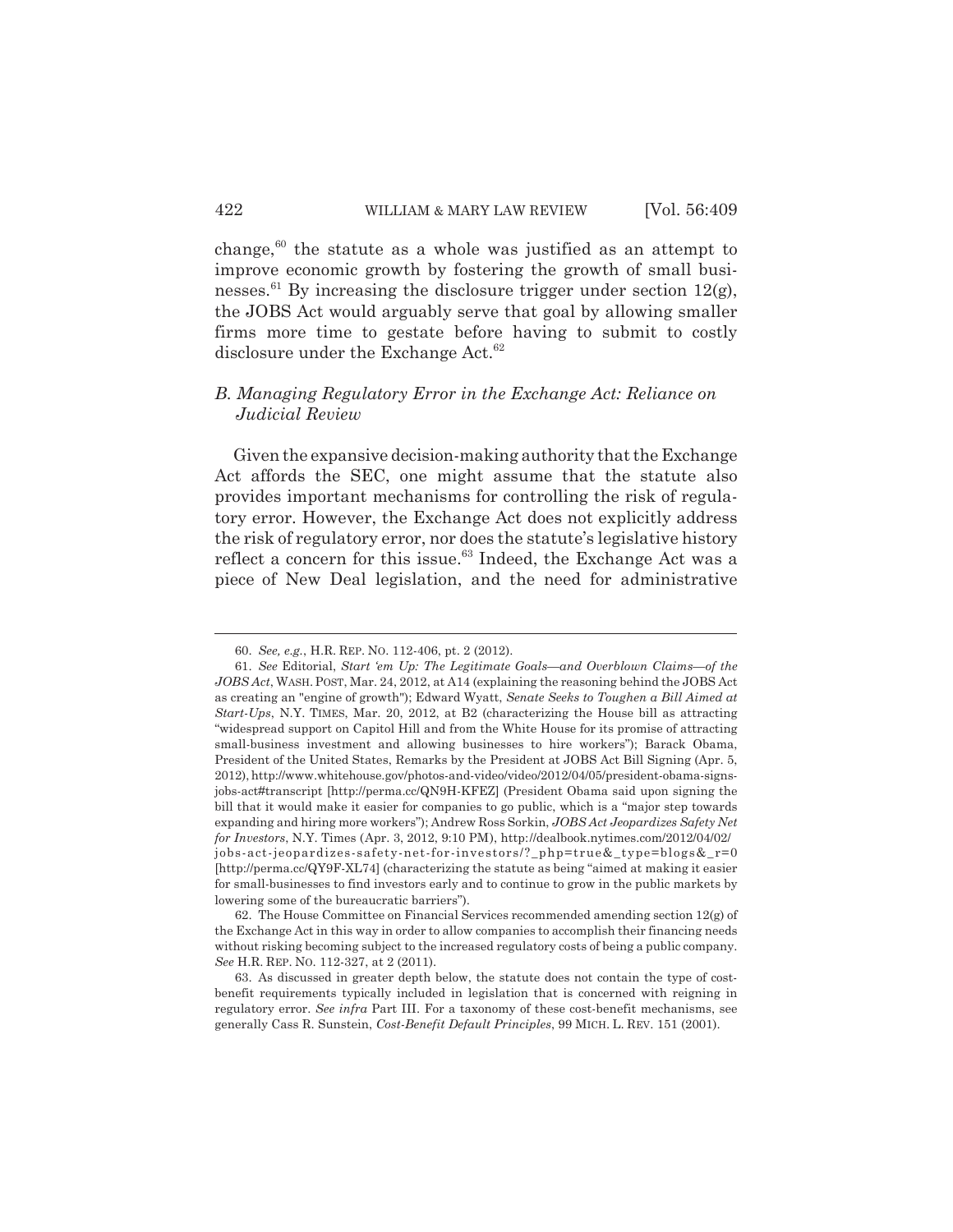discipline was a distinctly post-New Deal concern.<sup>64</sup> Accordingly, it should not be too surprising that the way the Exchange Act ended up dealing with the risk of regulatory error at the SEC was not through any statutory mechanism, but rather through reliance on judicial review of agency rules.

Judicial review has long been viewed as a potential tool for correcting agency errors and bias. $65$  The enactment of the Administrative Procedure Act itself was in part motivated by this goal.<sup>66</sup> And the development of the doctrine of hard look review, <sup>67</sup> which increased the level of scrutiny to be applied to agency rules, was based on similar concerns.<sup>68</sup> However, as explained in Part III, courts cannot be expected to control for all of the types of error inherent in the regulatory task faced by the  $SEC.<sup>69</sup>$ 

Thus, the Exchange Act makes a significant, although not absolute, delegation of authority to the SEC while leaving courts to manage the regulatory error risk associated with this expansive delegation. The following two Parts argue that we could benefit from even more delegation to the SEC combined with more of an effort to manage the risk of error associated with such delegation.

<sup>64.</sup> *See, e.g.*, Thomas J. Miles & Cass R. Sunstein, *The Real World of Arbitrariness Review*, 75 U. CHI. L. REV. 761, 809 (2008) (identifying the post-New Deal period as one characterized by attempts to place controls on agencies whose decisions were viewed as "distinctly susceptible to the influences of self-interested private groups, or otherwise a product of bias and confusion").

<sup>65.</sup> *See* McGarity, *supra* note 14, at 1452 (noting that judicial review can "perform a necessary 'quality control' function"); Mendelson, *supra* note 14, at 656; Merrill, *supra* note 14, at 1039; Rachlinski, *supra* note 14, at 1206; Shapiro & Levy, *supra* note 14, at 430; Sunstein, *supra* note 14, at 289. *But see* Eskridge & Ferejohn, *supra* note 14 at 627 (doubting the efficacy of judicial review).

<sup>66.</sup> Miles & Sunstein, *supra* note 64, at 810.

<sup>67.</sup> Hard look review refers to the standard that courts apply in reviewing agency rule making. In other words, to survive hard look review, the agency "must articulate a 'satisfactory' explanation for its actions that does not 'run counter to the evidence before the agency' and that demonstrates a 'rational connection between the facts found and the choice made.' " Merrick B. Garland, *Deregulation and Judicial Review*, 98 HARV. L. REV. 505, 545 (1985) (quoting Motor Vehicle Mfrs. Ass'n v. State Farm Mut. Auto. Ins. Co., 463 U.S. 29 (1983)).

<sup>68.</sup> *See id.*

<sup>69.</sup> *See infra* Part III.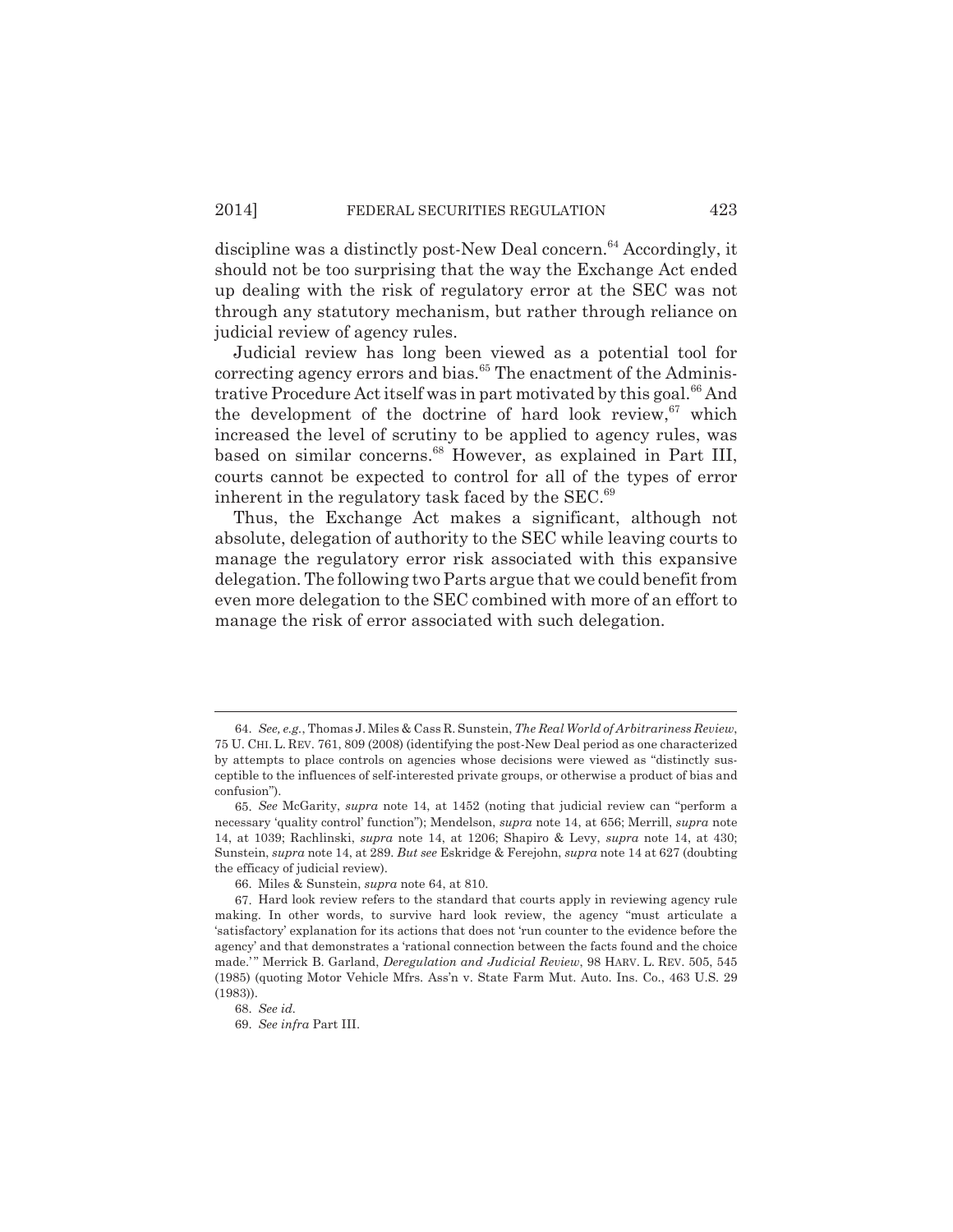## II. CRITIQUING THE STATUTE: ALLOCATING DECISION-MAKING **AUTHORITY**

Congress's delegation to the SEC to craft disclosure rules seems relatively unobjectionable from an institutional design perspective. The SEC is clearly the more expert institution to deal with such regulatory minutiae.<sup>70</sup> However, Congress's determination to retain decision-making authority with respect to the public-private divide is slightly more difficult to evaluate, if only because it requires a proper understanding of the underlying goal of disclosure regulation. This Part makes three observations. First, the few original justifications advanced for the public-private divide that Congress created with this authority are highly questionable in light of subsequent developments in public choice theory and the economic analysis of the law. Second, more recent revisionist attempts to justify Congress's line-drawing in light of the dominant case for disclosure regulation similarly fall short. And third, the dominant case for disclosure regulation, which is based on the third-party effects of information, suggests that the optimal public-private divide is probably much more complex than our current definition and draws on highly specialized inquiries into accounting and industrial organization. The implication is that we could probably benefit from having the SEC, and not Congress, decide this crucial issue.

## *A. Critiquing the Original Justifications for the Public-Private Divide*

Congress did not base the public-private divide in federal securities law on a particularly sophisticated theory of the optimal approach to line-drawing in this context. However, there are at least two principles that seem to have motivated the lines that Congress ultimately decided to draw.

The first principle is a concern with fairness, and in particular the need to draw the public-private divide so as to level the playing field

<sup>70.</sup> *See infra* notes 144-49 and accompanying text.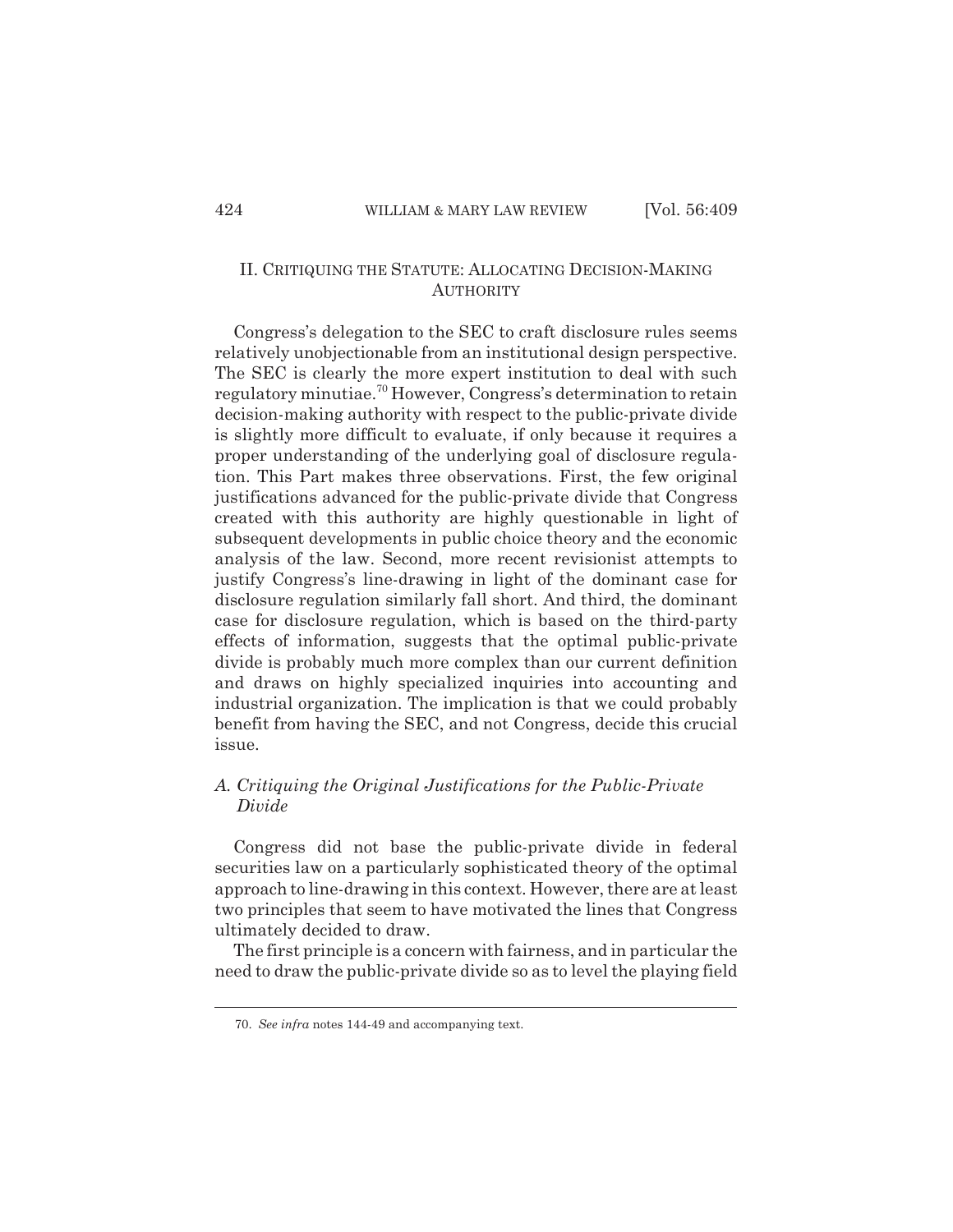between firms that were already disclosing information and those that were not.<sup>71</sup> This was certainly the case with the original adoption of the Exchange Act in 1934. Since at least the late 1800s, some but not all, firms on the NYSE had been disclosing information to their investors and agitating for the exchange to impose mandatory rules requiring all of its members to fall in line.<sup>72</sup> In response, the NYSE adopted a mandatory disclosure regime that seemed to achieve fairly substantial, although apparently not complete, compliance by the time the Exchange Act was enacted in 1934.<sup>73</sup> However, firms could still avoid the NYSE's mandatory disclosure rules by simply choosing to trade on the New York Curb Exchange, the precursor to the American Stock Exchange,  $74$  which did not impose any disclosure requirements on its participants.<sup>75</sup>

The Exchange Act's mandatory disclosure regime effectively placed all exchange-listed firms on the same footing, meaning that it solved whatever latent compliance problems existed at the NYSE while at the same time addressing the regulatory arbitrage problem created by the existence of exchanges like the New York Curb Exchange.<sup>76</sup> Once that cohort of exchange-listed firms was required to make certain disclosures, any extension of the disclosure regime was then predicated on the basis that firms similar to the already disclosing firms should also be subject to the regime in order to "level the playing field."<sup>77</sup> This argument was used to justify the 1936 Amendments, which extended the disclosure rules to companies that had made public offerings,  $78$  as well as the amendments in 1963

<sup>71.</sup> Michael Guttentag was the first to identify this underlying principle. *See* Guttentag, *supra* note 5, at 168.

<sup>72.</sup> *See id.* at 160 (citing John C. Hilke, *Early Mandatory Disclosure Regulation*, 6 INT'L REV. L. & ECON. 229, 231 (1986)).

<sup>73.</sup> Professor Seligman has identified a number of roadblocks that prevented complete compliance with the NYSE's disclosure rules. Joel Seligman, *The Historical Need for a Mandatory Corporate Disclosure System*, 9 J. CORP. L. 1*,* 54-55 (1983). But others have suggested that regardless, by the 1910s, most firms were complying with the NYSE's disclosure requirements. *See* John C. Hilke, *Early Mandatory Disclosure Regulations*, 6 INT'L REV. L. & ECON. 229, 231 (1986).

<sup>74.</sup> *See* SELIGMAN, *supra* note 34, at 47.

<sup>75.</sup> *See id.*

<sup>76.</sup> For a discussion of regulatory arbitrage more generally, see Victor Fleischer, *Regulatory Arbitrage*, 89 TEX. L. REV. 227, 229 (2010).

<sup>77.</sup> *See* S. REP. NO. 74-1739, at 3 (1936).

<sup>78.</sup> Guttentag, *supra* note 5, at 165-66 (indicating that one goal of the amendment was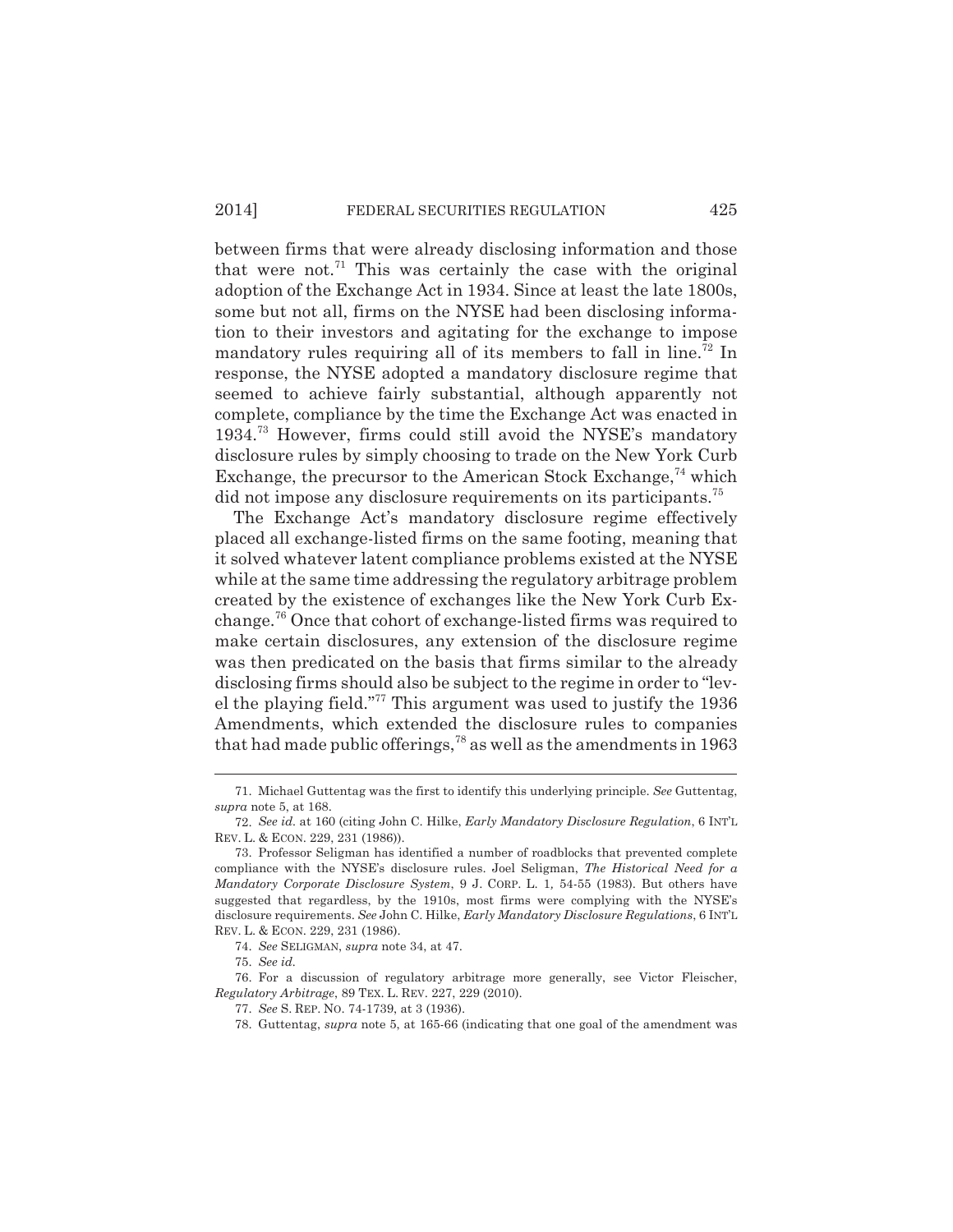to include large companies as measured by the size of the shareholder base.<sup>79</sup> The problem with this argument, however, is that it only makes sense to level the playing field if we think that the players are similarly situated and that the original rules were based on sound reasoning. The public choice version of this story calls both of these factors into question, as discussed below.<sup>80</sup>

The second principle that seems to have influenced the development of the public-private divide was the view that the divide was simply another application of the philosophy that disclosure was necessary for investor protection. For example, the Cary Study was motivated primarily by investor protection concerns. In justifying their use of a criterion based on the number of shareholders instead of alternative criteria, the study concluded that alternative criteria were not as tailored to the investors' interests that needed protection.<sup>81</sup> Further, the Congresses that adopted the Cary Study and the 1963 Amendments clearly understood the Exchange Act as being about investor protection generally.<sup>82</sup> And the Exchange Act itself evidences the statute's preoccupation with investor protection.<sup>83</sup>

Both of these principles—the expansion of the disclosure regime in order to level the playing field and mandatory rules as a necessity for the protection of investors—became questionable with subsequent developments in the economic analysis of law.

## *1. Critiquing the Leveling the Playing Field Justification*

As mentioned previously, the original Exchange Act provision imposing a mandatory disclosure regime on all exchange-listed firms was supported by the New York Stock Exchange, which had been trying (with substantial but not total success) for decades to

<sup>&</sup>quot;an endeavor to create a fair field of competition among exchanges and between exchanges as a group and the over-the-counter markets" (citing S. REP. NO. 74-1739, at 3 (1936)).

<sup>79.</sup> *Id.* at 166-67.

<sup>80.</sup> *See infra* Part II.A.1.

<sup>81.</sup> Guttentag, *supra* note 5, at 167 n.86.

<sup>82.</sup> *See id.* at 165-68 ("There is no convincing reason why the comprehensive scheme of disclosure that affords effective protection of investors in the exchange market should not also apply in the over-the-counter market" (citing S. REP. NO. 88-379, at 9 (1964))).

<sup>83.</sup> Michael Guttentag has pointed out that the terms " 'protection of investors' or 'investor protection' appear over 200 times" in the Exchange Act. *See* Michael D. Guttentag, *Protection From What? Investor Protection and the JOBS Act*, 13 U.C. DAVIS BUS. L.J. 207, 212 (2013).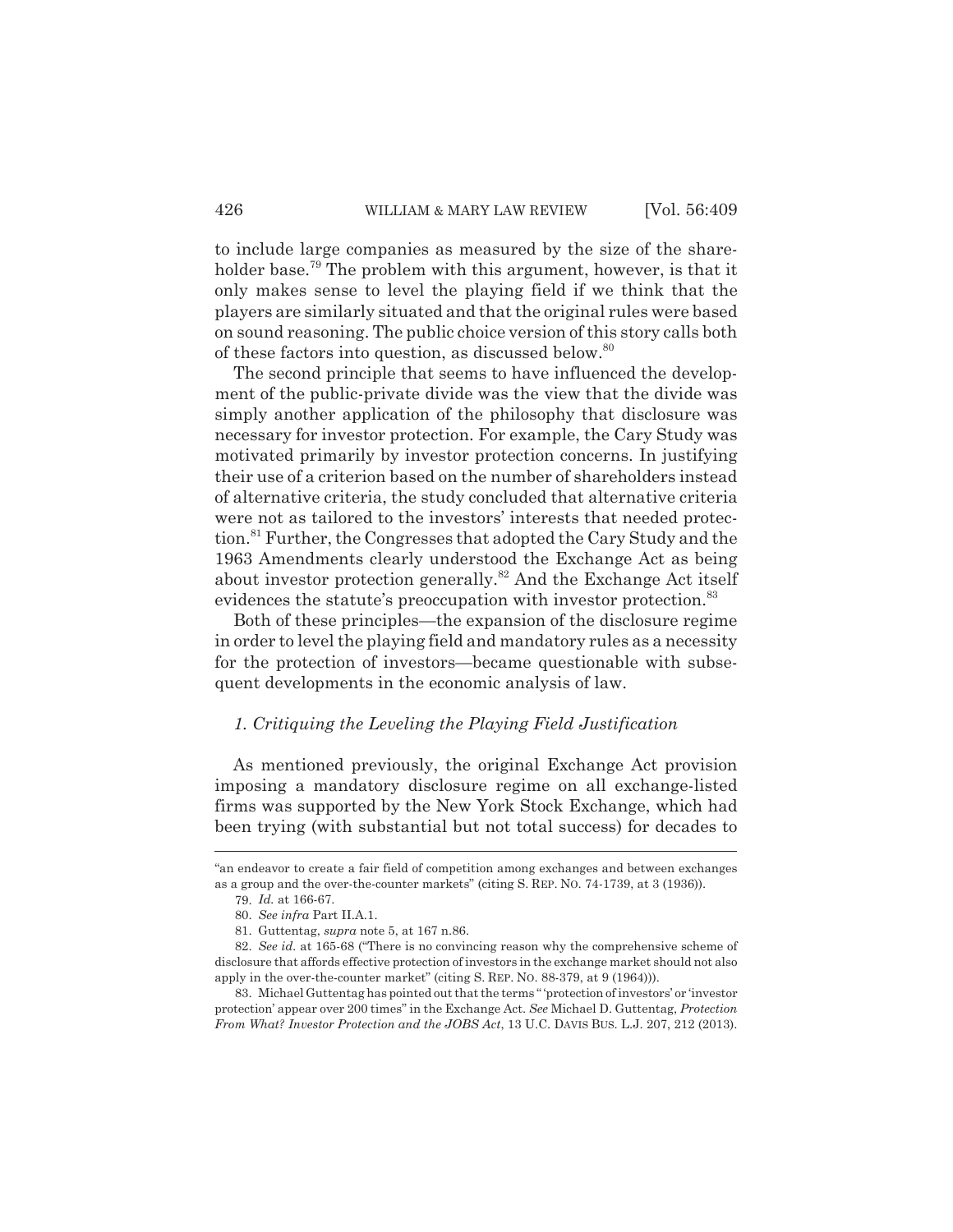impose mandatory disclosure rules on all of its member firms.<sup>84</sup> One commentator has noted that the NYSE's frustrated effort was "likely the result of pressure from firms already providing highquality disclosures."<sup>85</sup> In evaluating this attempt to level the playing field, the crucial question to ask is why did some of the NYSE-listed firms decide to disclose while others did not? Or why did some firms choose to list on the NYSE and submit to mandatory disclosure while others preferred to trade on the New York Curb Exchange and thereby avoid such rules? There are two potential answers to that question: a supporting one that favors Congress's attempt to level the playing field, and a critical one—provided by public choice theory—that substantially undermines it.

The supporting narrative is that the firms that were already providing high-quality disclosure on a more or less voluntary basis<sup>86</sup> were doing so because they were high-quality firms with nothing to lose and a lot to gain—at least from investors—by disclosing information. Under this view, it would be reasonable for these highquality firms to support mandatory disclosure rules in order to avoid a market for "lemons".<sup>87</sup> This occurs when investors are unable to distinguish between high- and low-quality firms and therefore treat all firms as if they are of average quality, which has the effect of penalizing the high-quality firms.<sup>88</sup> At the extreme, if high-quality firms are unable to distinguish themselves in the eyes of the consumer, the unwarranted discount they receive from such undiscriminating buyers may force them to exit the market entirely.<sup>89</sup> Thus, under this supporting narrative, leveling the

87. *See* George A. Akerlof, *The Market for "Lemons": Qualitative Uncertainty and the Market Mechanisms*, 84 Q.J. ECON. 488, 488 (1970).

88. *See id.*

<sup>84.</sup> Seligman, *supra* note 73, at 56-57.

<sup>85.</sup> Guttentag, *supra* note 5, at 160.

<sup>86.</sup> I say "more or less" because it is not clear how many of these exchange-listed firms were disclosing on a purely voluntary basis prior to the NYSE's efforts to implement mandatory disclosure rules. However, considering that the NYSE's subsequent efforts seemed to allow many listed firms to refuse compliance with little or no penalty, I think it is reasonable to view the disclosure choice as a largely voluntary one, even if the NYSE technically had disclosure rules in place. Additionally, since other venues existed for trading securities, like the New York Curb Exchange, that did not require disclosure, the decision to list with the NYSE was effectively a voluntary decision to disclose.

<sup>89.</sup> *See id.* at 488, 499-500 (discussing how consumers may retaliate when displeased with the quality of purchased goods if other comparable goods are available).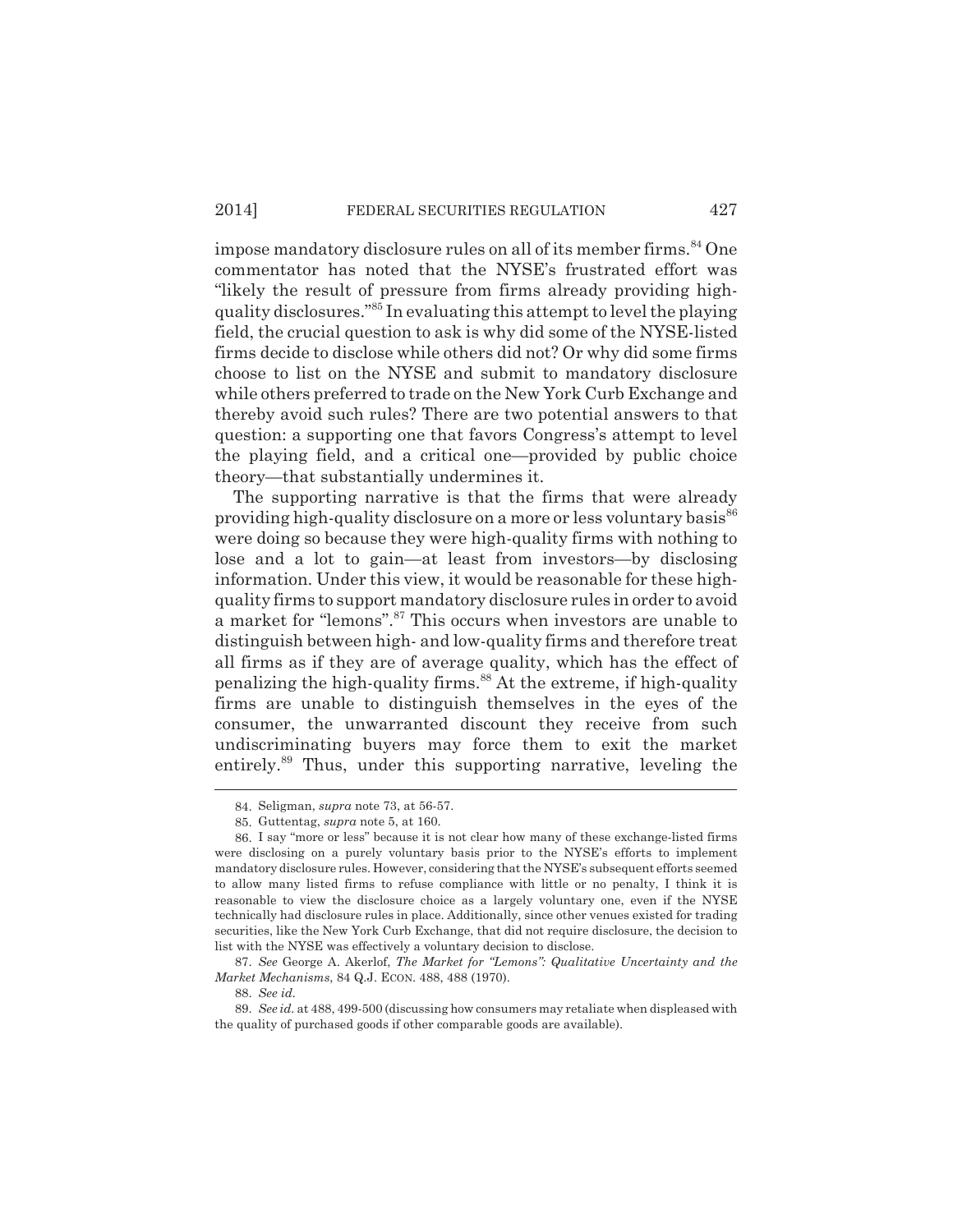playing field by requiring all exchange-listed companies to submit to the same disclosure rules might make sense, because it avoids the market for lemons and provides investors with the ability to make distinctions between high- and low-quality firms. $90$ 

Even though the lemons problem justification is plausible, there is an alternative view of this attempt to level the playing field that is comparatively less favorable to that undertaking. This critical account emerges from public choice theory, which attempts to explain political outcomes by analyzing the incentives of legislators and interest groups.<sup>91</sup> Under the cost predation model of public choice theory, larger, more established firms in an industry lobby for additional laws, the costs of which will be borne by all industry participants but will weigh disproportionately on the lobbying group's smaller, less established competitors.<sup>92</sup> This cost predation version of public choice theory offers a different, less supportive view of Congress's attempt to "level the playing field" through mandatory disclosure. Under this view, the firms that were already making voluntary disclosures desired a mandatory disclosure regime not in an attempt to avoid a potential market for lemons; rather, these firms lobbied for mandatory disclosure in an attempt to increase the costs of their comparatively smaller competitors who

<sup>90.</sup> *See, e.g.*, Troy A. Paredes, *Blinded by the Light: Information Overload and Its Consequences for Securities Regulation*, 81 WASH. U. L.Q. 417, 418-19 (2003); Edward Rock, *Securities Regulation as Lobster Trap: A Credible Commitment Theory of Mandatory Disclosure*, 23 CARDOZO L. REV. 675, 676 (2002).

<sup>91.</sup> *See* DENNIS C. MUELLER, PUBLIC CHOICE II 1 (1989) ("Public choice can be defined as the economic study of nonmarket decision making, or simply the application of economics to political science. The subject matter of public choice is the same as that of political science: the theory of the state, voting rules, voting behavior, party politics, the bureaucracy, and so on. The methodology of public choice is that of economics, however."); *see also* FRED S. MCCHESNEY, MONEY FOR NOTHING: POLITICIANS, RENT EXTRACTION, AND POLITICAL EXTORTION 14 (1997); Peter H. Aranson, *Theories of Economics Regulation: From Clarity to Confusion*, 6 J.L. & POL. 247, 249-50 (1990); Guy Halfteck, *Legislative Threats*, 61 STAN. L. REV. 629, 632 (2008); Michael E. Levine, *Why Weren't the Airlines Reregulated?*, 23 YALE J. ON REG. 269, 272 (2006); Michael E. Levine & Jennifer L. Forrence, *Regulatory Capture, Public Interest, and the Public Agenda: Toward a Synthesis*, 6 J.L. ECON. & ORG. 167, 169-70 (1990); Fred S. McChesney, *Rent Extraction and Rent Creation in the Economic Theory of Regulation*, 16 J. LEGAL STUD. 101, 101-02 (1987); Sam Peltzman, *Toward a More General Theory of Regulation*, 19 J.L. & ECON. 211, 213 (1976); Richard A. Posner, *Theories of Economic Regulation*, 5 BELL J. ECON. & MGMT. SCI. 335, 335-36 (1974); George J. Stigler, *The Theory of Economic Regulation*, 2 BELL J. ECON. & MGMT. SCI. 3, 3 (1971).

<sup>92.</sup> *See, e.g.*, MCCHESNEY, *supra* note 91, at 14-15.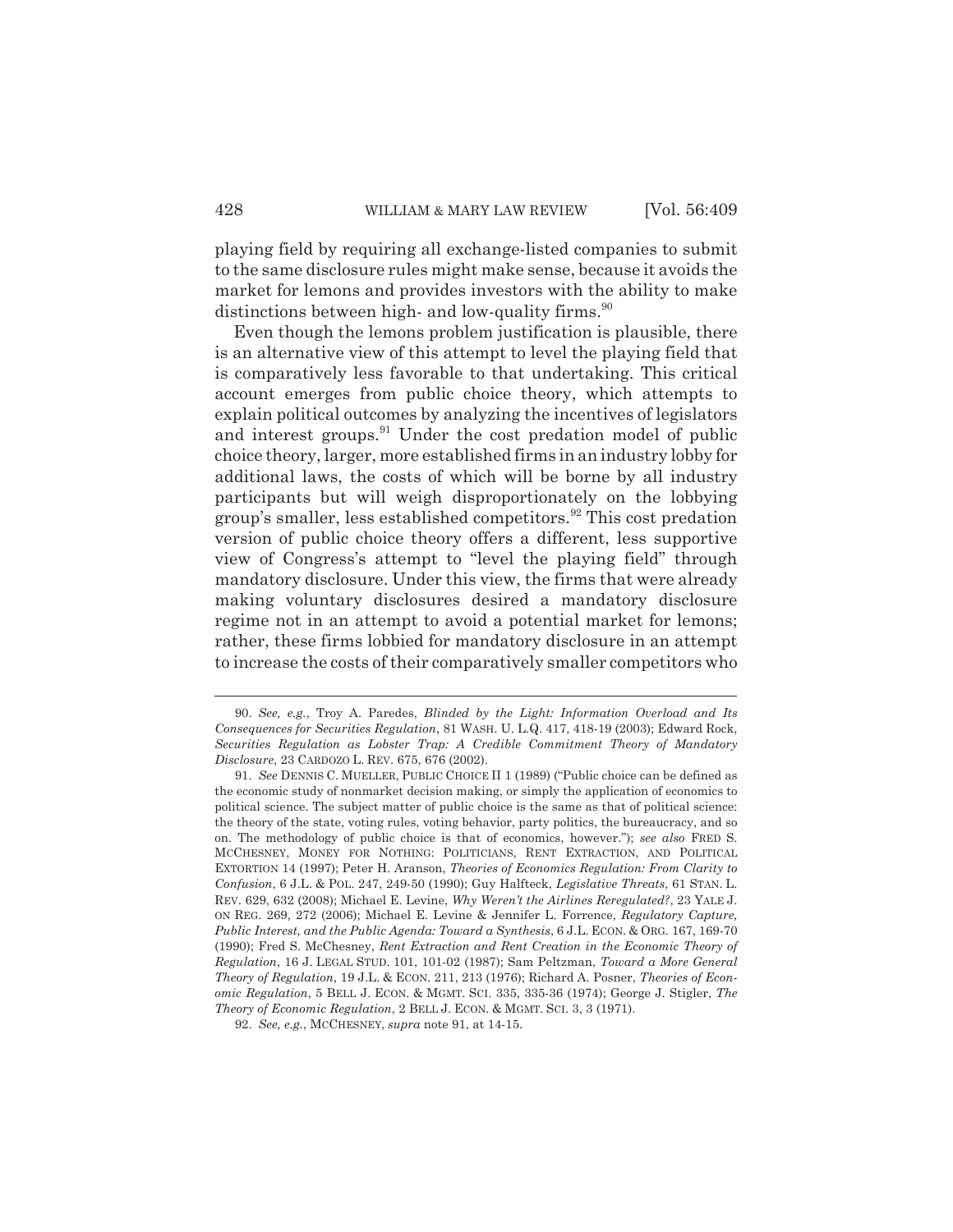had decided that it was not cost-effective to make the same disclosures as their larger, more established rivals.

If this type of cost predation story is what underlies the account, then we should be very concerned that the original decision to mandate disclosure of all exchange-listed firms was not justifiable. And if that decision was not justifiable, then the attempts to "level the playing field" by extending the regime to all similarly situated firms, including those in the over-the-counter market, also lacked justification. In other words, there is good reason to question the first of the two principles upon which Congress seemed to base its creation of the public-private divide.

## *2. Critiquing the Investor Protection Justification for the Public-Private Divide*

There are also reasons to question the second principle that motivated Congress's view of the public-private divide, that the divide reflects the goal of investor protection. The modern case for mandatory disclosure maintains that disclosure rules should not be designed solely with investors in mind, and advances a view of how investors benefit from disclosure that is radically different from the one that would have influenced Congress's creation of the publicprivate divide during the New Deal.

This modern case for mandatory disclosure began to emerge in the 1960s, when a group of economic-minded legal academics began questioning the normative desirability of mandatory disclosure in general by pointing out that if disclosure was so valuable to investors, then investors should be willing to pay for it, and in return issuers should be willing to provide it.<sup>93</sup> And as evidence of such a market for disclosure, these same commentators pointed to a long history of disclosure practice that predated the federal securities

<sup>93.</sup> George J. Benston, *Required Disclosure and the Stock Market: An Evaluation of the Securities Exchange Act of 1934*, 63 AM. ECON. REV. 132, 132 (1973); George J. Benston, *The Effectiveness and Effects of the SEC's Accounting Disclosure Requirements*, *in* ECONOMIC POLICY AND THE REGULATION OF CORPORATE SECURITIES 23 (Henry G. Manne ed., 1969); George J. Benston, *The Value of the SEC's Accounting Disclosure Requirements*, 44 ACCT.REV. 515, 515-16 (1969); George J. Stigler, *Public Regulation of the Securities Markets*, 37 J. BUS. 117, 117, 133 (1964). *See generally* HENRY G. MANNE, INSIDER TRADING AND THE STOCK MARKET (1966); HENRY G. MANNE & EZRA SOLOMON, WALL STREET IN TRANSITION (1974).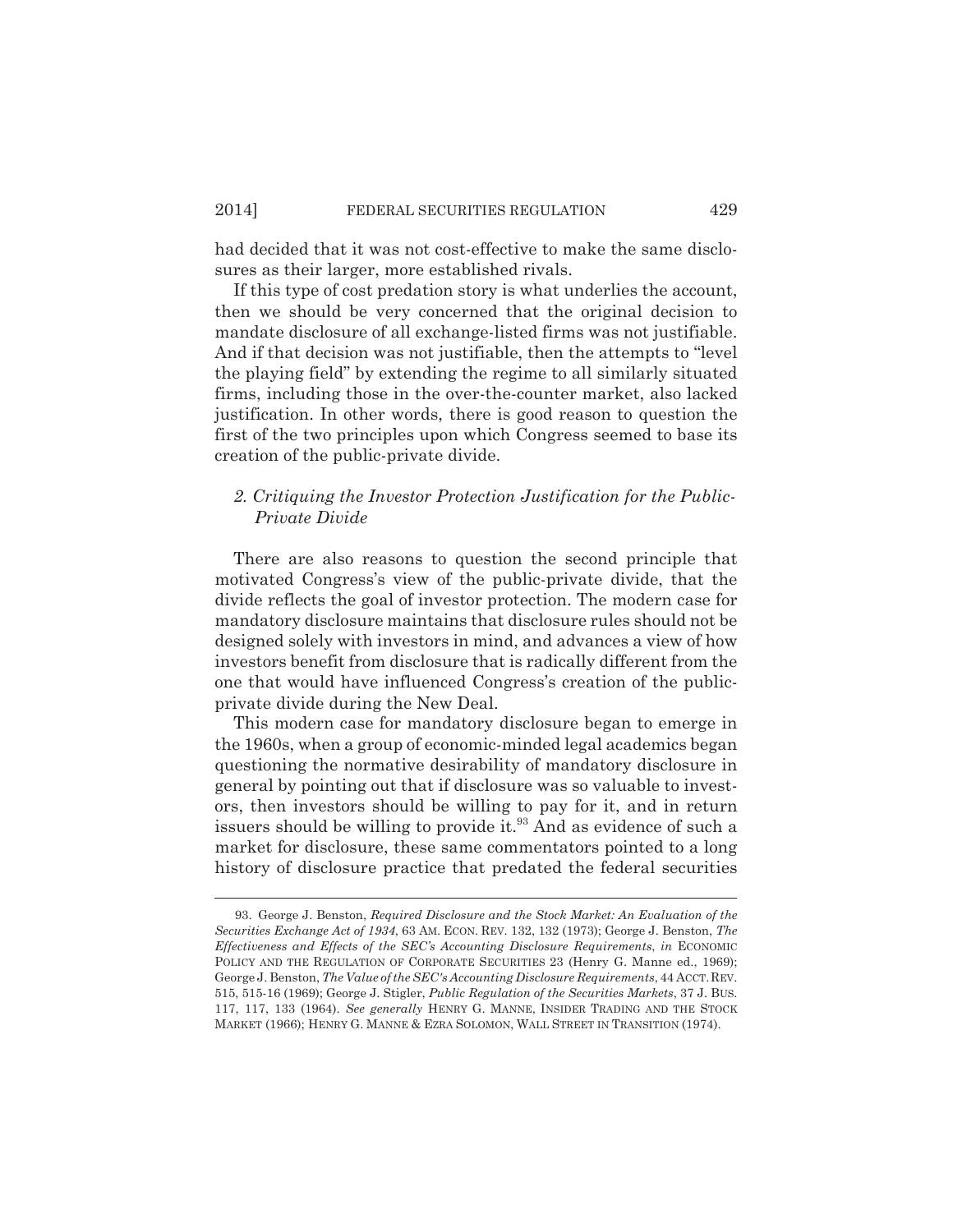laws, including the history of voluntary disclosure among NYSElisted firms.<sup>94</sup> The weight of opinion<sup>95</sup> ultimately converged on the notion that mandatory disclosure is necessary to protect investors,  $96$ but only in order to correct distortions that arise as a result of the benefits that non-investors<sup>97</sup> receive from disclosure.<sup>98</sup> In particular,

97. Firms may fail to capture one particular benefit of disclosure even when it primarily benefits its own investors, and that is with respect to disclosure's reduction of agency costs. In order to capture the agency cost-reducing benefits of disclosure, the firm might need to make an ex ante commitment to investors that it will make periodic disclosure in the future, and it may be unable to make that type of commitment. *See* Fox, *Retaining Mandatory Disclosure*, *supra* note 96, at 1363-65, 1367-68.

98. On occasion, it is argued that mandatory disclosure is necessary to overcome the collective action problem faced by disparate shareholders in a corporation. Collective action problems arise when an efficient result fails to materialize because of a group's failure to organize in order to take the necessary actions to bring about the desired result. Although individuals as a group value the result enough to justify its realization, no single individual's valuation is sufficient to justify its existence. Therefore, no single individual has an incentive to realize the result. And because of the costs of organization, the group fails to act collectively, resulting in inaction.

In the corporate context, a collective action problem typically arises when shareholders desire some outcome that management has no incentive to help bring about, for example, the

<sup>94.</sup> *See, e.g.*, FRANK H. EASTERBROOK & DANIEL R. FISCHEL, THE ECONOMIC STRUCTURE OF CORPORATE LAW 289 (1991) ("Firms have been disclosing important facts about themselves—and certifying these facts through third parties—as long as there have been firms.").

<sup>95.</sup> In truth, there are other justifications for mandatory disclosure. *See, e.g.*, Michael D. Guttentag, *An Argument for Imposing Disclosure Requirements on Public Companies*, 32 FLA. ST.L. REV. 123, 178-91 (2002). I focus here on the interfirm externalities justification because of its prominence in the literature. However, my ultimate argument—that the SEC, and not Congress, should decide the domain of securities regulation—only requires that the interfirm externalities justification be a reason (but not necessarily the sole reason) for mandatory disclosure, and that this justification should play a role in determining the domain of securities regulation.

<sup>96.</sup> *See* Merritt B. Fox, *Retaining Mandatory Securities Disclosure: Why Issuer Choice is Not Investor Empowerment*, 85 VA.L.REV. 1335, 1339 (1999) (acknowledging that by the mid-1980s a "rough consensus" had been reached regarding the need for mandatory disclosure) [hereinafter Fox, *Retaining Mandatory Disclosure*]; Merritt B. Fox, *The Issuer Choice Debate*, 2 THEORETICAL INQUIRIES L. 563, 563-64 (2001) [hereinafter Fox, *The Issuer Choice*]; Guttentag, *supra* note 95, at 125-26. However in the late 1990s, a new group of mandatory disclosure critics emerged who argued in favor of allowing issuers to choose which international disclosure regime would apply to their securities. *See, e.g.*, Stephen J. Choi & Andrew T. Guzman, *Portable Reciprocity: Rethinking the International Reach of Securities Regulation*, 71 S. CAL. L. REV. 903, 907 (1998); Stephen J. Choi & Andrew T. Guzman, *The Dangerous Extraterritoriality of American Securities Law*, 17 NW. J. INT'L L. & BUS. 207, 228-32 (1996); Roberta Romano, *Empowering Investors: A Market Approach to Securities Regulation*, 107 YALE L.J. 2359, 2361-62 (1998) [hereinafter Romano, *Empowering Investors*]; Roberta Romano, *The Need for Competition in International Securities Regulation*, 2 THEORETICAL INQUIRIES L. 387, 388 (2001) [hereinafter Romano, *The Need for Competition*].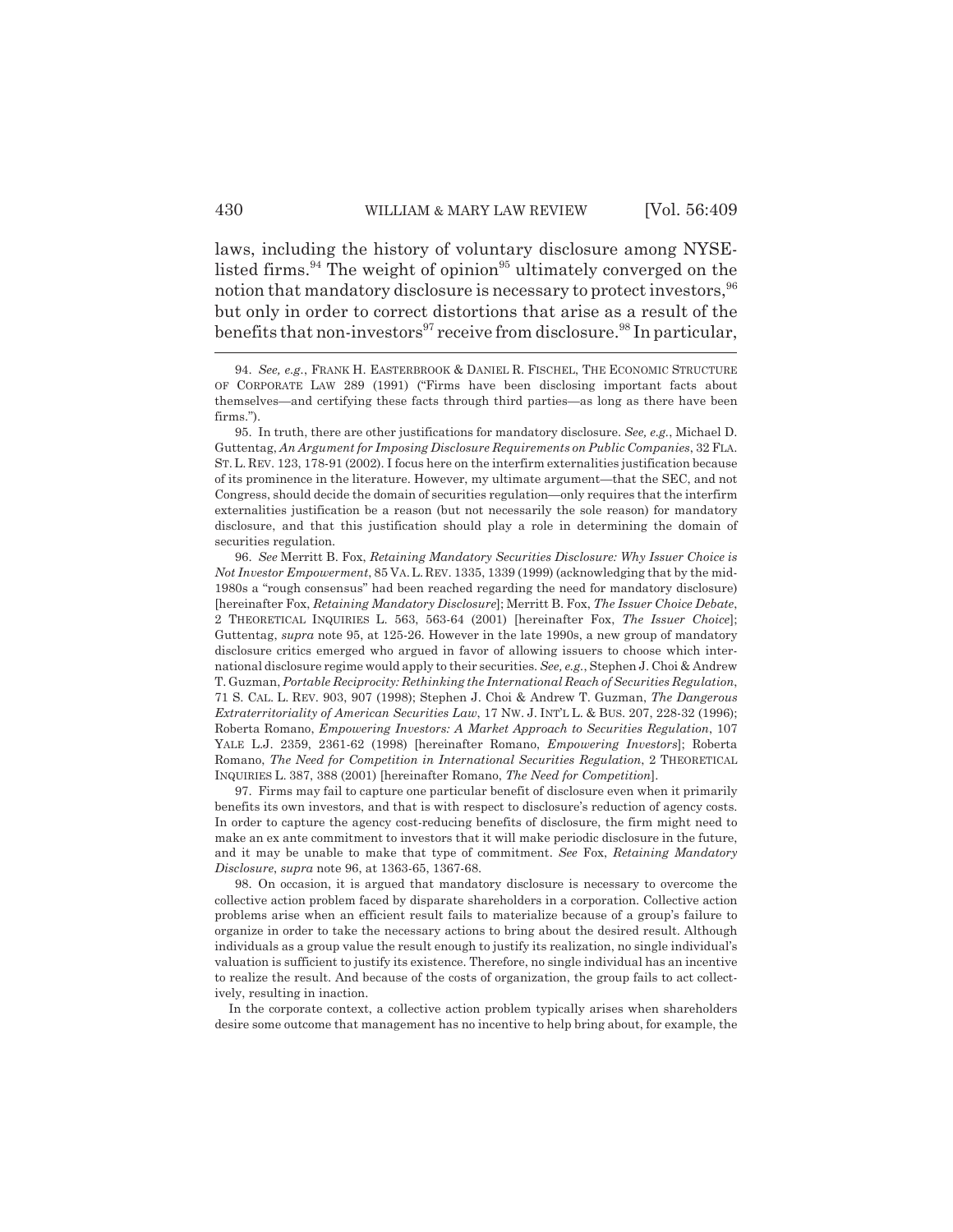the literature focuses on "interfirm externalities," or externalities that occur when a firm's disclosure confers a competitive advantage upon its competitors, suppliers, or customers. $99$  For example, disclosure of a firm's material contracts might provide a firm's supplier with insights that will help the supplier gain the upper hand in future negotiations.<sup>100</sup> Or disclosure of the profitability of particular business segments might induce competitors to enter the market and therefore pose a competitive threat to the firm.<sup>101</sup> The disclosing firm fails to take into account these third-party benefits—and in fact views them as private costs of disclosure—and

But the collective action problem, as it might now be apparent from these examples, cannot possibly be a justification for mandatory disclosure. This is because unlike in the case of shareholder voting, management has incentives in the disclosure context to provide the result demanded by investors because managers can increase firm profits by doing so. In other words, in the disclosure context, management itself solves that collective action problem faced by investors because it has incentives to provide disclosure in exchange for lower capital costs. In this sense, collective action is no more a barrier to issuers providing investors with desired disclosure than collective action is a barrier to companies providing consumers with desired products. To be sure, it might cost the issuer to determine what exactly the investors want in the way of disclosure, just as it might cost a company to figure out what their consumers want in their products. And it is true that mandatory disclosure would effectively subsidize those verification costs; but creating a federal mandatory disclosure regime is a high price to pay simply to subsidize management's costs in verifying the level of disclosure that its investors demand.

Thus, the agency cost issue and collective action concerns are not particularly persuasive justifications for mandatory disclosure.

99. *See* Fox, *Retaining Mandatory Disclosure*, *supra* note 96, at 1345-46; *see also* EASTERBROOK & FISCHEL, *supra* note 94, at 291 (theorizing that issuers will take into account the costs that disclosure imposes on their competitive position); Guttentag, *supra* note 95, at 130, 136. Some commentators have suggested that if shareholders are diversified, disclosing firms will not take into account these pecuniary externalities because shareholders of the disclosing firm will also be shareholders of the third-parties that are on the receiving end of these third-party benefits. *See, e.g.*, Romano, *Empowering Investors*, *supra* note 96, at 2368. Thus, these common shareholders will pay more for the disclosing firm's disclosures, thereby creating the necessary incentives to produce those disclosures. But it is not at all clear how many of these common shareholders there will be in light of the relatively few investments that one must hold in a portfolio in order to reap the benefits of diversification. *See* Fox, *Retaining Mandatory Disclosure*, *supra* note 96, at 1352. Also, many of these third party firms will be closely-held private companies, making it less likely that there will be common shareholders.

100. *See* Fox, *Retaining Mandatory Disclosure*, *supra* note 96, at 1345. 101. *See id.*

election of a non-management nominated director or the adoption of a management-hostile governance feature. Although shareholders as a group might value the result enough to justify it, no single individual shareholder's valuation of that result is sufficient to justify its existence. Consequently, collective action issues prevent the result from taking place.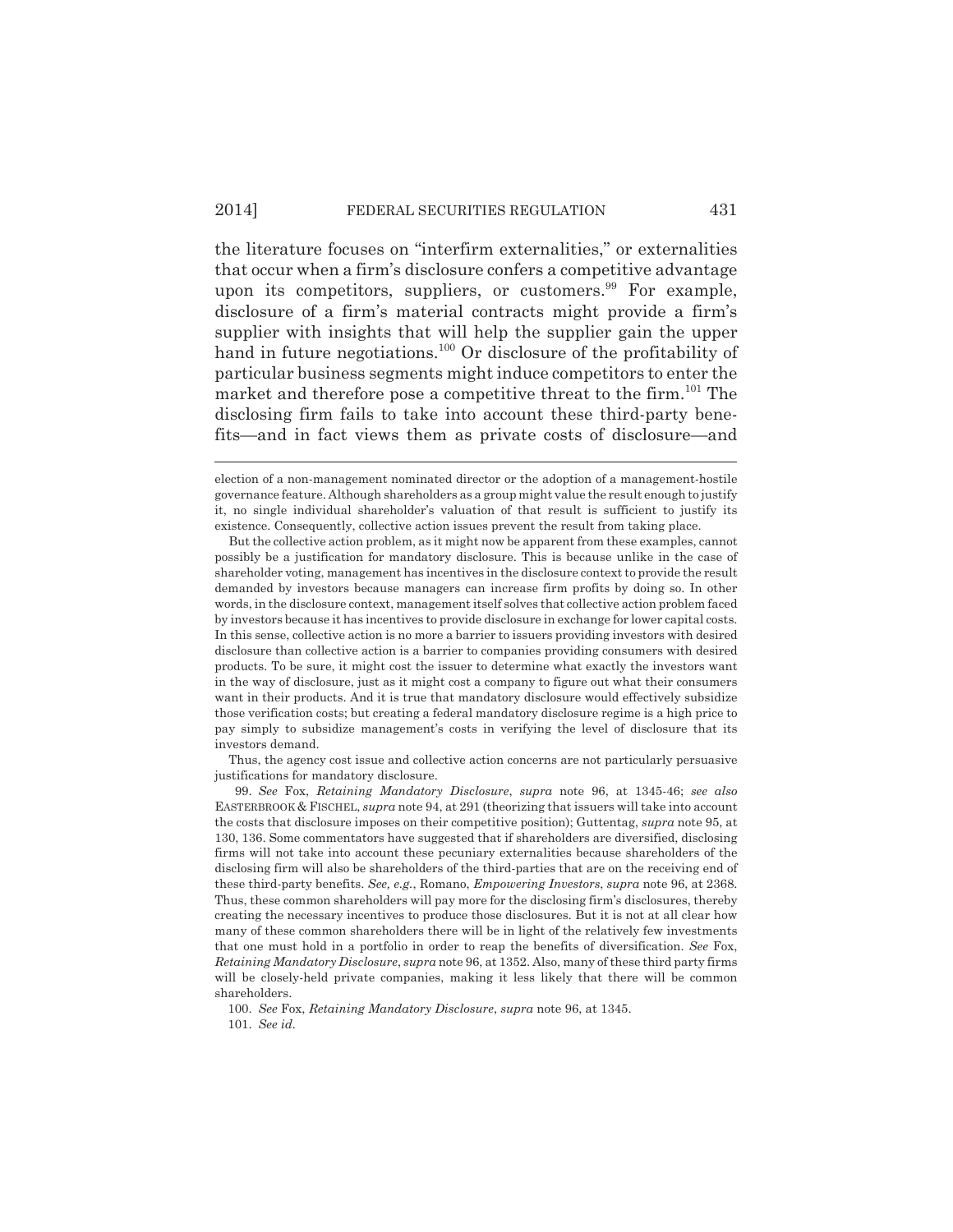consequently produces less disclosure than it would in the absence of these costs.<sup>102</sup> Both the theoretical and empirical literature suggest that such interfirm externalities are potentially significant.<sup>103</sup>

The literature also recognizes other third-party beneficiaries of voluntary disclosure, including analysts $^{104}$  and society at large.<sup>105</sup> Regardless of the nature of the third-party effect in question, however, the argument is the same: Under a voluntary disclosure regime, the disclosing firm fails to take into account the benefit of disclosure to these third-parties, resulting in a sub-optimal level of disclosure and harm to investors.<sup>106</sup> Even though ultimately this

105. *See* Fox, *Retaining Mandatory Disclosure*, *supra* note 96, at 1358 ("A second social benefit of disclosure is an improved choice among proposed new investment projects in the economy."); Guttentag, *supra* note 95, at 136 (identifying third-party beneficiaries of disclosure as including "the economy as a whole, which could benefit from an improved allocation of assets"); Langevoort & Thompson, *supra* note 5, at 378 ("As public law scholars have been pointing out for some time, there are certain norms of social legitimacy increasingly placed not only on government actors, but on private institutions that exercise substantial power and have the capacity to inflict considerable harm on society. These norms include a reasonable degree of transparency, some level of accountability, and an openness to external voices. We believe that any rule of securities regulation that promotes any of these norms is likely to be motivated, at least in part, by that inchoate sense of the public responsibility of 'private' institutions."); *cf.* Lucian Arye Bebchuk & Robert Jackson, *Shining Light on Corporate Political Speech*, 101 GEO. L.J. 923 (2013) (arguing in favor of rules for corporate political speech).

106. The third-party effects justification for mandatory disclosure assumes that the information externalities in question are positive and therefore that the market generates too little disclosure. Professor Romano has challenged this claim, arguing that in reality the opposite could be true. *See, e.g.*, Romano, *The Need for Competition*, *supra* note 96, at 387, 464-93. However, as Merritt Fox has pointed out, it is difficult to think of an example where a firm's disclosure would have a negative effect on the cash flows of third-party firms. *See, e.g.*, Fox, *Retaining Mandatory Disclosure*, *supra* note 96, at 1350 n.25. One example involves information about a new patent for a valuable new technology that, when disclosed, causes the stock price of the disclosing firm's competitors to fall. Fox, *The Issuer Choice*, *supra* note 96, at 570-73; *see* Romano, *The Need for Competition*, *supra* note 96, at 387, 432, 464-93. But as Professor Fox has explained, in that example, the disclosure itself does not actually cause the decline in the price of the competition's stock. That was inevitable upon the obtaining of the patent. Rather, the disclosure simply informed the market of this fact sooner than would

<sup>102.</sup> *See id.* at 1345-46.

<sup>103.</sup> *See, e.g.*, Guttentag, *supra* note 95, at 147-49, 158-59, 162-63.

<sup>104.</sup> *See* EASTERBROOK &FISCHEL, *supra* note 94, at 290 ("The information produced by one firm for its investors may be valuable to investors of other firms .... Because they cannot be charged, the information will be underproduced."); Zohar Goshen & Gideon Parchomovsky, *The Essential Role of Securities Regulation*, 55 DUKE L.J. 711, 757-58 (2006); *see also* Guttentag, *supra* note 95, at 136 (identifying third-party beneficiaries of disclosure as including "investors, some of whom may use disclosed information despite not owning shares in the disclosing firm").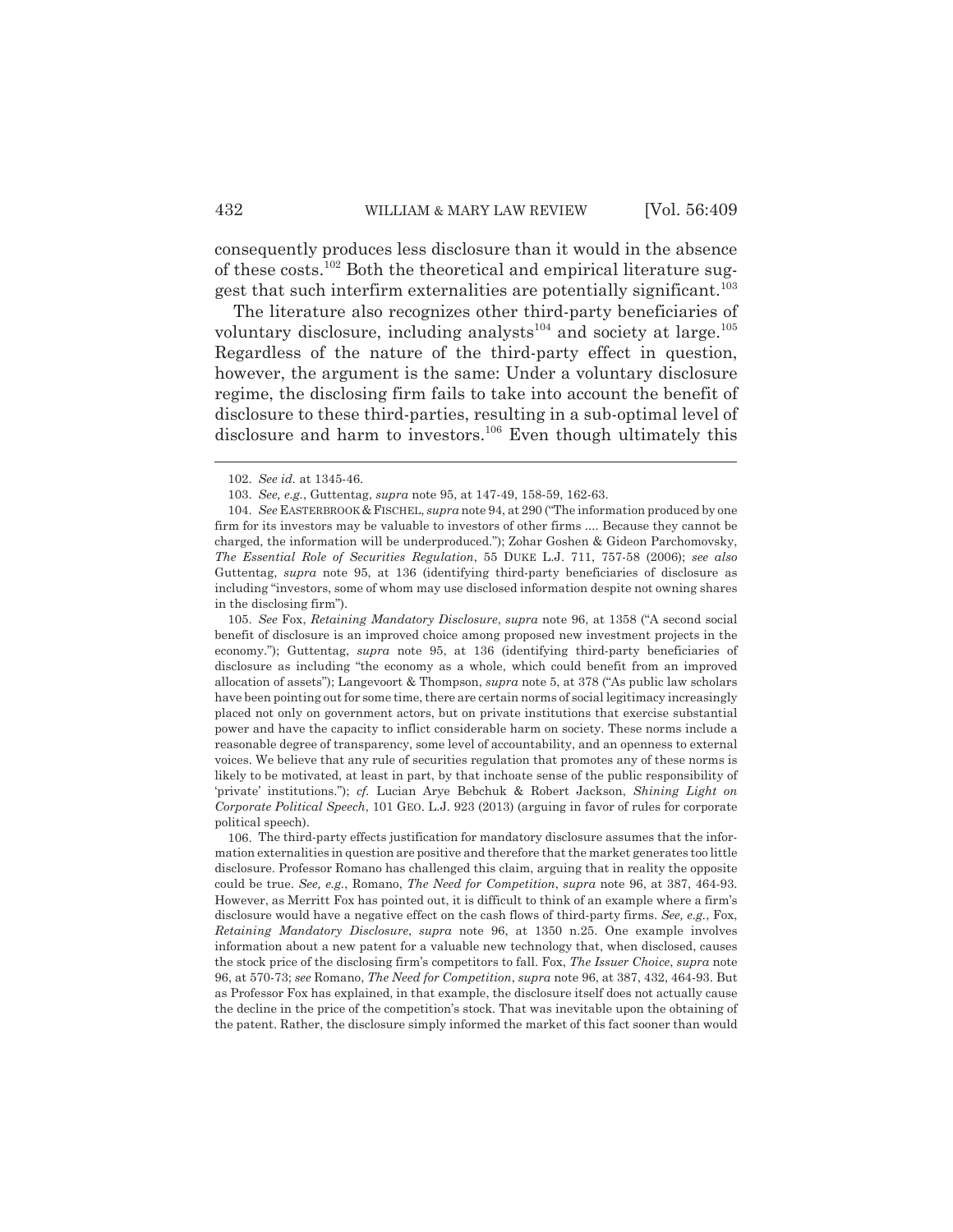theory concludes that investors might benefit from mandatory disclosure,  $107$  this is a very different theory of how this happens than the one that would have motivated the New Deal concept of the public-private divide.<sup>108</sup> Thus, while it makes sense to base the public-private determination on an investor protection principle, the modern view of how mandatory disclosure goes about protecting investors is likely to yield a very different result than the one that Congress seized upon in the Exchange Act.

Thus, the modern case for mandatory disclosure is based on the view that mandatory disclosure is necessary to correct market distortions by focusing on the third parties that benefit from disclosure. Under this view, mandatory disclosure rules only benefit investors to the extent that the rules target market distortions that arise from the third-party effects of information. Nor should mandatory disclosure rules be designed solely with the investor in mind, since third parties benefit from these rules as well. This view of mandatory disclosure and its relationship to investors is radically different from the one that would have influenced Congress's creation of the public-private divide over the thirty-year period beginning in 1933.<sup>109</sup> For this reason, that divide may be in need of re-thinking. However, one might nevertheless try to justify the public-private divide that Congress gave us based on this modern case for mandatory disclosure. The next Section considers such revisionist justifications and concludes that none of the determinants of the public-private divide that Congress has given us follow inexorably from the modern economic case for mandatory disclosure.

have otherwise occurred. *See* Fox, *The Issuer Choice*, *supra* note 96, at 573-74. One possibility is where a firm has information that it has obtained about one or more of its competitors that once disclosed would harm its competitors more than it would harm itself. But such disclosure would have to be able to be made without incurring substantial civil or criminal penalties, or the firm would not voluntarily disclose it. It is exceedingly difficult to come up with a plausible scenario along those lines. For these reasons, I tend to agree with Professor Fox.

<sup>107.</sup> *See* Guttentag, *supra* note 95, at 159 (setting forth a simple numerical example illustrating how investors lose when the third-party effects of information cause a firm to voluntarily disclose less information than is optimal).

<sup>108.</sup> This point is implicit in the economic critique of mandatory disclosure that emerged in the 1960s, which took as a given that the dominant pro-disclosure paradigm assumed that disclosure would not take place in the absence of mandatory rules. *See supra* note 93 and accompanying text.

<sup>109.</sup> *See supra* Part I.A.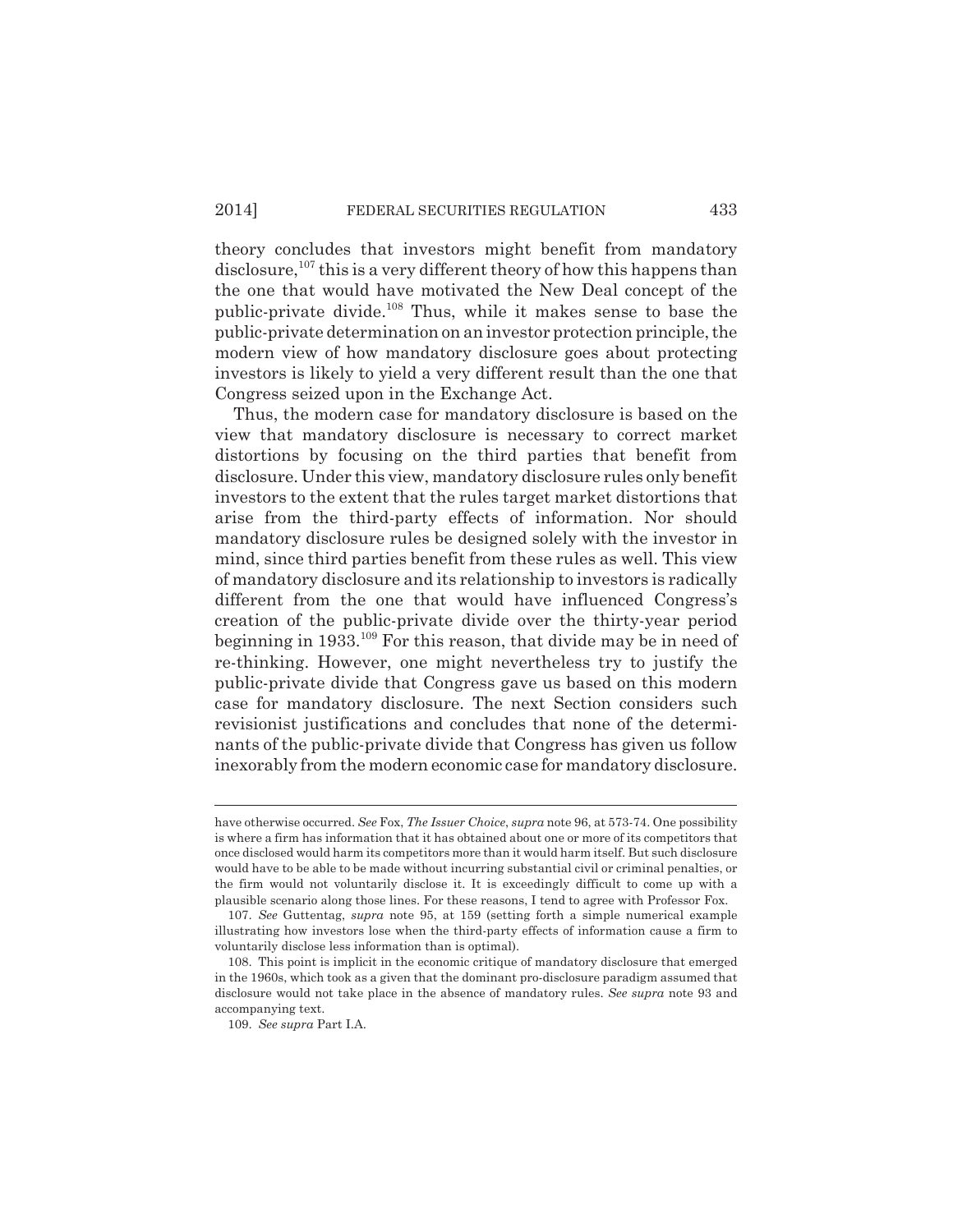## *B. Critiquing the Revisionist Justifications for the Public-Private Divide*

Is it possible to defend the Exchange Act's public-private divide in light of the modern case for mandatory disclosure? The first challenge lies in having to explain why any firm should be excluded from a mandatory disclosure regime under a view rooted in the third-party effects of information, since all firms must experience such effects to a certain degree. All firms have some current or potential competitor, or possibly a supplier, who might benefit from disclosure and therefore cause the firm to make sub-optimal disclosures. And most firms have at least the potential of an analyst following if only the firm would internalize those benefits and make more disclosures.<sup>110</sup> However, in light of regulatory resource constraints, it may nevertheless make sense to exclude some group of firms from the regime to focus disclosure efforts on those firms for which the market failure arising from the third-party effects of information is thought to be particularly acute.

And in fact, one can discern in the literature a fairly recent attempt to justify the public-private divide in light of the modern case for mandatory disclosure along precisely these lines.<sup>111</sup> Not surprisingly, commentators differ on the question of which type of third-party effect is the most salient for purposes of making this determination. While these arguments are intriguing and more or less plausible, they nevertheless have a distinctly post hoc feel to them. In other words, they suggest that the current incarnation of the public-private divide, which Congress has given us, does not follow inexorably from the modern economic case for mandatory disclosure.

<sup>110.</sup> *See* Goshen & Parchomovsky, *supra* note 104, at 756-57 ("In sum, the misalignment between the private and social value of information justifies mandatory disclosure. These arguments seem to prove too much, however, given that they also support mandating disclosure by closely held corporations. Information regarding corporations that are not publicly traded is also a public good that will be underproduced by the market. If society gains from closing the gap between social and private values through mandatory disclosure, why limit mandatory disclosure to publicly traded corporations?").

<sup>111.</sup> *See, e.g.*, *id.* at 711; Guttentag, *supra* note 5, at 151; Langevoort & Thompson, *supra* note 5, at 336.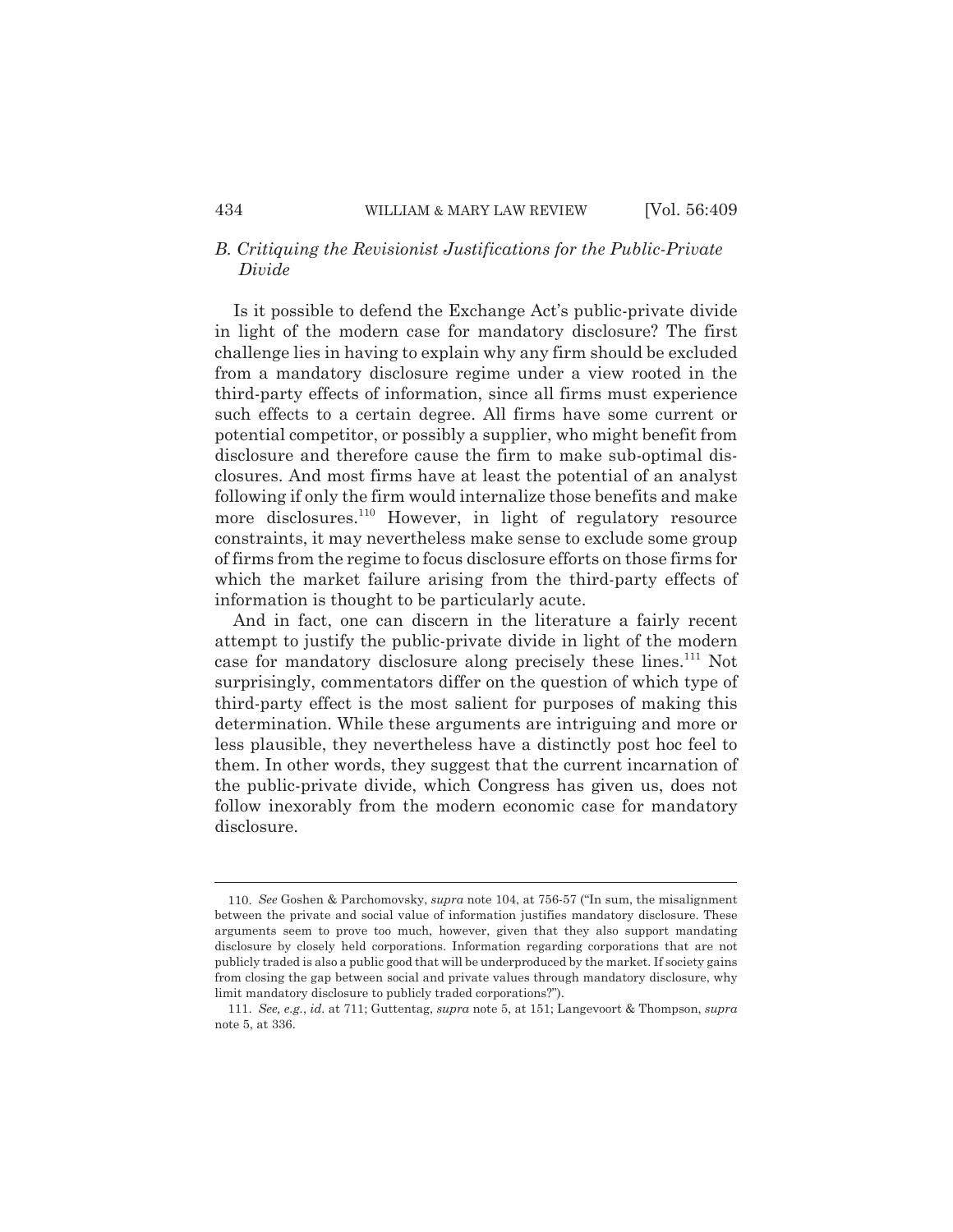## 2014] FEDERAL SECURITIES REGULATION 435

The first revisionist justification to consider, articulated by Zohar Goshen and Gideon Parchomovsky, is that the most important beneficiaries of disclosure are information traders who attempt to profit by trading on superior information that they have gathered through costly research efforts.<sup>112</sup> According to this view, these third-party beneficiaries of disclosure are particularly important because they are the primary drivers of market efficiency, the promotion of which Goshen and Parchomovsky view as the main goal of the federal securities laws.<sup>113</sup> Mandatory disclosure places the search costs that would otherwise be incurred by such information traders on the issuers themselves, who can provide it more cheaply than the traders.<sup>114</sup> Additionally, mandatory disclosure allows information traders to exploit the economies of scale and scope that are only realized if a critical mass of firms discloses the optimal amount of information.<sup>115</sup> Because these information traders do not trade on information—and therefore are not shareholders of the disclosing firm—before they have that information, the benefits they receive from disclosure are grouped among the "positive externalities"<sup>116</sup> discussed earlier. And consequently, in the absence of mandatory disclosure, disclosing firms will lack proper incentives to make the disclosures demanded by these information traders.<sup>117</sup>

But if this information trader view is the correct one, then it is questionable how well the current structure of the public-private divide furthers this goal. Nearly 30 percent of all firms listed on the NYSE, Nasdaq, and AMEX (now the NYSE MKT) have no "meaningful" analyst coverage.<sup>118</sup> Analyst coverage of firms on the

118. *See* KEATING INVESTMENTS, ANALYZING THE ANALYSTS: A SURVEY OF THE STATE OF WALL STREET EQUITY RESEARCH 10 YEARS AFTER THE GLOBAL SETTLEMENT 1 (2006), *available at* http://perma.cc/Z473-AZV9. In the report, "meaningful" is interpreted to mean at least one analyst affiliated with one of the one hundred research firms ranked by two well-known trade

<sup>112.</sup> Goshen & Parchomovsky, *supra* note 104, at 715-16.

<sup>113.</sup> *Id.* at 713, 715, 716 & n.11.

<sup>114.</sup> *See id.*

<sup>115.</sup> *See id.*

<sup>116.</sup> *See supra* notes 99-103 and accompanying text.

<sup>117.</sup> *Cf*. Ronald J. Gilson & Reinier Kraakman, *Clark's Treatise on Corporate Law: Filling Manning's Empty Towers*, 31 J. CORP. L. 599, 609 (2006) ("[D]isclosure obligations are not exclusively—or even primarily—for the benefit of current shareholders of the company, but are also for the benefit of outside investors who might consider purchasing the company's shares. Thus, the interests of future shareholders may be as important as the interest of present shareholders in evaluating the disclosure obligations of corporate managers.").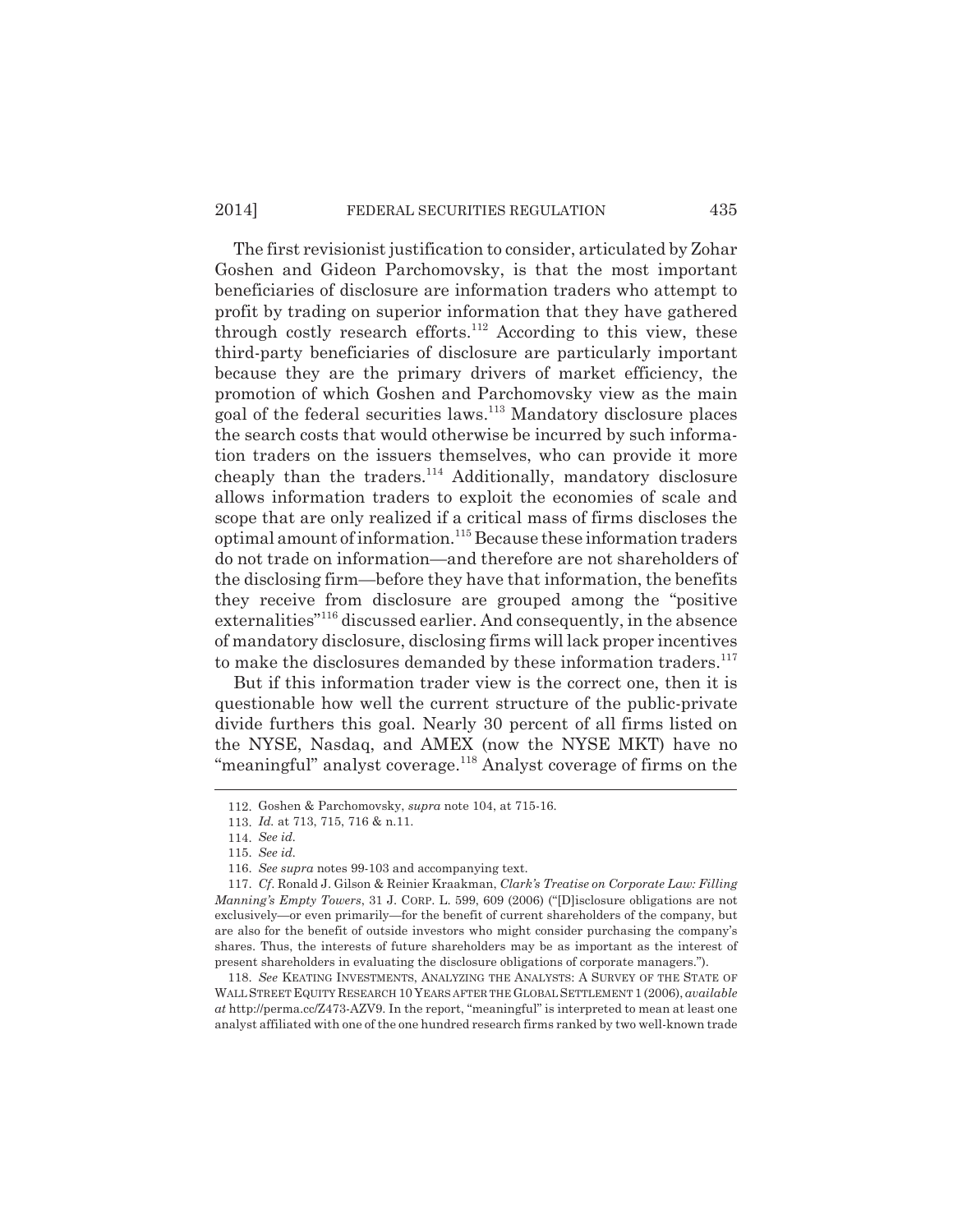other national securities exchanges is even more sparse.<sup>119</sup> Thus, the exchange-listed disclosure trigger of section 12(b) of the Exchange Act is substantially over-inclusive if the goal of the divide is to identify firms with significant analyst coverage. Nor does the publicoffering disclosure trigger fare much better, because that is basically the same group as those firms listed on the NYSE, Nasdaq, and AMEX.

The shareholder size disclosure trigger of section 12(g) potentially holds out greater promise, since analyst coverage is likely to be positively correlated with the amount of trading by institutional shareholders in the issuer's securities. Analyst compensation is at least in part determined by the amount of institutional trading that analysts drive toward their brokerage houses, and there is some evidence that institutional traders tend to reward good research by executing their trades at the brokerage house that produced the research in question.<sup>120</sup> Thus, analysts may decide to cover firms that have a significant amount of institutional trading, and in fact empirical studies suggest as much.<sup>121</sup> However, the size of a firm's shareholder base, although probably correlated with institutional trading volume, is nevertheless a crude proxy for such trading. And in fact, when studies of the determinants of analyst coverage attempt to measure the effects of analyst compensation on coverage considerations, they inevitably use the more obvious proxy of trading volume.<sup>122</sup> More importantly, these studies suggest that other factors, like a firm's accounting fundamentals, may be as important, if not moreso, than a firm's institutional trading volume in determining analyst coverage.<sup>123</sup> And yet, the Exchange Act does not attempt to address these factors. And of course, if this information trader view is the right one, then the most obvious disclosure

magazines. *Id.*

<sup>119.</sup> *See id.*

<sup>120.</sup> *See* Boris Groysberg, et al., *What Drives Sell-Side Analyst Compensation at Highstatus Investment Banks?* 49 J. ACCT. RES. 969, 994 (2011); Rachel Hayes, *The Impact of Trading Commission Incentives on Analysts' Stock Coverage Decisions and Earnings Forecasts*, 36 J. ACCT. RES. 299, 299 (1998).

<sup>121.</sup> *See, e.g.*, John Shon & Susan M. Young, *Determinants of Analysts' Dropped Coverage Decisions: The Role of Analyst Incentives, Experience and Accounting Fundamentals*, 38 J. BUS. FIN. & ACCT. 861, 863 (2011).

<sup>122.</sup> *Id.*

<sup>123.</sup> *Id.*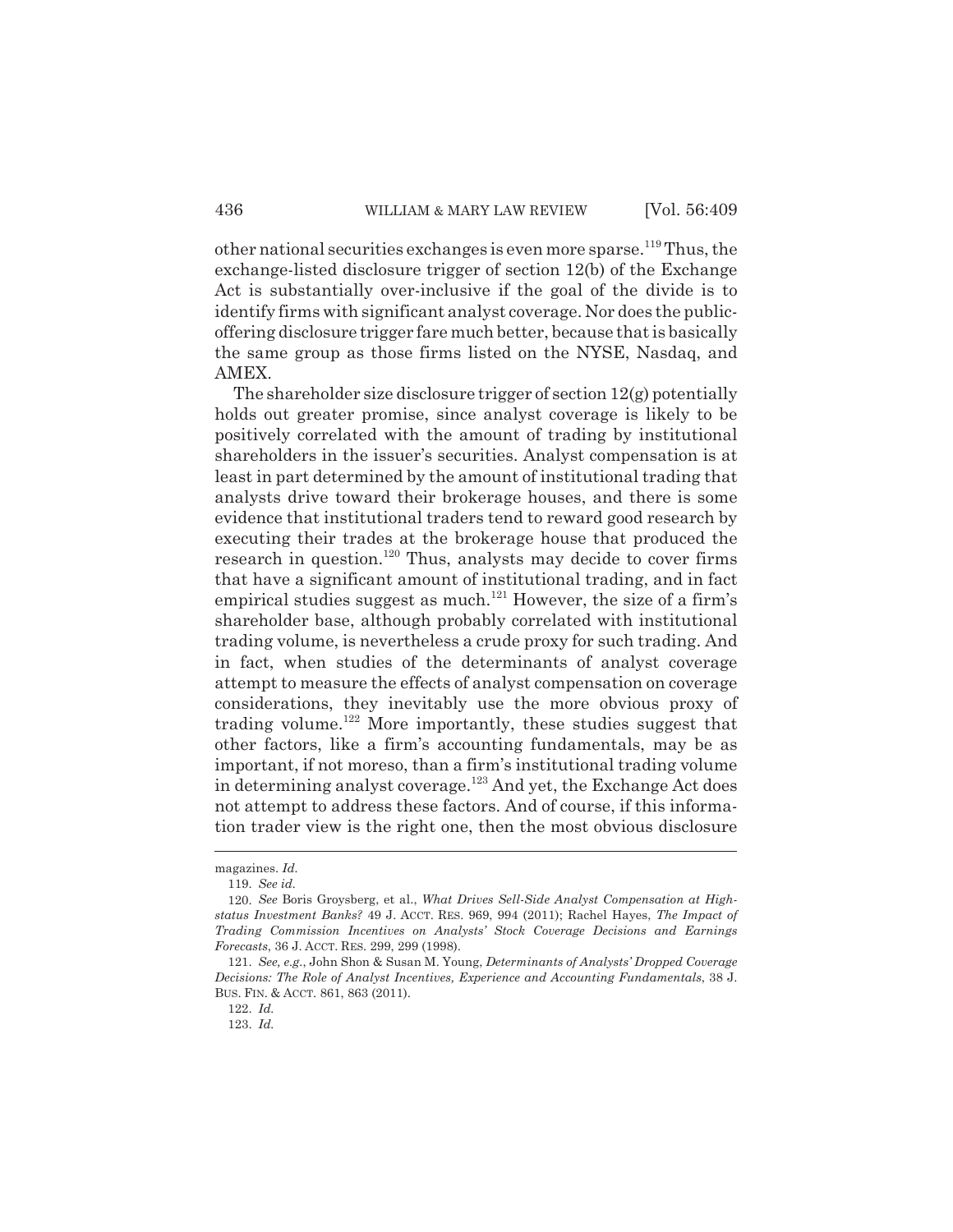trigger would be one that attempts to measure directly a firm's analyst coverage.<sup>124</sup>

A contrasting revisionist view of the public-private divide is provided by Robert Thompson and Donald Langevoort, who believe that the greatest beneficiary of mandatory disclosure is society as a whole, and that society benefits the most when disclosure is imposed upon particularly large companies.<sup>125</sup> These scholars emphasize the analogy between large corporations and governments and argue that the same social norms that apply to the latter should apply to the former as well.<sup>126</sup> These social norms include "a reasonable degree of transparency, some level of accountability, and an openness to external voices," and are furthered to a certain extent by mandatory disclosure.<sup>127</sup> These scholars tend to emphasize the importance of a reporting status trigger that tracks the size of firms, such as section  $12(g)$ , which deals with the number of a firm's shareholders of record.<sup>128</sup>

But the number of a firm's shareholders is probably not particularly closely correlated with its social footprint. After all, there are widely held companies that are nevertheless rather insignificant from a social standpoint, because, for example, they are rather small in terms of revenue or operate in an industry with relatively few environmental spillovers, or because they are not engaged in political lobbying. On the other hand, there are many closely held companies with a large social footprint. For example, as of 2013, there were 224 private firms in the United States with over \$2 billion in annual revenue.<sup>129</sup> This list includes firms, like Koch Industries, with a significant environmental impact and substantial political lobbying.<sup>130</sup>

<sup>124.</sup> Note that I have been focused on sell-side analysts here. Goshen and Parchomovsky also mention buy-side analysts. *See* Goshen & Parchomovsky, *supra* note 104, at 273. It is unclear why the disclosure triggers would be any more justifiable when disclosure is viewed as a subsidy for buy-side analysts than when it is viewed as a subsidy for sell-side analysts.

<sup>125.</sup> Langevoort & Thompson, *supra* note 5, at 376.

<sup>126.</sup> *Id.* at 378.

<sup>127.</sup> *Id.*

<sup>128.</sup> *Id.* at 351-52.

<sup>129.</sup> *America's Largest Private Companies*, FORBES, http://www.forbes.com/largest-privatecompanies/list [http://perma.cc/HCP2-LLGY] (last visited Sept. 28, 2014).

<sup>130.</sup> *Id.*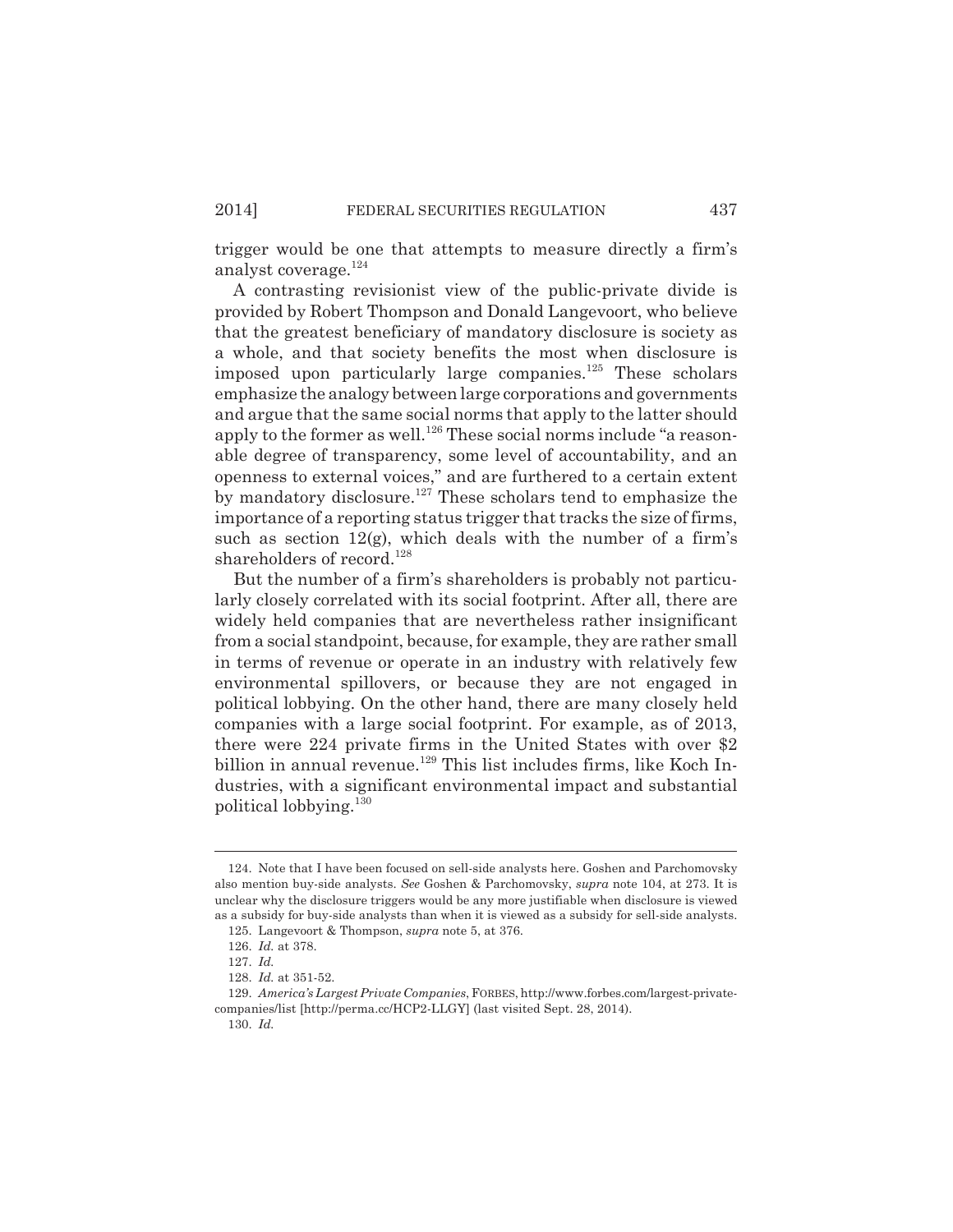#### 438 WILLIAM & MARY LAW REVIEW [Vol. 56:409

A more promising revisionist theory in favor of shareholder numerosity as a basis for determining the domain of securities regulation is suggested by the work of Professor Michael Guttentag.<sup>131</sup> In one part of a larger project outlining a policy approach for repairing perceived shortfalls in the JOBS Act, Guttentag suggests that the shareholder numerosity trigger may play a role in identifying those firms that, in the absence of mandatory disclosure, may disclose too little due to concerns over the positive externalities that such disclosure might have with respect to competitors, suppliers, or customers.<sup>132</sup> Recall that because some types of disclosure could place disclosing firms at a competitive disadvantage vis-à-vis third parties, the disclosing firm may be reluctant to make these disclosures.<sup>133</sup> And yet in making this decision, the disclosing firm fails to take into account the offsetting competitive advantages that such disclosures produce with respect to these same third parties. This leads to less disclosure than is optimal from a social welfare perspective.<sup>134</sup> Guttentag argues that firms with fewer shareholders are less likely to take into account these costs of disclosure because a smaller shareholder base implies less risk that the disclosure will leak out to competitors or suppliers. $135$ 

Although this is a reasonable defense of using the size of a firm's shareholder base as a disclosure trigger, Guttentag's argument nevertheless leaves some lingering questions. After all, diversified investors do not want the firms in which they invest to take into account these interfirm costs because they know that if the firms do so, it will lead to a sub-optimal amount of disclosure. Thus, as long as shareholders are relatively sophisticated and diversified, there is no reason to believe that there is much of a risk of information leakage on the part of shareholders. And it stands to reason that

<sup>131.</sup> Guttentag, *supra* note 5, at 207-08.

<sup>132.</sup> *See id.* at 207 ("The likelihood that a firm's disclosure policies will be distorted by positive interfirm externalities also increases as the number of shareholders entitled to receive the firm's disclosures increases, because the only way to avoid distortions from positive interfirm externalities is to assure the firm that disclosed information will be made available only to the firm's investors, and not the firm's competitors. Such an assurance is easier to provide if the number of shareholders is small.").

<sup>133.</sup> *See* Fox, *Retaining Mandatory Disclosure*, *supra* note 96, at 1345-46.

<sup>134.</sup> *See supra* Part II.A.2.

<sup>135.</sup> *See* Guttentag, *supra* note 5, at 207.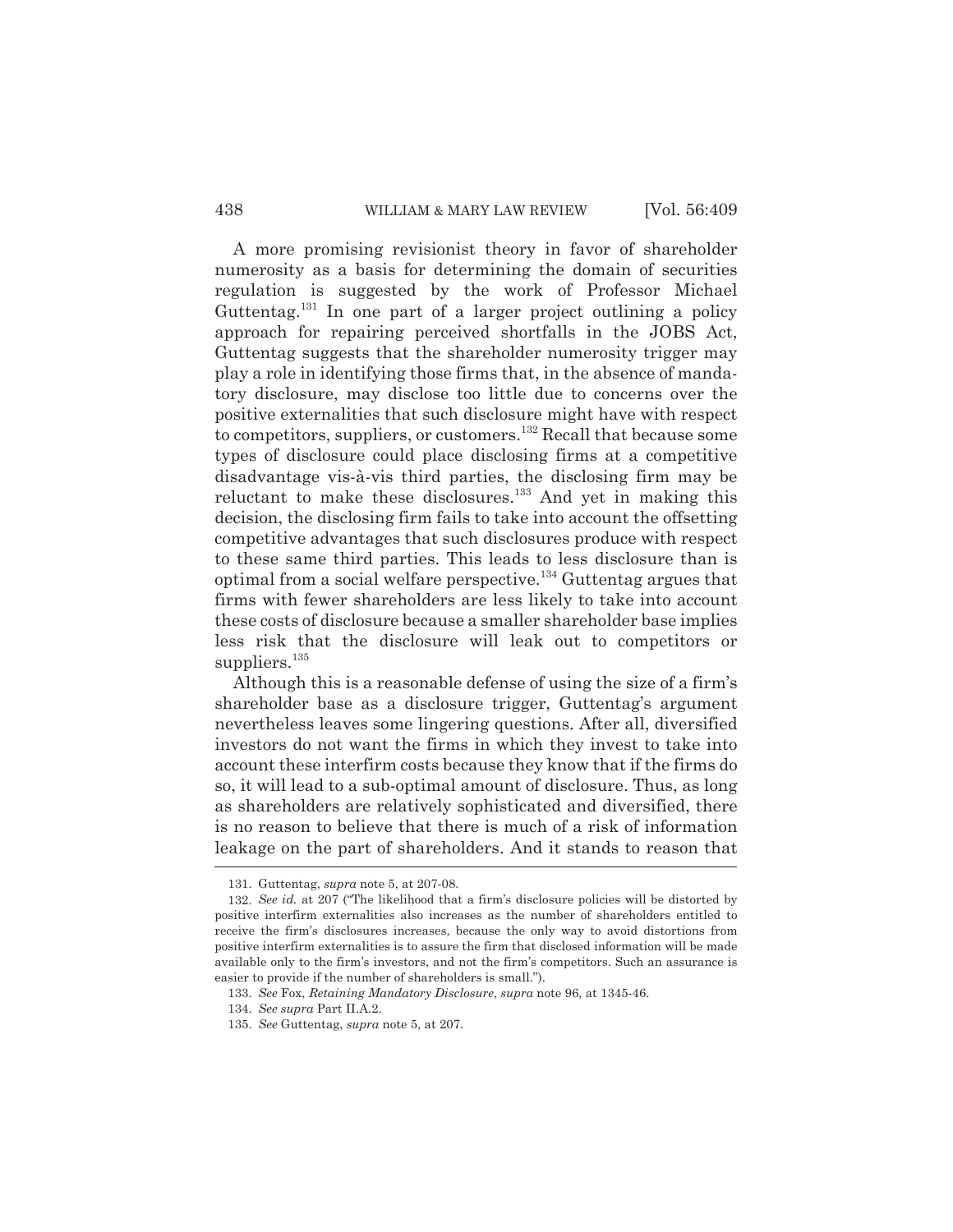firms themselves, in the absence of mandatory disclosure, would have incentives to try to deliver disclosure in a way that would make it difficult to share beyond shareholders. Thus, if we were trying to formulate a disclosure trigger that would weed out those firms that are less likely to take into account these costs of disclosure, we might gravitate not toward a shareholder numerosity trigger, but rather toward some type of sophisticated diversified investor requirement.

These revisionist theories therefore do not seem to follow inexorably from the modern case for mandatory disclosure. To be sure, this observation should not be taken as a criticism of the distinguished scholars who have advanced these revisionist justifications. Rather, it should be viewed as a criticism of the public-private divide itself, which, as we have seen, lacked much if any, theoretical justification to begin with. And what little justification that was offered lacks grounding in the economic theory that emerged after the statute's enactment and its various amendments. Moreover, as this Section demonstrates, the modern case for mandatory disclosure suggests a public-private divide that is quite different from the one that we currently have. These possibilities are explored further in the next section.

#### *C. Expanding the SEC's Decision-Making Authority*

If these revisionist justifications of the public-private divide are not entirely compelling, then what does the modern case for mandatory disclosure imply about how to draw the boundary between reporting and non-reporting firms? If one were to remake the publicprivate divide from scratch, the economic case for mandatory disclosure points to a number of possible ways that one might create that divide that differ dramatically from the way in which the statute currently operates.<sup>136</sup>

For example, one might make the case that the most significant third-party distortion comes from issuers failing to take into account

<sup>136.</sup> It is worth noting the way in which I am using the "interfirm externalities" justification for mandatory disclosure here. Notice that I am not suggesting that this justification explains our current disclosure regime as a descriptive matter. Rather, I am arguing that it should play a role in describing the ideal disclosure regime as a normative matter.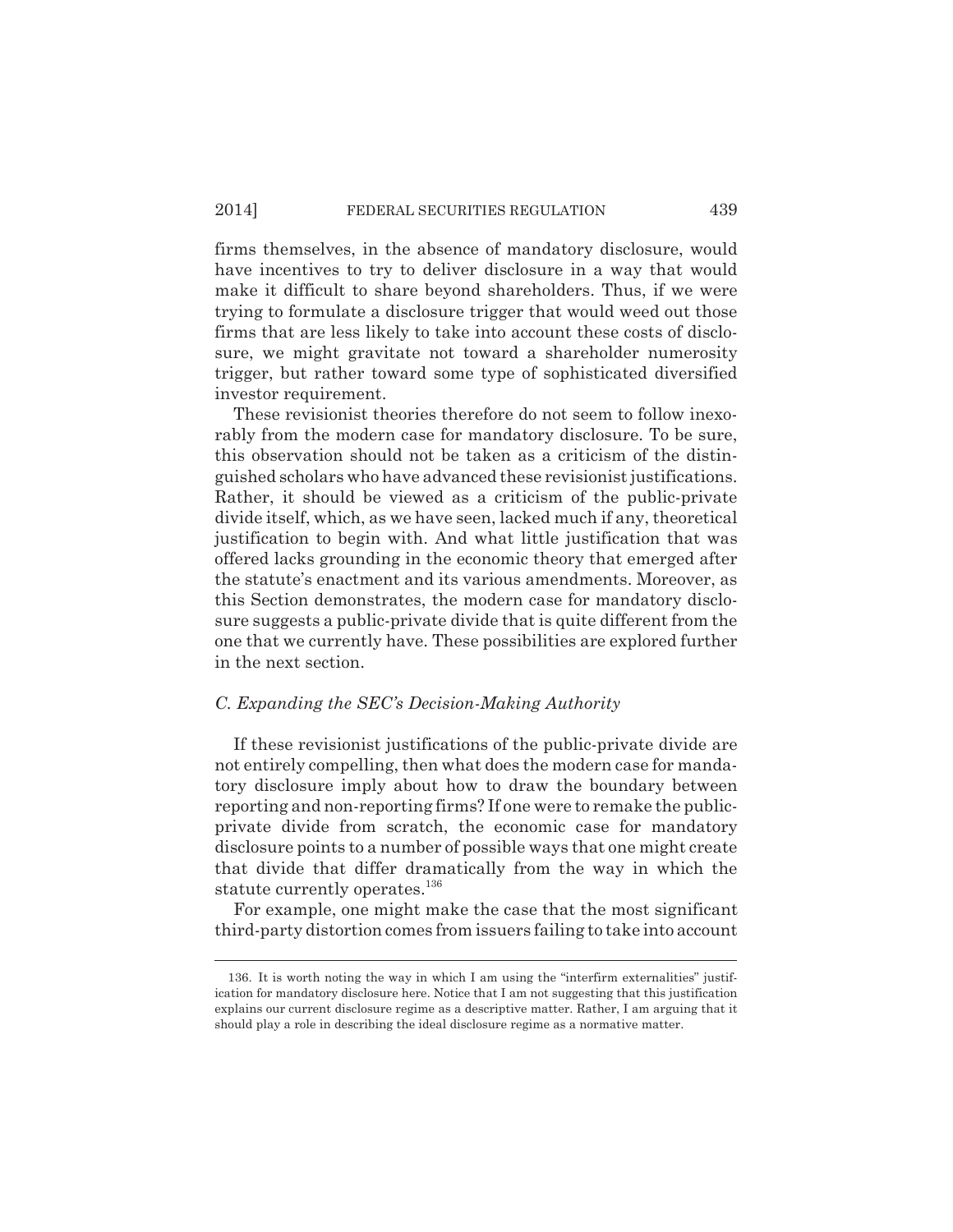the disclosure benefits that redound to competitors. In that case, one might decide to focus the disclosure regime on those firms that operate in particularly competitive markets. Accordingly, one might argue in favor of a disclosure trigger based on an industry's level of fragmentation or consolidation, depending on one's view of a firm's utility function for a rival's information.<sup>137</sup> One could capture this intuition through a disclosure trigger based on well-known industry concentration ratios, like the Herfindahl index.<sup>138</sup>

Or one might argue that the most significant distortion comes from issuers taking into account the disadvantages that disclosure of supplier-friendly information (like material contracts) might have on future negotiations, even though such costs are not social costs.<sup>139</sup> In that case, one might wish to pursue a disclosure trigger based on the level of vertical integration exhibited by a firm. The economics literature suggests a number of different candidates for such a trigger, including measures like a firm's value added ratio. $140$ 

Alternatively, one might argue, as Professors Goshen and Parchomovsky do, that the most important third-party beneficiary of disclosure are analysts, and therefore that disclosure should focus on those firms with significant analyst followings.<sup>141</sup> A disclosure trigger based on this approach would likely take into account the most important determinants of analyst coverage, such as the

139. *See* Fox, *Retaining Mandatory Disclosure*, *supra* note 96, at 1345.

<sup>137.</sup> In other words, the question seems to be whether such information is more valuable in an industry that is highly competitive or in an industry that is highly oligopolistic.

<sup>138.</sup> The Herfindahl index is a measure of industry competition defined as the sum of the squares of the market share of the fifty largest firms in an industry, where market share is expressed as the fraction of the market that a given firm produces. *See Herfindahl-Hirschman Index*, U.S.DEP'T OF JUST., http://www.justice.gov/atr/public/guidelines/hhi.html [http://perma. cc/JM2U-USBM] (last visited Sept. 24, 2014). An alternative measure of industry competition is simply the sum of the market shares captured by the four or eight largest firms in an industry. *See, e.g.*, Stephen Calkins, *The New Merger Guidelines and the Herfindahl-Hirschman Index*, 71 CALIF. L. REV. 401, 402 n.4 (1983) ("A concentration ratio is the sum of the market shares of a specified number of firms (conventionally four).").

<sup>140.</sup> The value added ratio is the ratio of the firm's added value to its sales revenue. *See, e.g.*, OLIVIER FURRER, CORPORATE LEVEL STRATEGY: THEORY AND APPLICATIONS 124 (2011). In this context, added value is defined as the sum of depreciation, amortization, fixed charges, interest expense, labor and related expenses, pension and retirement expenses, income taxes, net income and rental expense. This ratio is intended to measure the portion of a firm's sales that are generated by activities conducted within the boundaries of the firm, and hence serves as a measure of vertical integration. *See id.*

<sup>141.</sup> Goshen & Parchomovsky, *supra* note 104, at 716-18.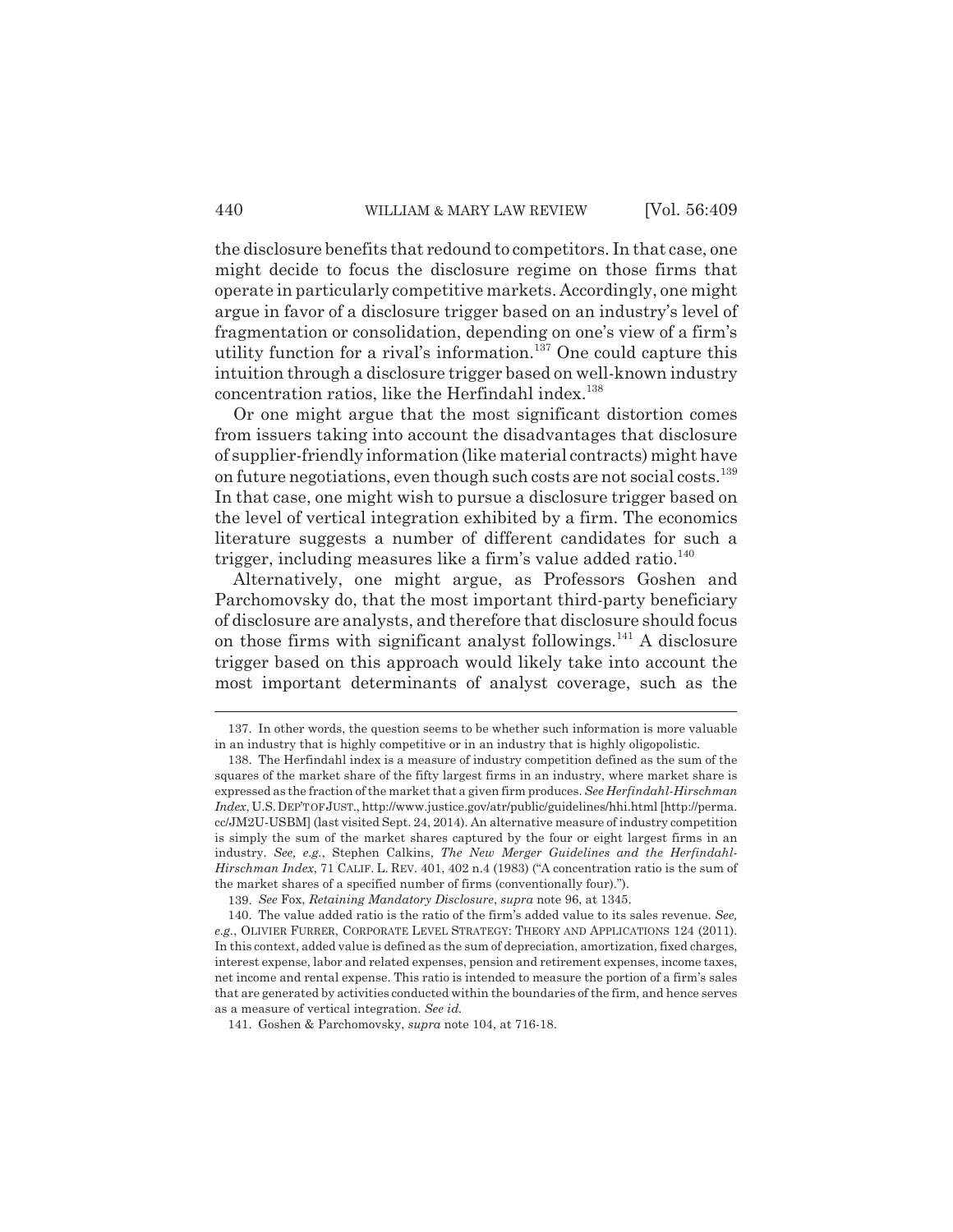number of shares outstanding or accounting measures like the consistency of accounting earnings,  $^{142}$  or possibly even a direct measure of analyst coverage itself.

Finally, if one shares the view of Professors Thompson and Langevoort that we maximize the benefits of disclosure when disclosure focuses on firms with the largest social footprint, $143$  one might favor a reporting trigger based on a firm's number of employees, its potential environmental impact, or its political lobbying expenditures.

This rough sketch of some of the possibilities suggested by the economic case for mandatory disclosure strongly implies that wherever the optimal public-private divide lies, it is likely to be very different and probably more complicated than the relatively simplistic version that we currently have. It also suggests that the optimal public-private divide probably makes use of measures drawn from the accounting and industrial organization literatures, like the value added ratio and the Herfindahl index.

This observation leads to the first of two conclusions<sup>144</sup> that this Article draws regarding the institutional design of the federal securities laws: we might benefit by re-allocating decision-making authority in the federal securities disclosure regime in favor of the SEC, so that the SEC, and not Congress, determines the contours of the public-private divide.

There are several obvious objections to this claim that should be addressed at the outset. First, one might argue that criticism of Congress's public-private line-drawing makes little sense because the modern economic case for securities disclosure could just as easily by applied to the SEC. That criticism alone, one might argue, should not be an argument in favor of giving greater decisionmaking authority to the SEC. To be sure, there is some truth to this objection. After all, the SEC, within the sphere of decision-making authority afforded it by Congress,<sup>145</sup> could tailor disclosure rules to conform more closely to the economic case for disclosure. In other words, the SEC could exempt from disclosure rules those firms that

<sup>142.</sup> *See, e.g.*, Shon & Young, *supra* note 121, at 866-69.

<sup>143.</sup> *See* Langevoort & Thompson, *supra* note 5, at 342.

<sup>144.</sup> For the second of these two conclusions, see *infra* notes 150-53 and accompanying text.

<sup>145.</sup> *See supra* notes 29-40 and accompanying text.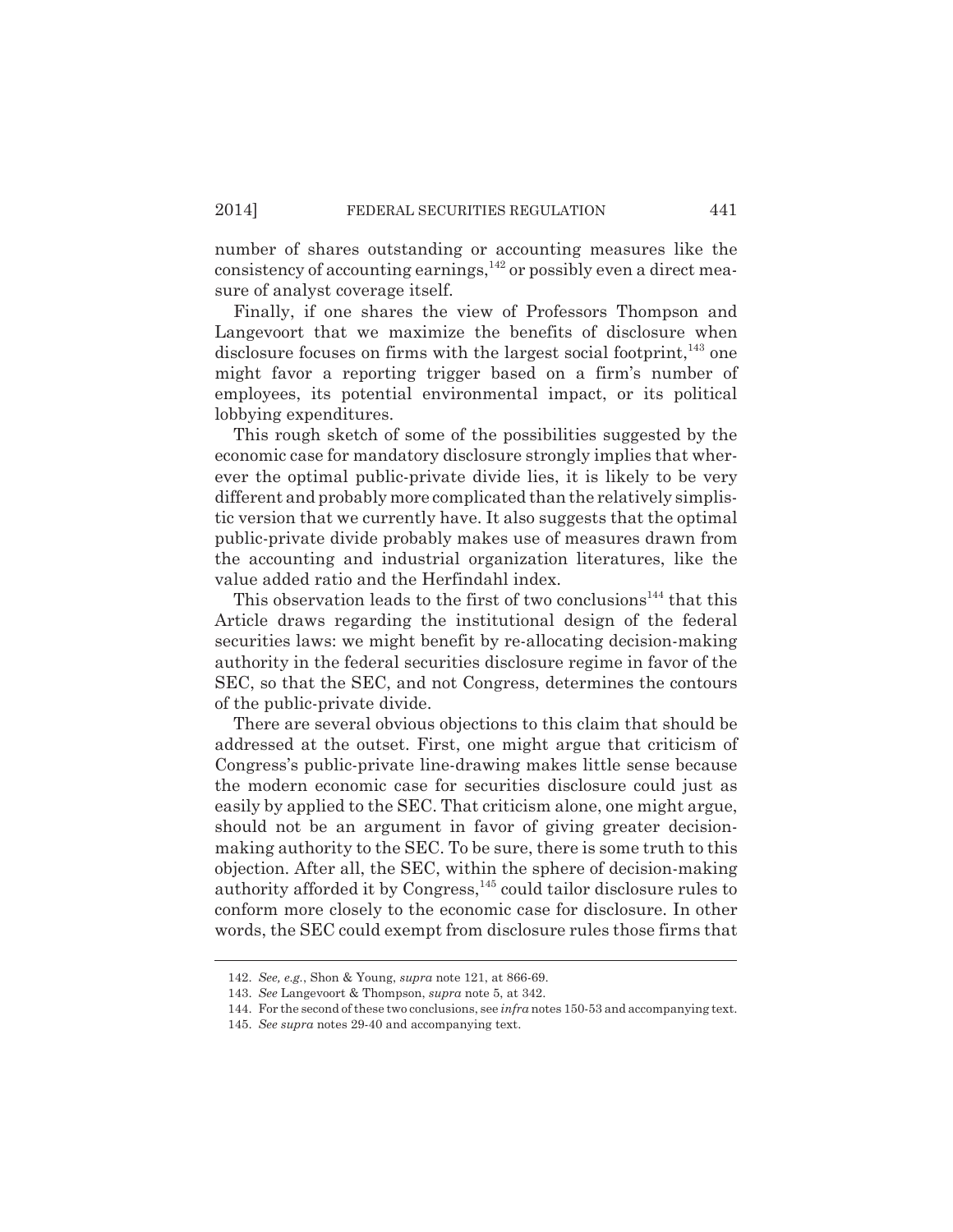fall on the "public" side of the public-private divide, but nevertheless do not exhibit very high third-party effects of information, however the SEC might define that category. But the SEC has never done anything like this; thus, one might argue that the SEC is every bit as guilty as Congress for not taking the economic case for disclosure regulation seriously.

Even though this is true, this critique misses an important aspect of the argument that I am making here. I am not arguing that Congress has done such a bad job in drawing the public-private divide that we should see if the SEC can do better. If that were the case, then my argument would indeed be susceptible to the criticism that the SEC does not seem to have done any better than Congress in creating exemptions for firms in light of the economic case for mandatory disclosure. But that is not the argument I am making here. Rather, my argument for giving the SEC greater decision-making authority in this area is based on the nature of the private-public decision itself—it requires the type of fine-grained determinations that are more efficiently made by an expert agency rather than by Congress.

The second objection is related to the first and is likely to come from those commentators who tend to believe that the SEC favors too much regulation.<sup>146</sup> If we give the SEC more decision-making authority, these critics might argue, then the obvious result will simply be too much regulation applied to too many firms. But this is not necessarily correct. The argument I am making here is that securities regulation needs to be rethought so that it more closely aligns with the dominant (economic) case for disclosure rules. So I share the intuition of these critics that the status quo is problematic, although perhaps we disagree about the underlying reasons.<sup>147</sup>

<sup>146.</sup> *See, e.g.*, Stephen J. Choi & A.C. Pritchard, *Behavioral Economics and the SEC*, 56 STAN.L. REV. 1, 20-36 (2003); Troy A. Paredes, *On the Decision to Regulate Hedge Funds: The SEC's Regulatory Philosophy, Style, and Mission*, 2006 U. ILL. L. REV. 975, 1006; A.C. Pritchard, *Markets as Monitors: A Proposal to Replace Class Actions with Exchanges as Securities Fraud Enforcers*, 85 VA. L. REV. 925, 978 & n.225, 983 (1999).

<sup>147.</sup> These other commentators tend to focus on factors like behavioral features that may cause the SEC to tend toward overregulation. *See* sources cited *supra* note 146. While I agree that this may be the case, I argue that we might be able to constrain these tendencies through regulatory cost controls of the type that I propose in Part IV. Thus, my argument takes the following form: Assuming that we can control the error risk inherent in the SEC's regulatory task, it would make sense to give the SEC greater discretion over the domain of securities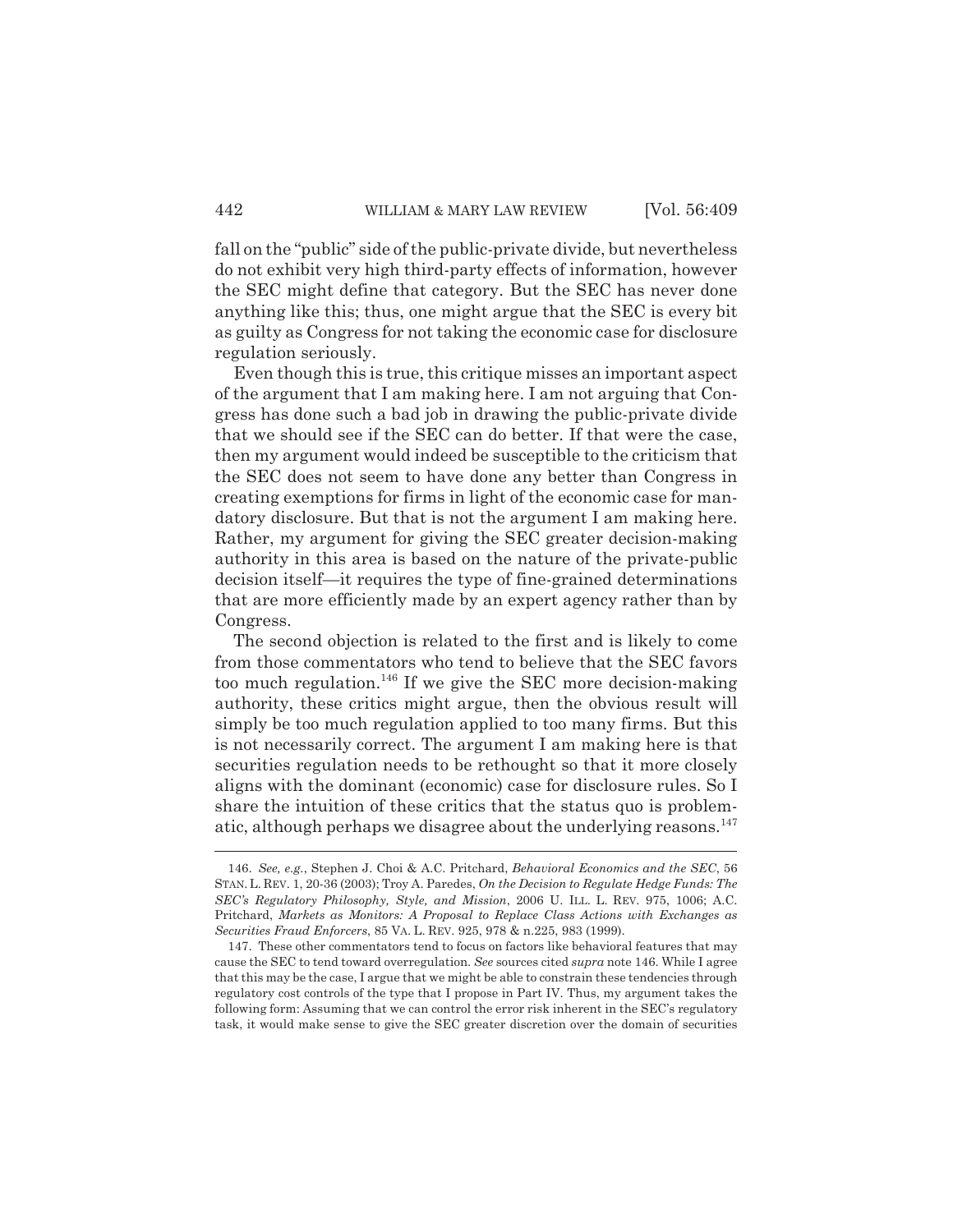In fact, I make this concession in discussing the first objection above. But my argument is that if we are to take up this project to rethink securities regulation so that it is more closely aligned with the economic case for disclosure regulation, then we probably want to give greater decision-making authority to the SEC since that modern case requires fine-grained, technocratic determinations along the lines discussed above that the SEC is simply better equipped to deal with than Congress.

A third objection might concede that the SEC is better equipped to make the fine-grained determinations inherent in the privatepublic determination, but at the same time view as overly optimistic the assumption that the SEC would be willing to undertake a project to reconsider that divide in light of the economic case for disclosure. Critics who fall into this camp might point to theories of regulatory empire building, which argue that regulators like the SEC are more concerned about the size of their bureaucratic domain than the accuracy of their policy decisions.<sup>148</sup> If that is indeed the case, then it would be futile to afford the SEC greater deference since it could not be expected to use that deference to craft better policy. But regardless of whether such a theory of empire building is warranted with respect to the SEC,<sup>149</sup> there are ways of addressing this concern other than scrapping a reform project altogether. And indeed, better error management controls, discussed in greater detail in Parts III and IV, might go a long way toward such a goal.

In this Part, I have argued that it may be beneficial to give greater deference to the SEC by allowing the SEC to determine the scope of the public and private markets. But if it is indeed true that we should defer to the SEC regarding that question, it is natural to ask exactly how the SEC's authority would be cabined, if at all, under the statute. The next Part argues that this expansion of SEC decision-making authority under the Exchange Act should be

regulation than is the case under the current institutional structure.

<sup>148.</sup> *See, e.g.*, Jonathan R. Macey, *Administrative Agency Obsolescence and Interest Group Formation: A Case Study of the SEC at Sixty*, 15 CARDOZO L. REV. 909, 922 (1994).

<sup>149.</sup> For example, John Coates suggested that Congress has been successful in acting as a check against the SEC's tendency for empire building. *See* John C. Coates IV, *Private vs. Political Choice of Securities Regulation: A Political Cost/Benefit Analysis*, 41 VA. J. INT'L L. 531, 559 (2001).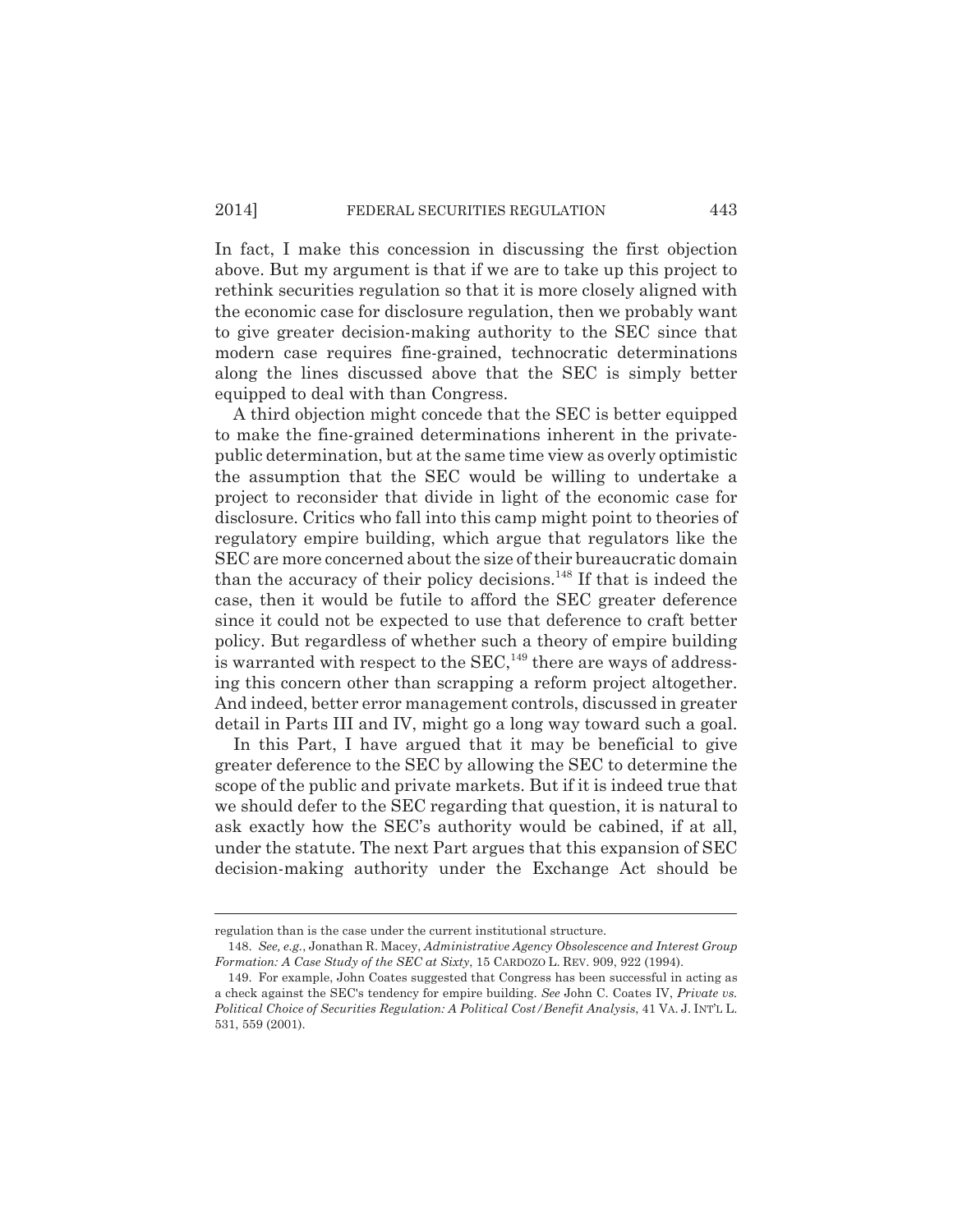accompanied by a statutory mechanism to manage the risk of regulatory error that is inherent in the SEC's regulatory task.

## III. CRITIQUING THE STATUTE: MANAGING RISK OF REGULATORY ERROR

In the institutional design literature, the problem of how best to allocate decision-making authority turns largely on the question of comparative institutional competence, and Part II developed the argument that, given the proper understanding of the nature of that inquiry, the SEC is probably more expert than Congress with respect to the question of the optimal public-private boundary. Institutional design is also concerned with reducing error costs. Although allocating decision-making authority to the most expert institution itself serves to reduce error costs, it is often desirable, if possible, to put in place additional error reduction measures. Judicial review is one such example.<sup>150</sup> Specific cost-benefit rules are another.<sup>151</sup>

In this Part, I argue that while we might reap benefits from giving the SEC greater decision-making authority—at least with respect to the question of the optimal public-private divide—we might also benefit by putting in place more robust error reduction measures. Does it make sense for Congress to defer more to the SEC, but also be more skeptical about the agency's ability to carry out regulatory tasks without error? That is essentially the argument that I develop here: the SEC is more expert than Congress and is better situated to draw the fine lines that separate the public from the private market. But at the same time, Congress should be realistic about the complexity of the regulatory task that the SEC faces and attempt to control for the risk of error inherent in that task. Judicial review alone cannot be expected to address these concerns of regulatory error.

<sup>150.</sup> *See, e.g.*, McGarity, *supra* note 14, at 1452 (characterizing judicial review as a "quality control" mechanism).

<sup>151.</sup> *See, e.g.*, Robert B. Ahdieh, *Reanalyzing Cost-Benefit Analysis: Toward a Framework of Function(s) and Form(s)*, 88 N.Y.U. L. REV. 1983, 2010-16 (2013) (discussing theories of how cost-benefit analysis might improve decision making).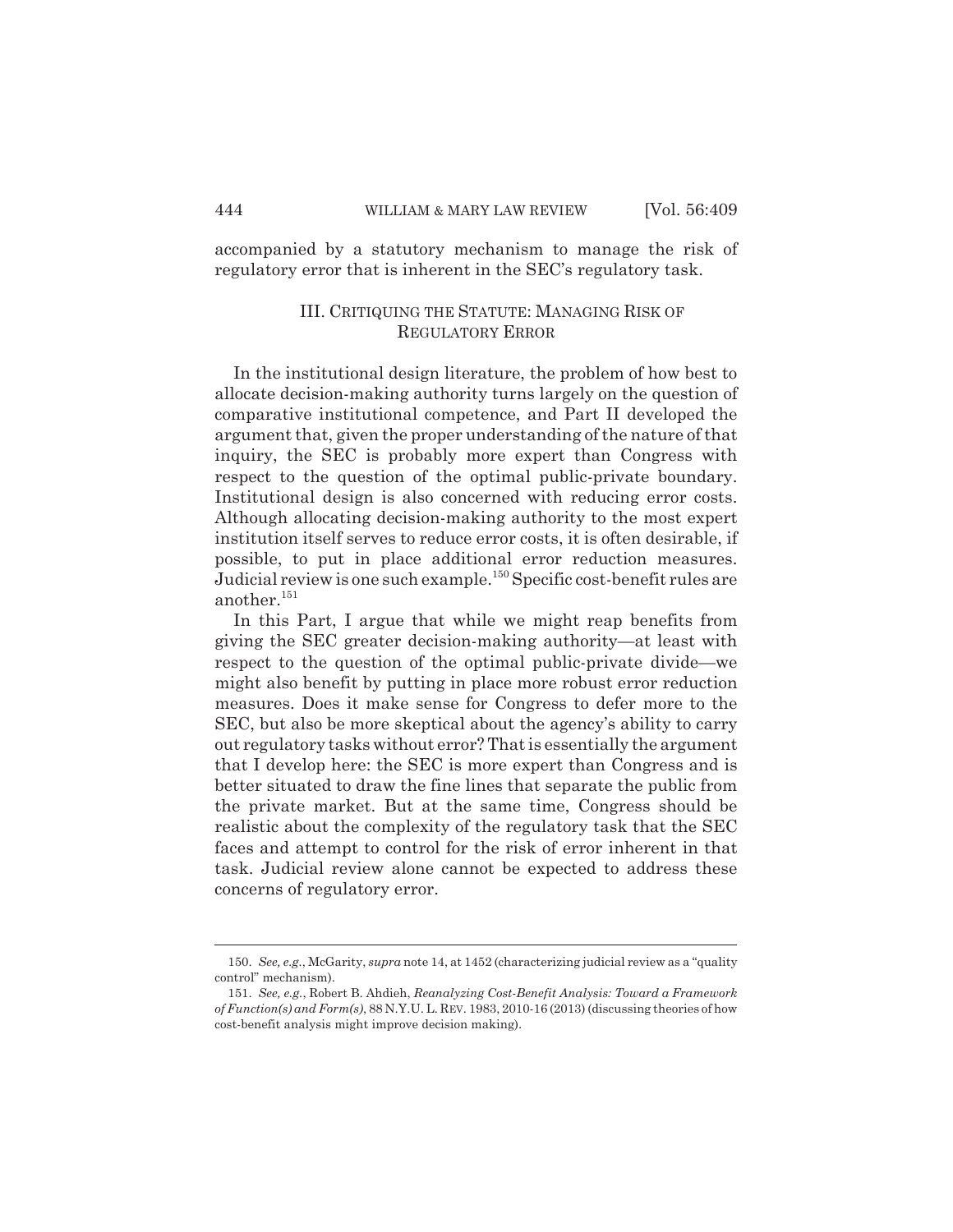## 2014] FEDERAL SECURITIES REGULATION 445

This Part considers four sources of regulatory error at the SEC that, it is argued, merit greater attention under the Exchange Act. These sources include: (1) psychological biases; (2) public choice dynamics; (3) sophistication constraints; and (4) epistemic limitations. This Part then argues that while judicial review may correct for some types of psychological biases and may minimize interest group influence on the margin, in general, it does not do a particularly good job correcting for the regulatory errors identified here.

## *A. Four Sources of Error*

## *1. Psychological Biases*

The "psychological model" of regulatory error emphasizes the advantage that expert agencies have over governing laypersons, but recognizes that this expertise itself has its own sources of error. Two sources of error are emphasized in the literature.<sup>152</sup> The first source of error is overconfidence. "Experts fail to look beyond the factors that their training and experience predispose them to consider; they tend not to test thoroughly their assumptions. Experts are right more often than laypersons, but not as often as they think."<sup>153</sup> The second source of error is a certain myopia that arises from the selfselection that determines the personnel of administrative agencies. This lack of perspective can lead to mistakes.<sup>154</sup>

## *2. Public Choice Dynamics*

Public choice theory provides another independent source of regulatory error at the SEC. Public choice theory applies the rational actor model of neoclassical economics to the political sphere in an attempt to model legislative or regulatory outcomes.<sup>155</sup> The theory conceives of the political process as a market for law, where

<sup>152.</sup> *See* Jeffrey J. Rachlinski & Cynthia R. Farina, *Cognitive Psychology and Optimal Government Design*, 87 CORNELL L. REV. 549, 579-80 (2002); Mark Seidenfeld, *Cognitive Loafing, Social Conformity, and Judicial Review of Agency Rulemaking*, 87 CORNELL L. REV. 486, 508 (2002).

<sup>153.</sup> Rachlinski & Farina, *supra* note 152, at 579.

<sup>154.</sup> *Id.*

<sup>155.</sup> *See* Levine, *supra* note 91, at 273.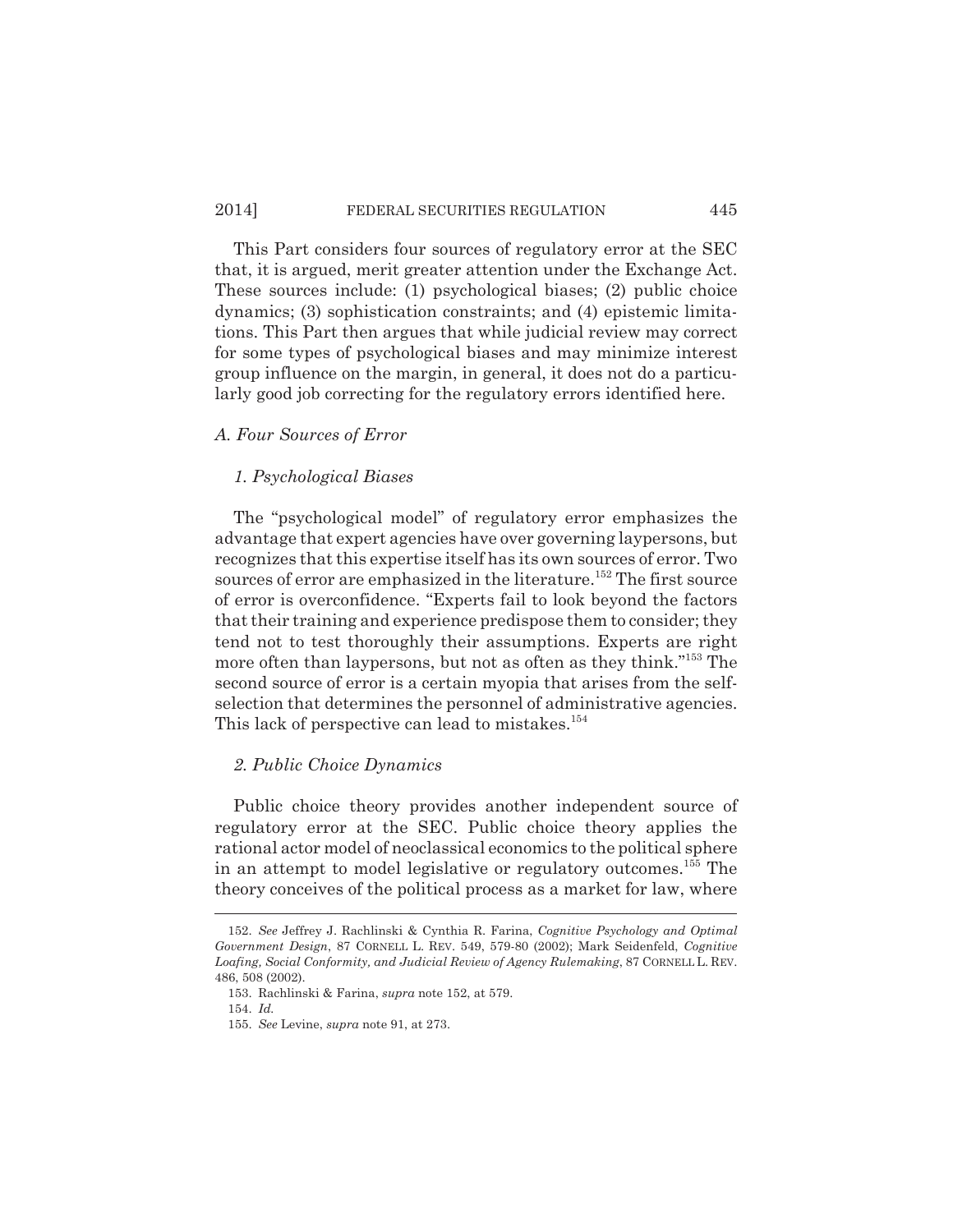the producers are the legislators or regulators, and the consumers are the public.<sup>156</sup> Interest groups promise lawmakers some sort of future career support (for example, reelection, reappointment, or future employment) in exchange for laws that benefit them.<sup>157</sup> Under this theory, errors arise because regulators maximize their own self-interest rather than maximizing social welfare. While creating efficient rules might be consistent at times with maximizing a regulator's self-interest, at other times it will be inconsistent with that goal. In those cases, regulators will be maximizing something else, what the literature typically refers to as "career support,"<sup>158</sup> which will be inconsistent with maximizing the efficiency of disclosure rules. Many features of securities regulation have been explained over the years within a public choice framework.<sup>159</sup>

#### *3. Sophistication Constraints*

Another potential source of error at the SEC is the agency's lack of economic sophistication; in its analyses this lack of sophistication leads to a higher risk of error.<sup>160</sup> One reason may have to do with the

<sup>156.</sup> *See id.*

<sup>157.</sup> *See id.* Scholars have characterized what legislators and regulators seek to maximize in a number of different ways, including "power," "budget," and "political slack." *See* MUELLER, *supra* note 91, at 36-85. One advantage of Levine's concept of "career support" as the maximand is its breadth (it takes into account goals as varied as "reelection, reappointment and post-regulatory employment") and its intuitive appeal. *See* Levine, *supra* note 91, at 273.

<sup>158.</sup> *See* Levine, *supra* note 91, at 273.

<sup>159.</sup> For example, Professors Jonathan Macey and David Haddock have relied on public choice theory to explain the SEC's failure to pursue Congress's national market system. Jonathan R. Macey & David D. Haddock*, Shirking at the SEC: The Failure of the National Market System*, 1985 U. ILL.L.REV. 315, 315. These authors have also developed public choice explanations for insider trading regulation. Jonathan R. Haddock & David D. Macey, *Regulation on Demand: A Private Interest Model, with an Application to Insider Trading Regulation*, 30 J.L. & ECON. 311, 311 (1987). Additionally, former SEC Chief Economist Gregg Jarrell has relied on public choice theory to explain why the SEC may have expressed a preference for a departure from fixed commission rates on the stock exchanges in the 1970s. Gregg A. Jarrell, *Change at the Exchange: The Causes and Effects of Deregulation,* 27 J.L. & ECON. 273, 273-74 (1984).

<sup>160.</sup> *See* Bruce Kraus & Connor Raso, *Rational Boundaries for SEC Cost-Benefit Analysis*, 30 YALE J. ON REG. 289, 325 (2013) ("Despite a history of prominent senior SEC staff economists dating back to 1935, the SEC has not traditionally held itself out as an agency with particular expertise in economics—in contrast to other financial regulators like the Federal Reserve Board, which is led and staffed by economists."); *Wiesel Lost "Everything" to Madoff*, UPSTART BUS. J. (Feb. 26, 2009, 9:00 AM), http://upstart.bizjournals.com/executives/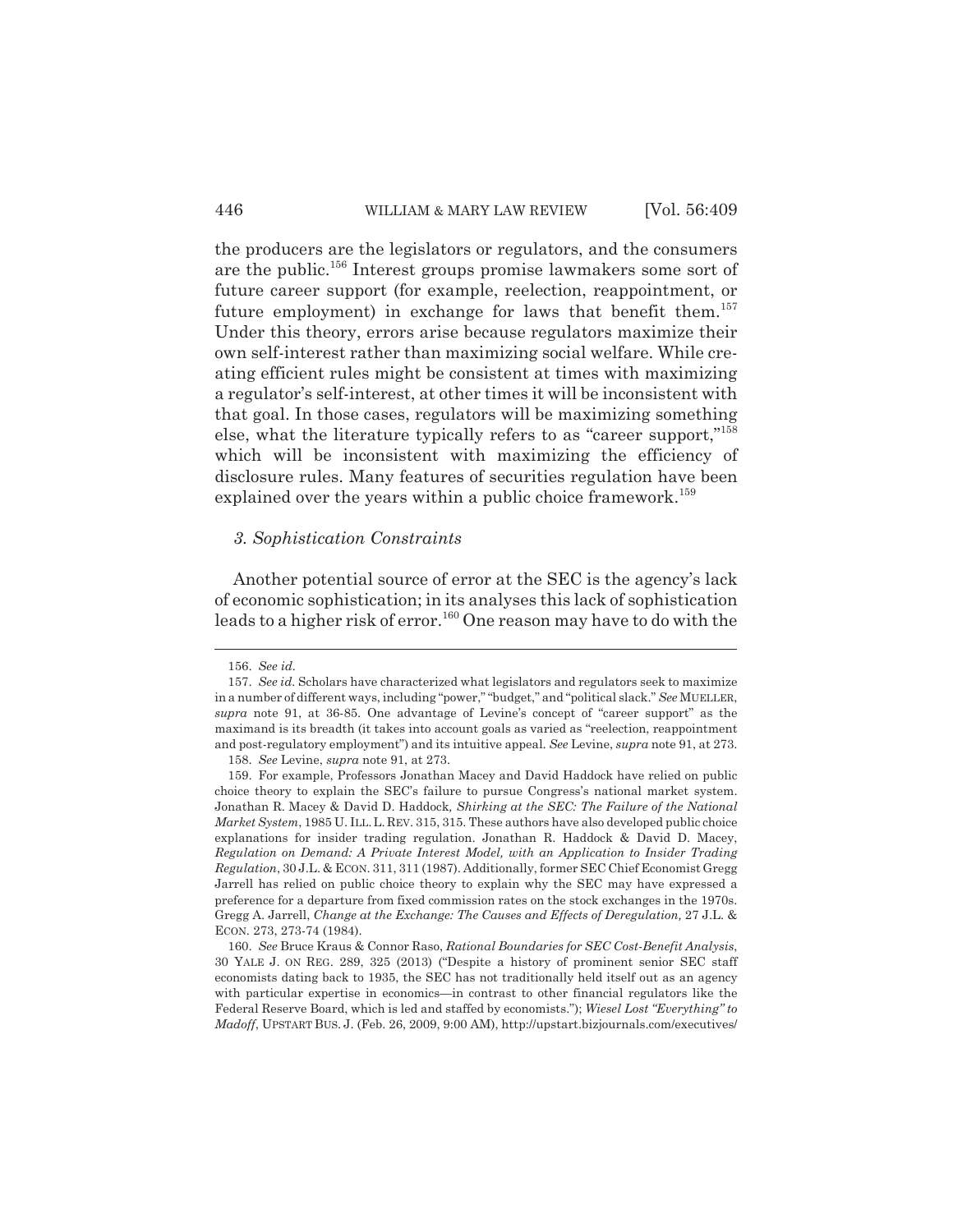fact that the SEC has never been subject to the executive orders that impose rigorous cost-benefit analysis on executive agencies.<sup>161</sup> Since the 1970s, however, the SEC has voluntarily disclosed the estimated costs and benefits of each new rule,<sup>162</sup> and SEC commissioners have repeatedly committed to Congress to conduct economic analysis with respect to proposed rule making.<sup>163</sup> Furthermore, with the passage of the National Securities Markets Improvement Act (NSMIA) in 1996, the SEC became required to consider the impact of its rules on "efficiency, competition and capital formation."<sup>164</sup>

However, in practice, neither the SEC's voluntary cost-benefit analysis nor its considerations under the NSMIA have proven to be particularly rigorous. Indeed, the section of SEC releases dealing with the NSMIA considerations has rarely translated into more than an invitation to comment on the proposal's effects on efficiency, competition, and capital formation, terms that the SEC has never defined.<sup>165</sup> And the SEC's voluntary cost-benefit analysis has rarely consisted of more than "[a repetition of] policy arguments made elsewhere in the release, and supplied no additional information or analysis."<sup>166</sup>

To be sure, there are indications that the SEC is undertaking efforts to improve the sophistication of its economic analysis. For example, the agency is hiring more economists,<sup>167</sup> and it has recently issued a series of guidelines to follow in conducting economic

162. *See* Kraus & Raso, *supra* note 160, at 296.

163. *See id.* at 297. Commentators have speculated about why, as a tactical matter, the SEC decided to take this approach. *See id.*

<sup>2009/02/26/</sup>Elie-Wiesel-and-Bernard-Madoff.html?page=all [http://perma.cc/X75W-EUCV] (quoting former SEC Chairman Harvey Pitt as saying that there is a "lack of real sophistication" at the SEC).

<sup>161.</sup> The executive order in question—Executive Order No. 12,866—exempted "independent regulatory agencies," like the SEC, from the OIRA review process. Exec. Order No. 12,866, 3 C.F.R. 638 (1993).

<sup>164.</sup> 15 U.S.C. §§ 78c(f), 80a-2(c) (2012) (requiring that whenever "the Commission is engaged in rulemaking" it consider "whether the action will promote efficiency, competition, and capital formation").

<sup>165.</sup> Kraus & Raso, *supra* note 160, at 298.

<sup>166.</sup> *Id.* at 297.

<sup>167.</sup> Julie Goodman, *SEC RiskFin to Boost Staff, Economic Analysis*, COMPLIANCE INTEL-LIGENCE (July 26, 2012), http://www.complianceintel.com/Article/3067140/Rules-Pipeline-Archive/SEC-RiskFin-To-Boost-Staff-Economic-Analysis.html [http://perma.cc/E4JA-XD97] (reporting that the SEC's Division of Risk, Strategy, and Financial Innovation would increase its staff from sixty to ninety members by the end of summer 2012).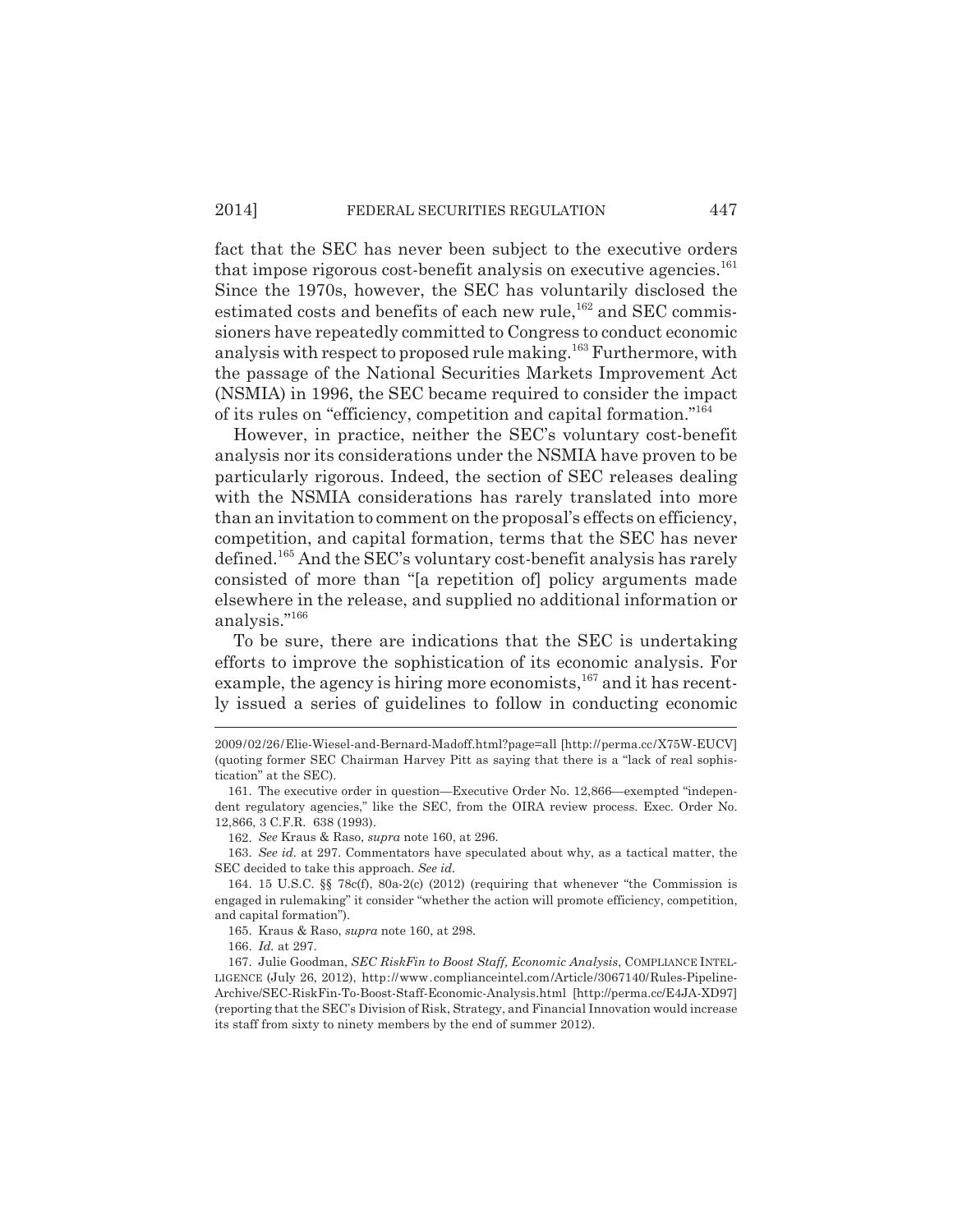analysis.<sup>168</sup> But these guidelines simply reflect how basic the SEC's economic analysis is in practice. For example, the guidelines equate the benefits of a rule with gains in economic efficiency, and articulate the need for the SEC to "determine as best it can the economic implications of the rule."<sup>169</sup> The guidelines also emphasize the importance of using third-party empirical research in the SEC's analysis, including the need to explain why some studies are deemed to be more persuasive than others.<sup>170</sup> Although the guidelines do not address it, in the absence of relevant studies on a given issue, the SEC is typically allowed to engage in informed conjecture, $^{171}$ although the D.C. Circuit has been somewhat contradictory with respect to this point.<sup>172</sup>

These guidelines are no doubt an important step toward more reliable and more rigorous economic analysis, but they are unlikely to dramatically reduce the error inherent in the regulatory task of designing efficient disclosure rules. To see this, consider the regulatory task faced by the SEC in light of the aspirational costbenefit analysis reflected in the SEC's 2012 guidelines. That task consists of two integral parts: correcting for the distortions that occur in determining optimal disclosure levels when an issuer takes into account externalities that should not be taken into account because they are not social costs—for example, the competitive disadvantages with respect to suppliers and competitors; and the externalities that should be taken into account because they are social benefits—for example, the benefits of disclosure that accrue to non-investors, like analysts and the public at large.

In assessing a given rule, the SEC would need to analyze both the costs that the issuer incurs in producing the disclosure in question,

<sup>168.</sup> U.S. SEC. & EXCH. COMM'N, CURRENT GUIDANCE ON ECONOMIC ANALYSIS IN SEC RULEMAKINGS (2012), *available at* http://perma.cc/7F8S-ZFSS.

<sup>169.</sup> *Id.* at 3, 10.

<sup>170.</sup> *Id.* at 14.

<sup>171.</sup> Chamber of Commerce v. SEC, 412 F.3d 133, 142 (D.C. Cir. 2005).

<sup>172.</sup> *See* Kraus & Raso, *supra* note 160, at 316. *Compare Chamber of Commerce*, 412 F.3d at 142 (noting that the court is "acutely aware that an agency need not—indeed cannot—base its every action upon empirical data; depending upon the nature of the problem, an agency may be 'entitled to conduct ... a general analysis based on informed conjecture' "), *with* Bus. Roundtable v. SEC, 647 F.3d 1144, 1150 (D.C. Cir. 2011) (characterizing the SEC's assumption that not all shareholder nominees under the SEC's proxy access rule would be opposed as "mere speculation").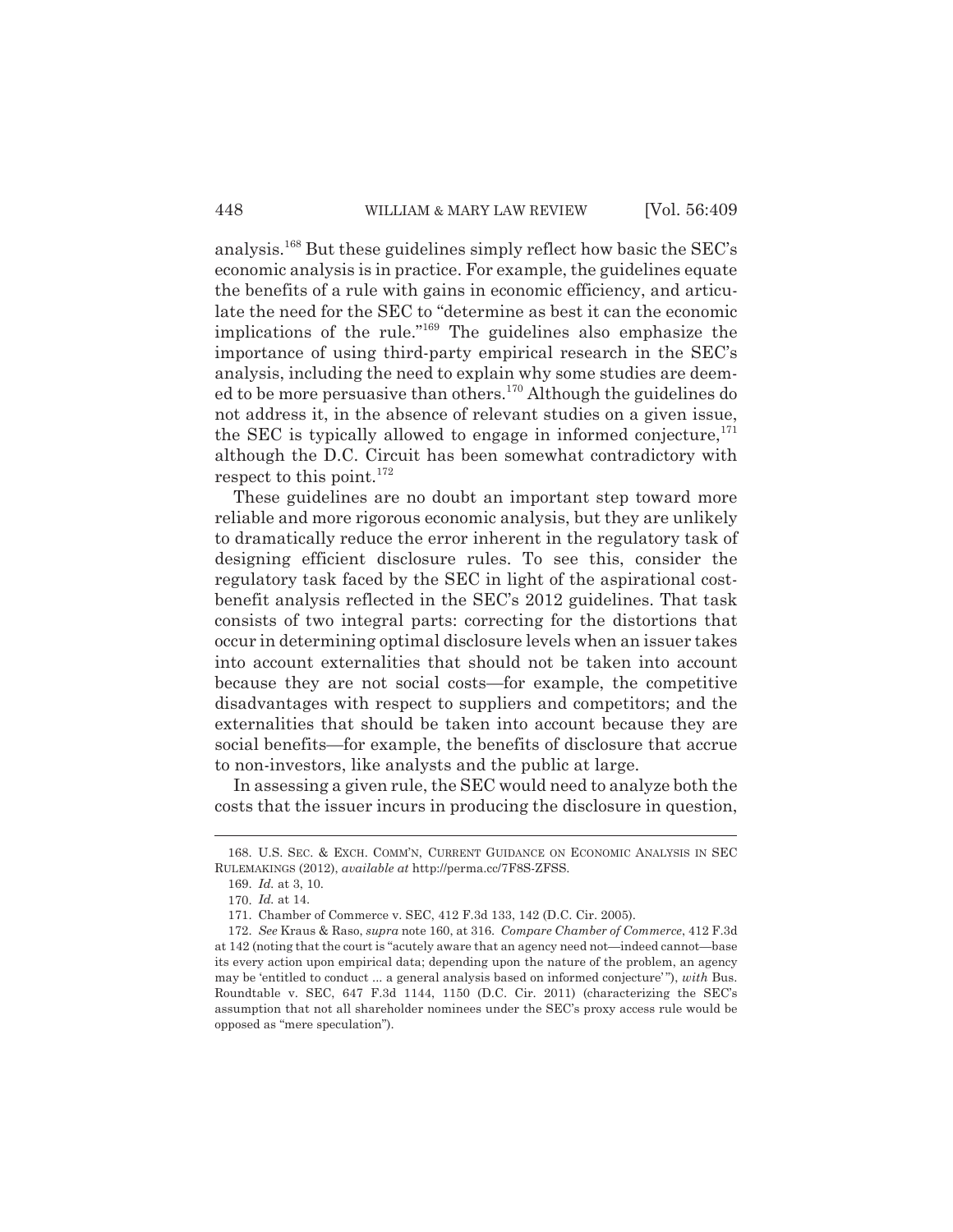and the benefits that investors and various non-investor constituents place on that disclosure. The costs consist not only of out-ofpocket costs, but also of management's opportunity costs. The former is relatively straightforward, whereas the latter is most definitely not.

In carrying out this task, the SEC might—as its guidelines suggest—try to rely on academic studies to consider how these various constituencies value information. However, the academic literature is unlikely to be helpful in generating these various valuations. That literature is largely focused on broad questions, like the extent to which disclosure affects an issuer's analyst following or institutional ownership, and how disclosure relates to a firm's cost of capital.<sup>173</sup> And even though there are some studies that attempt to quantify the value investors place on disclosure in general,<sup>174</sup> these studies are virtually useless to an SEC that is trying to figure out how investors value specific proposed disclosure rules. And even these studies do not attempt to quantify noninvestors' value of disclosure, even generally.<sup>175</sup>

To be sure, in adopting a disclosure rule, the SEC typically follows the notice and comment rulemaking process, which allows for the public, including the various beneficiaries of mandatory disclosure, to provide the SEC with input regarding how these groups value a particular rule.<sup>176</sup> But interest groups may have incentives to act strategically and misreport how much they value disclosure.<sup>177</sup> And even if interest groups are honest in reporting these valuations, the notice and comment process is hardly a scientific exercise that results in reliable, quantifiable valuations.

<sup>173.</sup> *See, e.g.*, Paul M. Healy et al., *Information Asymmetry, Corporate Disclosure, and the Capital Markets: A Review of the Empirical Disclosure Literature*, 31 J. ACCT. & ECON. 405 (2001).

<sup>174.</sup> *See* Tatiana Popova et al., *Mandatory Disclosure and Its Impact on the Company Value*, 6 INT'L BUS. RES. 1, 1 (2013) (analyzing mandatory disclosure rules in the United Kingdom).

<sup>175.</sup> *See, e.g.*, *id.* (avoiding addresing non-investor value of disclosure).

<sup>176.</sup> *See* Mark Seidenfeld, *Demystifying Deossification: Rethinking Recent Proposals to Modify Judicial Review of Notice and Comment Rulemaking*, 75 TEX. L. REV. 483, 484 (1997).

<sup>177.</sup> This is particularly true under public choice theory's cost predation model in which larger firms have an incentive to over-value regulation to the extent that it puts its smaller rivals at a competitive disadvantage. *See* Zachary J. Gubler, *Public Choice Theory and the Private Securities Market*, 91 N.C. L. REV. 745, 770 (2013).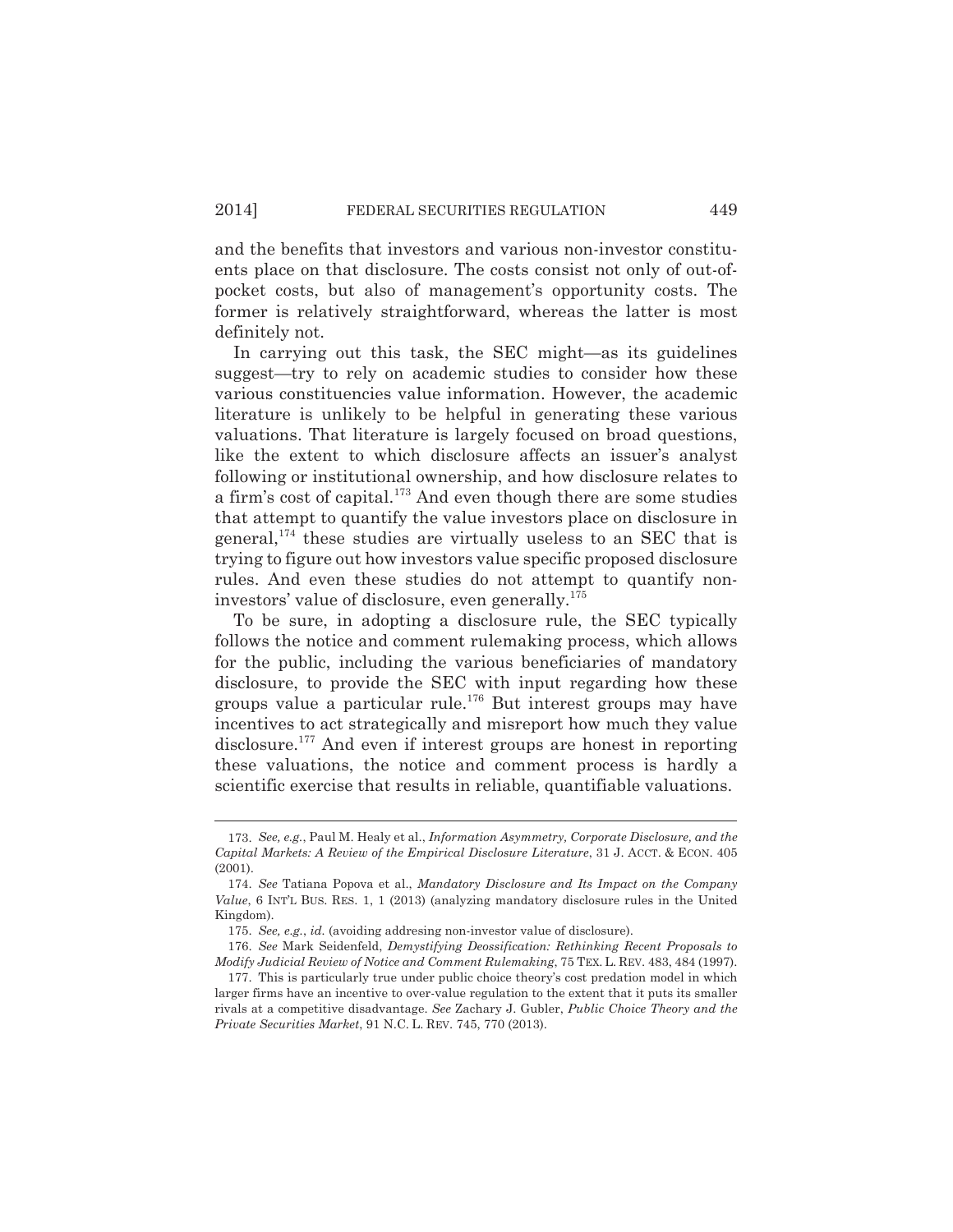## *4. Epistemic Limitations*

Finally, the SEC is subject to epistemic limitations that can also lead to regulatory error. These epistemic limitations emerge from the nature of valuing externalities and the difficulties of conducting experiments in this context.

First, the externalities. The economic case for mandatory disclosure tells us that the SEC's job is primarily concerned with valuing the externalities of information in order to create disclosure rules that are cost-justified and that would not be produced by the market. In other contexts involving similar regulatory challenges, such as intellectual property, it is almost an article of faith that measuring externalities is an extraordinarily difficult, if not impossible, undertaking, possibly requiring complicated economic studies.<sup>178</sup>

These studies themselves are the second source of error. Assuming that the SEC can overcome its sophistication limitations, the types of studies that the SEC might conduct to measure the benefits of disclosure rules are themselves replete with error risk. Consider a simple, stylized example of such a study. Assume that we have identified a disclosure rule that we think lacks any positive externalities, although investors are likely to place a positive value on it.<sup>179</sup> The market might not produce such disclosure because firms take into account the competitive costs that it might produce. So, in assessing the economic efficiency of such a rule, we need to correct this distortion by comparing how investors would value the rule to the operational costs—but not the interfirm costs—of producing such disclosure. And for simplicity's sake, we are assuming that there are no other third parties that would benefit from such a rule. How might we conduct such a study, and what might the sources of error be in such a study?

One possibility would be for the SEC to set up a regulatory experiment adopting a new disclosure rule on a temporary basis for

<sup>178.</sup> *See, e.g.*, Brett Frischmann, *Spillovers Theory and Its Conceptual Boundaries*, 51 WM. & MARY L. REV. 801, 816 (2009) (discussing how externalities that are difficult to identify or capture also tend to be externalities that are difficult to measure, and observing that "[t]alking about externalities may seem akin to academic hand waving").

<sup>179.</sup> It is hard to imagine what such a rule would look like, but let us make the assumption anyway for ease of explication.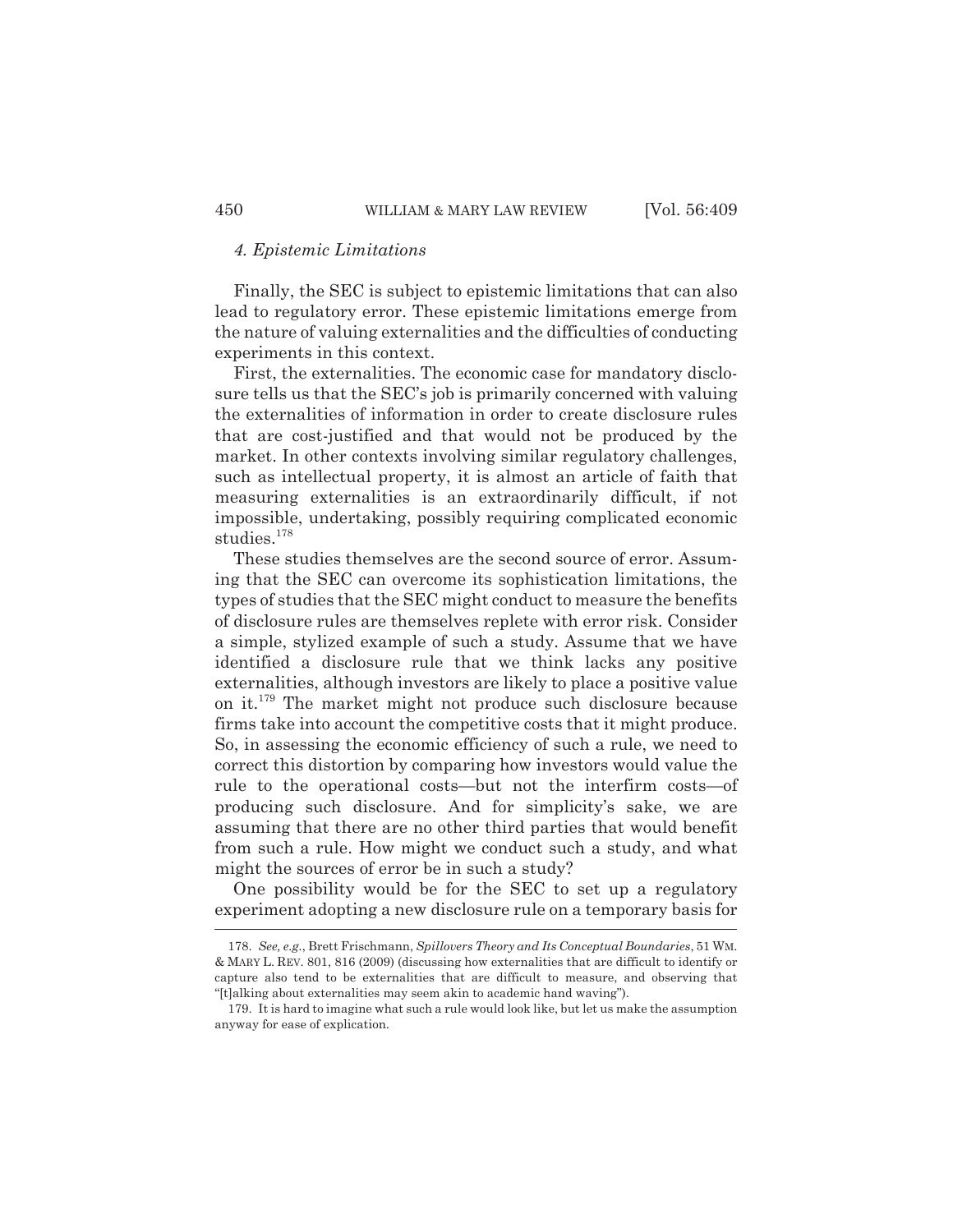## 2014] FEDERAL SECURITIES REGULATION 451

the purpose of generating data that could be used to craft a better permanent rule. In that case, the SEC could design an event study that looks at how the valuation of companies varies during a window of time surrounding the date when the new disclosure rule becomes effective.<sup>180</sup> Such an approach would be dramatically more sophisticated than the SEC's current approach to economic analysis. But it is unclear that it would be a significant improvement in the risk of error inherent in the analysis. First, the issuers or investors might behave differently if they know that the rule is only experimental in nature.<sup>181</sup> Second, there are several sources of error built into event studies themselves.<sup>182</sup> The researcher must be able to identify when the market first learned of the proposed regulation in order to run such a study, and that sort of determination can be very imprecise when regulatory processes are long and complicated.<sup>183</sup> Because the results of these studies are extremely sensitive to the dates that the researcher chooses to focus on for purposes of the study, this determination is fraught with the potential for error.<sup>184</sup> Additionally, regulation often occurs at the same time as other potentially market-changing events, including technological changes and general economic fluctuations, and these other events can make it difficult to sort out the effects attributable to the regulatory change.<sup>185</sup>

<sup>180.</sup> For a study that takes a similar approach with respect to voluntary disclosure, see Bryan T. Kelly & Alexander Ljungqvist, *The Value of Research* (Eur. Fin. Ass'n 2008 Athens Meeting Paper, 2007), *available at* http://perma.cc/8WUB-KUGL.

<sup>181.</sup> *See* Jacob E. Gersen, *Temporary Legislation*, 74 U. CHI. L. REV. 247, 268-70, 277-78 (2007); Zachary J. Gubler, *Experimental Rules*, 55 B.C. L. REV. 129, 148-49 (2014); Rebecca M. Kysar, *Lasting Legislation*, 159 U. PA. L. REV. 1007, 1036-37 (2011).

<sup>182.</sup> Robert Daines & Michael Klausner, *Do IPO Charters Maximize Firm Value? Antitakeover Protection in IPOs*, 17 J.L. ECON. & ORG. 83 (2001) (noting methodological problems with event studies).

<sup>183.</sup> J. Harold Mulherin, *Measuring the Costs and Benefits of Regulation: Conceptual Issues in Securities Markets*, 13 J. CORP. FIN. 421, 424 (2007).

<sup>184.</sup> *See id.*

<sup>185.</sup> *See id.* at 424, 432.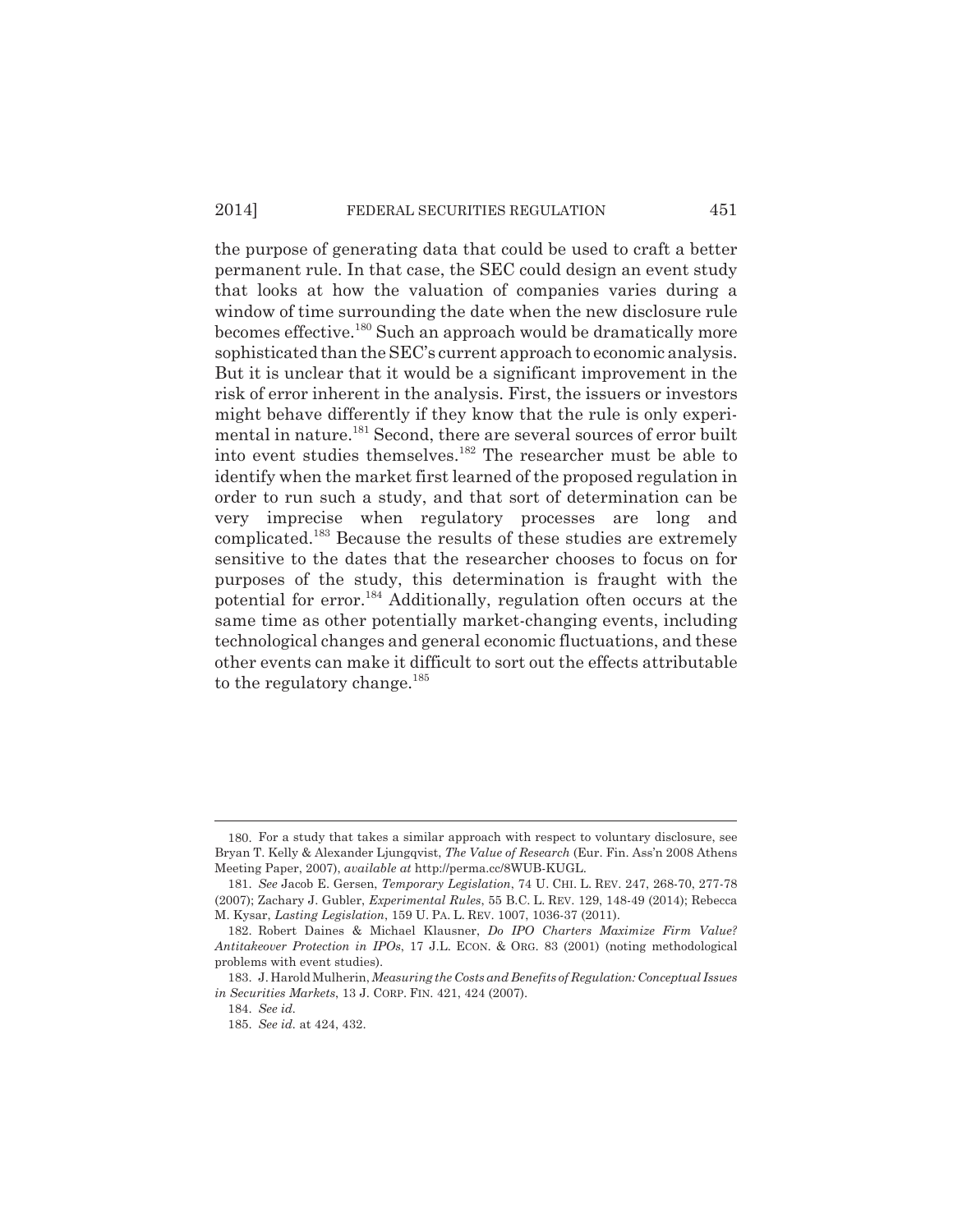## *B. Judicial Review's Inadequacy as a Tool for Managing Administrative Error Arising from These Four Sources*

Judicial review of agency rules is intended to play an error management role. However, it is extremely unlikely that courts can reduce all types of regulatory error, including many of those described above.

Hard look review requires agencies to demonstrate that they have followed a specific procedure, including that they "ha[ve] responded to significant points made during the public comment period, ha[ve] examined all relevant factors, and ha[ve] considered significant alternatives to the course of action ultimately chosen."<sup>186</sup> In this sense, courts can serve an accountability function, which some commentators have suggested may minimize errors resulting from certain psychological biases, particularly those that emerge from logical shortcuts and a lack of self-critical thinking.<sup>187</sup> However, these same commentators acknowledge that judicial review may actually amplify other psychological biases, like the confirmation bias, where an individual seeks out evidence to confirm her initial hypothesis.<sup>188</sup> In that context, accountability can cause individuals to spend that much more time and effort seeking out such confirming evidence.

Modern standards of judicial review of agency action, including the doctrine of hard look review, were developed in part in an effort to minimize the effects of agency capture.<sup>189</sup> If agencies were required to demonstrate a sound procedural basis for their decisions, the logic went, then it would be more difficult for agencies to be captured by interest groups.<sup>190</sup> For this reason, one might think that judicial review is particularly effective with respect to the types of errors discussed above that may result from public choice dynamics at agencies.

<sup>186.</sup> Garland, *supra* note 67, at 527.

<sup>187.</sup> *See* Seidenfeld, *supra* note 152, at 508-09 (explaining that the psychological literature suggests that accountability can correct psychological biases and that judicial review satisfies, to a certain extent, these accountability requirements).

<sup>188.</sup> *See id.* at 509.

<sup>189.</sup> *See* Kathryn A. Watts, *Proposing a Place for Politics in Arbitrary and Capricious Review*, 119 YALE L.J. 2, 34-35 (2009).

<sup>190.</sup> *See id.*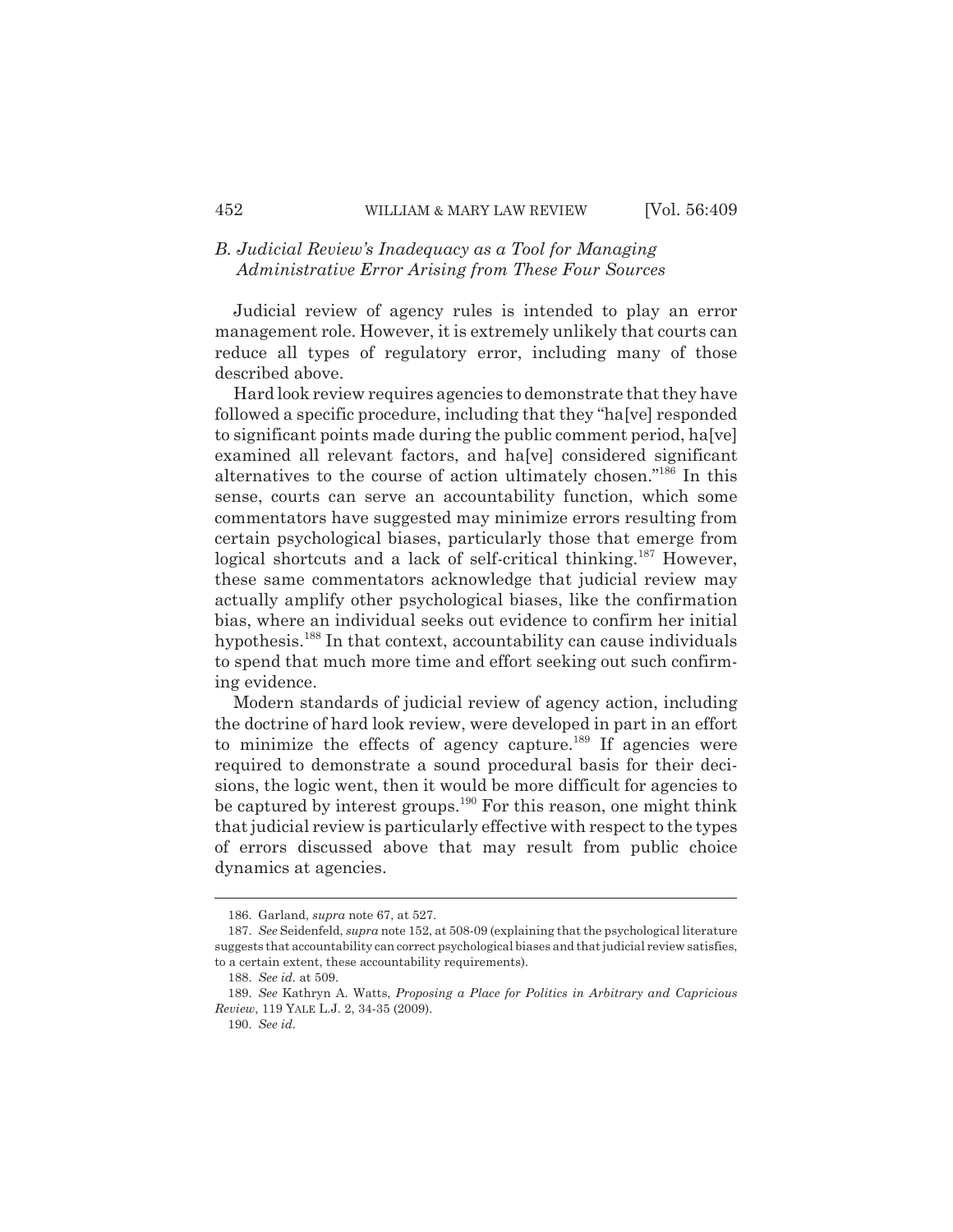However, judicial review's effectiveness at addressing these types of problems is the subject of intense debate.<sup>191</sup> The problem is that there is typically enough flexibility in the administrative record for an agency to justify the process underlying the regulatory outcome, even though it may be the result of interest group capture.<sup>192</sup> For this reason, some courts have interpreted hard look review to additionally include a substantive component, whereby the court must review the agency's explanations and conclusions to ensure that they are reasonable.<sup>193</sup> Although this version of hard look review

192. *See* Rachlinski & Farina*, supra* note 152, at 588 ("Even under the regime of hard-look review, an agency determined to adopt a policy favoring a particular political constituency has abundant opportunities, in how it creates the record and explains its decision, to disguise its pandering. Only in the marginal case in which the interest-group-favoring policy cannot be even plausibly justified within the typically capacious boundaries of the statutory delegation and the typically conflicting contents of the administrative record, will public participation and judicial review defeat agency capture.").

<sup>191.</sup> *Compare* Frank B. Cross, *Pragmatic Pathologies of Judicial Review of Administrative Rulemaking*, 78 N.C. L. REV. 1013, 1054-55 (2000) (arguing that "quality rulemaking is ... undermined" by the judiciary's lack of expertise), McGarity, *supra* note 14, at 1452 (observing that there are "clear limits to judicial competence in the area of highly scientific and technical rulemaking"), Richard J. Pierce, Jr., *Seven Ways to Deossify Agency Rulemaking*, 47 ADMIN. L. REV. 59, 69-70 (1995) (identifying how the judiciary's lack of expertise can frustrate agency action), *and* Martin Shapiro, *Administrative Discretion: The Next Stage*, 92 YALE L.J. 1487, 1507 (1983) ("Courts cannot take a hard look at materials they cannot understand nor be partners to technocrats in a realm in which only technocrats speak the language."), *with* Colin S. Diver, *Policymaking Paradigms in Administrative Law*, 95 HARV. L. REV. 393, 409-21 (1981), Jim Rossi, *Redeeming Judicial Review: The Hard Look Doctrine and Federal Regulatory Efforts to Restructure the Electric Utility Industry*, 1994 WIS.L.REV. 763, 811, 818- 20, Mark Seidenfeld, *A Civic Republican Justification for the Bureaucratic State*, 105 HARV. L. REV. 1511, 1570 (1992), Seidenfeld, *supra* note 152, at 514 ("In short, hard look review performs a valuable function by encouraging agencies to think through the full implications of their policies."), *and* Cass R. Sunstein, *On the Costs and Benefits of Aggressive Judicial Review of Agency Action*, 1989 DUKE L.J. 522, 527-29 ("It is also possible to show that aggressive judicial review has often provided significant benefits both in bringing about desirable regulatory initiatives and in preventing unreasonable or unlawful regulation.").

<sup>193.</sup> *See* Motor Vehicle Mfrs. Ass'n v. State Farm Mut. Auto. Ins. Co., 463 U.S. 29, 43 (1983) (ratifying the procedural and substantive aspects of hard look review); Citizens to Pres. Overton Park, Inc. v. Volpe, 401 U.S. 402, 416 (1971) (explaining that, in order to survive arbitrary and capricious review, the agency's decision must be based on a consideration of the "relevant factors"—the procedural element—and be free of any "clear error of judgment"—the substantive element). Note that most commentators agree that the Supreme Court ratified the procedural and substantive aspects of hard look review in *State Farm*. *See, e.g.*, M. Elizabeth Magill, *Agency Choice of Policymaking Form*, 71 U. CHI. L. REV. 1383, 1418 (2004) ("This so-called 'hard look review' developed mainly in the lower courts, especially the D.C. Circuit, but the Supreme Court ultimately endorsed it in 1983."); Miles & Sunstein, *supra* note 64, at 763 (explaining that the *State Farm* decision was "widely taken to ratify both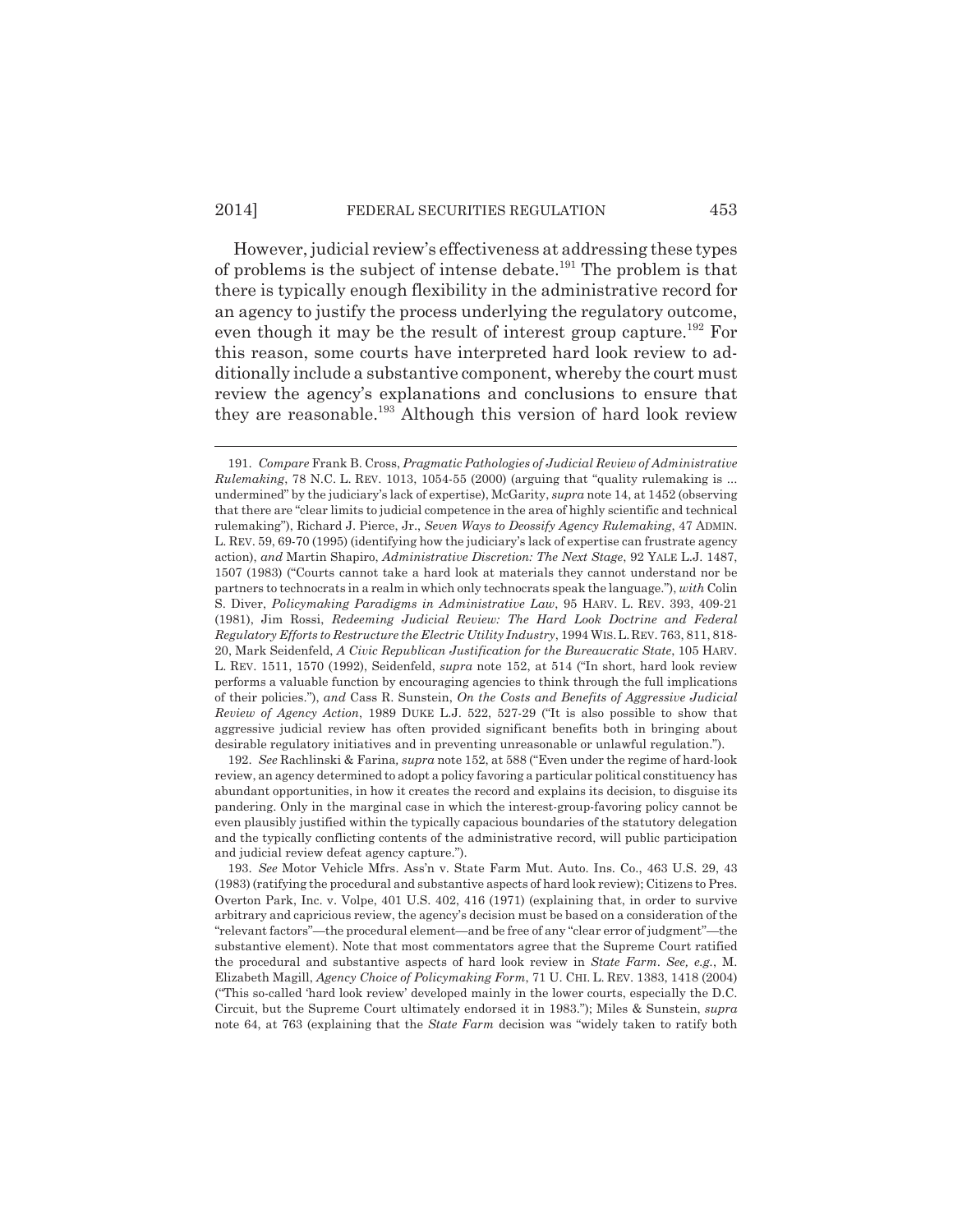provides courts with greater ability to vacate or remand rules that they believe are the result of capture, it does not necessarily provide the court with greater information about whether that is in fact the case.<sup>194</sup> To be sure, there might be some cases where the interest group influence is so extreme and the administrative record so obviously contrary to the dominant interest group's preferred outcome, or the outcome itself so obviously unreasonable, that judicial review may defeat public choice dynamics. But it seems that this will likely be the exception rather than the rule.

Even though judicial review may at times correct regulatory errors arising from psychological biases or from public choice dynamics, the types of errors that courts are least likely to correct are those stemming from sophistication deficits or epistemological limitations, both of which seem to be major concerns at the SEC, as discussed above. The courts<sup>195</sup> and commentators<sup>196</sup> are acutely aware that generalist courts lack the expertise of the agencies they review. If that is true, then it is unreasonable to expect courts to correct errors that in part stem from concerns over expertise, such as errors emerging from sophistication deficits and epistemic limitations.

procedural and substantive components of the hard look doctrine"); Sidney A. Shapiro & Richard E. Levy, *Heightened Scrutiny of the Fourth Branch: Separation of Powers and the Requirement of Adequate Reasons for Agency Decisions*, 1987 DUKE L.J. 387, 423 ("The Court's application of the arbitrary and capricious standard of review in State Farm gave it new substantive content."); Cass R. Sunstein, *Deregulation and the Hard-Look Doctrine*, 1983 SUP. CT. REV. 177, 210 ("The *State Farm* decision expressly endorses the primary elements, both substantive and procedural, of the hard-look doctrine."). *But see* Scott A. Keller, *Depoliticizing Judicial Review of Agency Rulemaking*, 84 WASH.L. REV. 419, 424, 452-57 (2009) (contending that the Supreme Court's 2009 decision in *FCC v. Fox Television Stations, Inc.* implicitly rejected the hard look doctrine and corresponding *State Farm* dicta, and also that APA arbitrary and capricious review simply asks whether the agency reasons were "rational" (citing FCC v. Fox Television Stations, Inc. 556 U.S. 502, 517 (2009))).

<sup>194.</sup> Hard look review may, however, provide the court with other valuable information about the regulatory process. *See* Matthew Stephenson, *A Costly Signaling Theory of "Hard* Look" Judicial Review, 58 ADMIN. L. REV. 753 (2006) (suggesting that requiring agencies to engage in costly defenses of their rules informs courts of the value that the government places on the policies in question).

<sup>195.</sup> *See, e.g.*, Norton v. S. Utah Wilderness Alliance, 542 U.S. 55, 66 (2004) (noting the danger of judicial review going too far and the need "to protect agencies from undue judicial interference" and "to avoid judicial entanglement in abstract policy disagreements which courts lack both expertise and information to resolve").

<sup>196.</sup> *See, e.g.*, Frank B. Cross, *Realism About Federalism*, 74 N.Y.U. L. REV. 1304, 1332 (1999); McGarity, *supra* note 14, at 1452.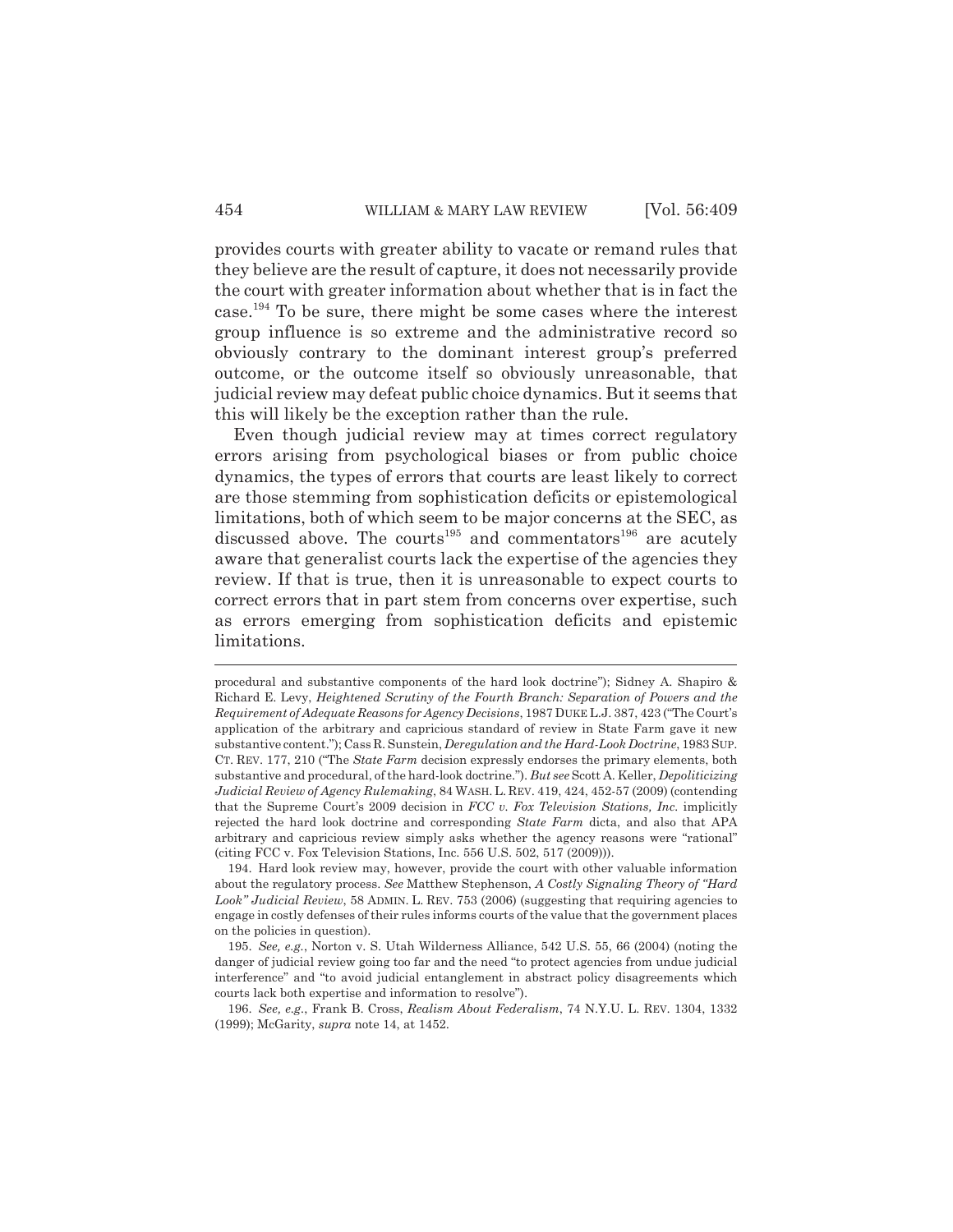## 2014] FEDERAL SECURITIES REGULATION 455

For these reasons, an increase in the SEC's decision-making authority, as advocated for in Part II, should probably be accompanied by stronger controls for the risk of regulatory error. And such controls might even be desirable regardless of whether the SEC's decision-making authority is expanded.

#### IV. POLICY IMPLICATIONS

Part II argued that there are likely benefits to be reaped from granting the SEC greater authority to determine the precise boundary that separates the private (unregulated) securities market from its public (regulated) counterpart. Part III argued that the SEC's regulatory task is fraught with the risk of regulatory error that is not particularly well managed by judicial review, and that we therefore might benefit from additional mechanisms aimed at reducing the risk of such error costs. In this Section, I consider how one might translate these two arguments into policy. Any such policy would consist of two components, one that attempts to provide greater decision-making authority to the SEC, and a second component that attempts to constrain the regulatory costs of SEC action.

#### *A. Deferring to the SEC on the Public-Private Divide*

The first component of any policy proposal that seeks to operationalize the analysis set forth above would be to give the SEC the decision-making authority to decide which firms should be subject to disclosure rules and which firms should not.<sup>197</sup> We could easily accomplish this goal by simply eliminating sections 12(b) and 15(d) of the Exchange Act, thereby creating a rule that says that any issuer engaged in interstate commerce must file a registration statement with the SEC that sets forth whatever information the SEC deems necessary. As discussed in Part II, the SEC currently can only write disclosure rules for firms that are large—as measured by size of shareholder base—listed on exchanges, or that have

<sup>197.</sup> A number of additional sections of the Exchange Act would need to be eliminated or amended to account for the absence of sections 15(d) and 12(d); however, these changes would largely be an exercise in cleaning-up and rationalizing, and as such are not discussed here.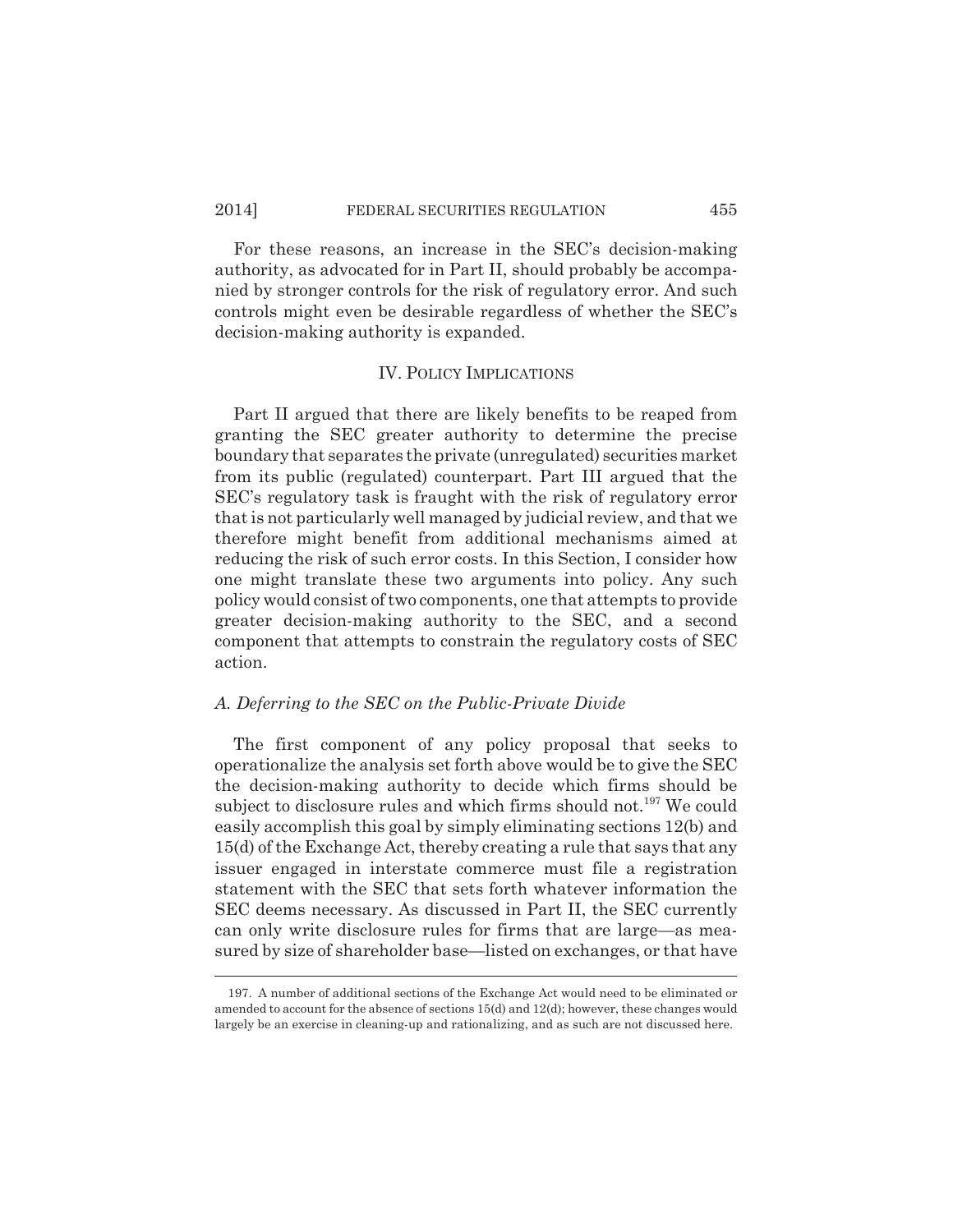made registered offerings.<sup>198</sup> Yet, the original justifications that were advanced for these particular triggers are problematic in light of developments in the economic analysis of disclosure that have occurred since those triggers were created in the 1930s and the early 1960s. And these disclosure triggers, while arguably consistent with the modern economics case for mandatory disclosure, do not follow inexorably from that economic theory.

Perhaps even more importantly, however, this policy proposal not only reflects a need to rethink the public-private divide in light of modern economic theory, but it also reflects the judgment that the SEC, and not Congress, is probably better situated to take on this rethinking project. Under modern economic theory, the mandatory disclosure regime should focus disclosure efforts on those firms for which the market failure arising from the third-party effects of information is thought to be particularly acute. A cursory attempt to imagine how we might redraw the public-private divide in light of that inquiry suggests that the optimal rules are likely much more complicated than the current divide, that the policy choices may turn on very fine-grained judgments having to do with various aspects of accounting and industrial organization, and that the SEC, as the expert agency, is more competent from an institutional perspective to make these decisions.<sup>199</sup>

One potential objection is that this approach would create a certain disconnect between the Securities Act and the Exchange Act. After all, this approach would eliminate section 15(d) of the Exchange Act, which creates a disclosure obligation for any firm that has made a registered offering under the Securities  $Act.^{200}$ Thus, under the current regime, a public offering itself is a trigger for continuous disclosure under the Exchange Act.<sup>201</sup> By eliminating section 15(d), this approach would open up the possibility that a firm could make a public offering under the Securities Act, but then make no further disclosures under the Exchange Act if the SEC has refused to adopt any disclosure rules that would apply to that particular firm. This is certainly a possibility, and in this sense, the

<sup>198.</sup> *See supra* notes 38-40 and accompanying text.

<sup>199.</sup> *See supra* Part II.

<sup>200.</sup> 15 U.S.C. § 78o(d) (2012).

<sup>201.</sup> *See id.*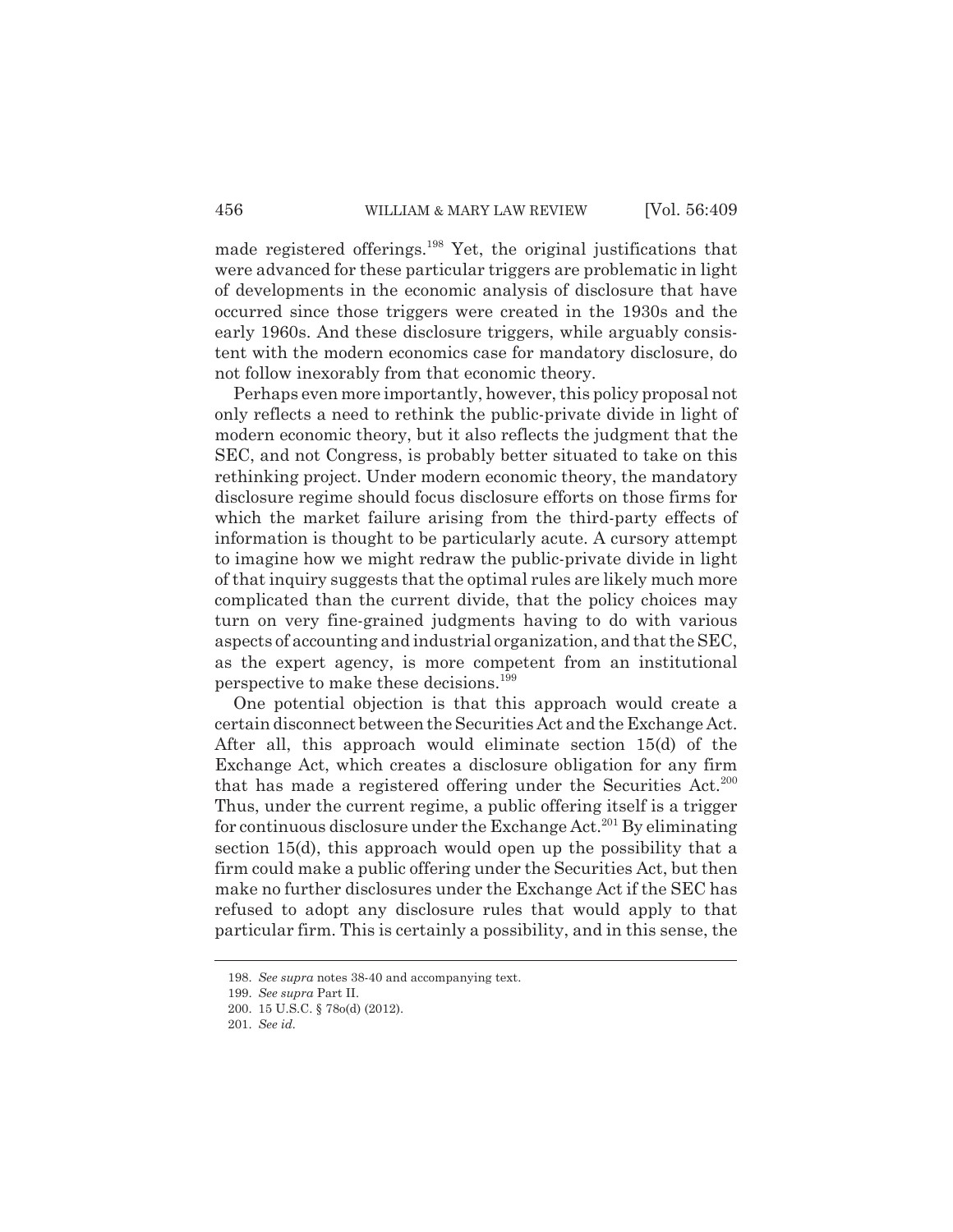## 2014] FEDERAL SECURITIES REGULATION 457

approach could create a disconnect between the two statutes. However, this disconnect is less disconcerting if one adopts the view that the Securities Act is attempting to address a very different problem from that addressed in the Exchange Act. The Securities Act is primarily concerned with the selling pressures that accompany an initial distribution of securities, and it uses disclosure to accomplish this goal.<sup>202</sup> The Exchange Act, by contrast, is concerned with trading transactions in the secondary market, which do not involve the same selling pressures.<sup>203</sup> So, the fact that there is a disconnect between the two statutes is not particularly surprising.<sup>204</sup> Additionally, even under the scenario where no Exchange Act rules apply to a firm that has already made a public offering, that firm will likely continue to make some voluntary disclosure, even if it is less than the mandatory disclosure that it was obligated to make under the Securities Act.

#### *B. Controlling for Regulatory Error at the SEC*

The second component of a policy proposal modeled after the analysis set forth above would need to attempt to minimize the risk of regulatory error implicit in the SEC's task of crafting efficient disclosure rules. To this end, consider a policy<sup>205</sup> that would charge a special advisory committee to Congress with the task of analyzing—on a periodic basis—the disclosure costs the current regulatory regime imposes upon firms. The advisory committee would then recommend, in light of those costs, whether the SEC should take some action or forbearance.<sup>206</sup>

<sup>202.</sup> *See* Thompson & Langevoort, *supra* note 53, at 1578-79.

<sup>203.</sup> *See id.* at 1581, 1585-86.

<sup>204.</sup> *See id.* at 1585-86 ("What makes a public offering special in terms of investor protection is the business-driven need to induce increased demand so as to absorb a large number of shares suddenly coming to market—work typically done by financial intermediaries (underwriters and dealers). It is the combination of that need and the issuer's self-interest that justifies the registration requirement.")

<sup>205.</sup> I am grateful to Professor Langevoort for suggesting how one might translate the thought experiment below into this more practical solution.

<sup>206.</sup> This is a variation of cost-benefit analysis, to be sure. The problem with mandating that an agency like the SEC engage in cost-benefit analysis in the hope of reducing regulatory error is that the same pathologies that we believe might lead to regulatory error in the first place are also likely to affect the agency's cost-benefit analysis. In an effort to remedy this, one might have another entity conduct the cost-benefit analysis or at least establish the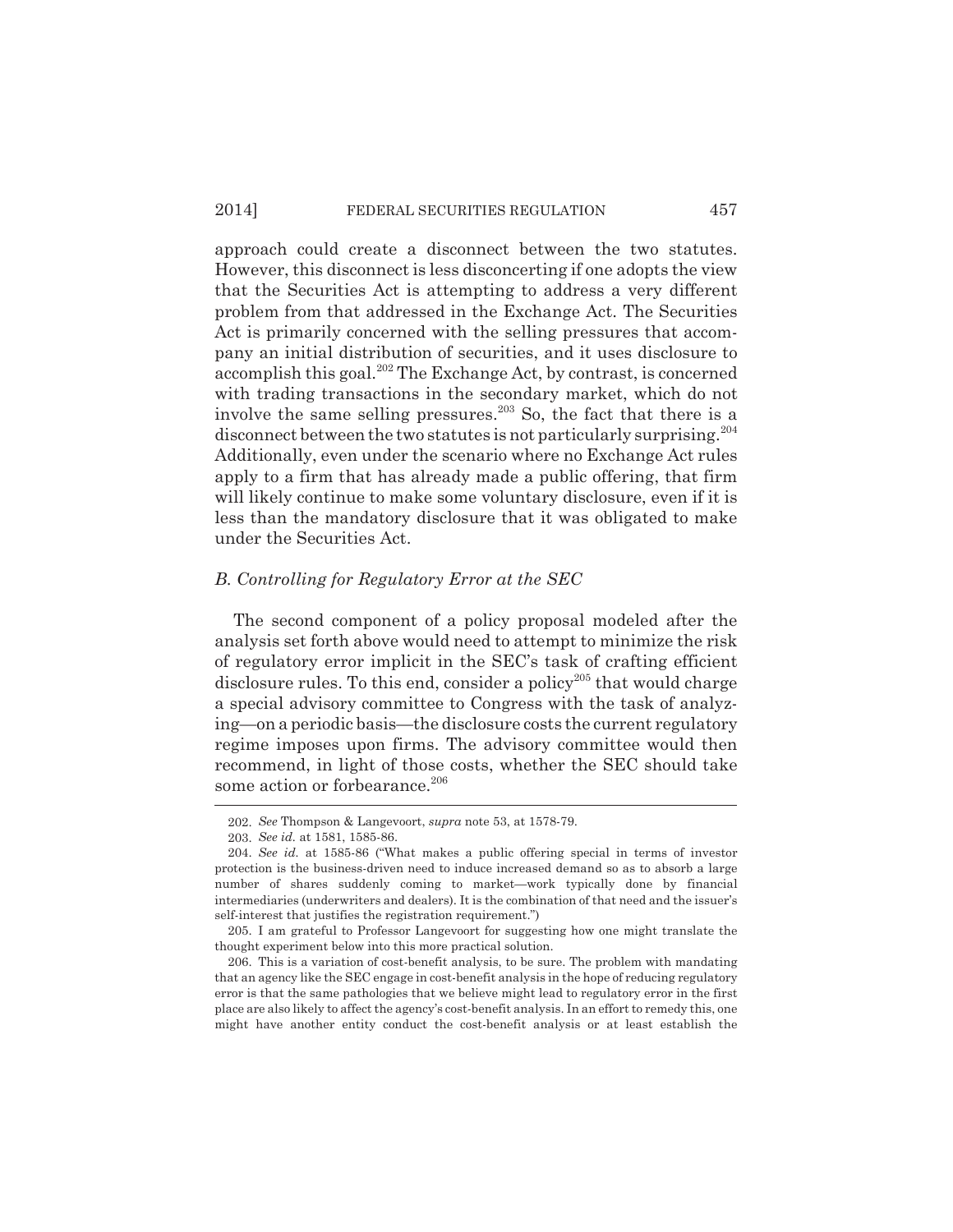## 458 WILLIAM & MARY LAW REVIEW [Vol. 56:409]

In order to understand the desirability of this sort of proposal, let us first consider how we might achieve this regulatory error management goal under "nearly ideal" circumstances, which will then allow us to consider how the proposal summarized above approximates this near ideal in the real world. For purposes of this thought experiment, consider a world in which we are relatively confident that we are able to identify—at least in terms of a range—the regulatory costs that a theoretically optimal disclosure regime would impose on firms. In other words, we are relatively confident in saying that we think the theoretically optimal disclosure regime would impose disclosure costs no greater than x percent and no less than y percent of a given firm's total costs, revenues, income, or some other income statement metric. Let us also assume that we cannot quantify the benefits of that theoretically optimal regime—that is why this is merely the "near ideal" case. Let us further assume that we are fairly confident that we can quantify the regulatory costs that we are imposing on firms subject to the current disclosure regime. Under these circumstances, what type of regulatory error cost control mechanism might we adopt?

Under such circumstances, we might have Congress place statutory limits—both in terms of an upper- and lower-bound—on the costs that the SEC could impose on regulated firms through disclosure rules, effectively creating an allowable range of disclosure costs. It would be important to establish both an upper- and lowerbound because although the analysis in Part II suggests several reasons to believe that the SEC will err in designing disclosure rules, those reasons suggest that the agency will not consistently err in one particular direction.<sup>207</sup> Congress might fine-tune this approach by dividing issuers into groups based on size, perhaps determined by operating income or the like, and then establishing

parameters that the agency should rely on in conducting such an analysis.

<sup>207.</sup> To be sure, the type of public choice model that has typically been applied to the SEC—the cost predation model—does suggest a tendency on the part of the SEC to overregulate. If one accepts that model as the best predictor of SEC behavior at all times, then one might conclude that SEC error tends in the direction of over-regulation. However, if the public choice model is not always the primary driver of error at the SEC—and as an aside, that assumption seems reasonable—the three other sources of error identified in Part III all allow for the possibility of error in either direction.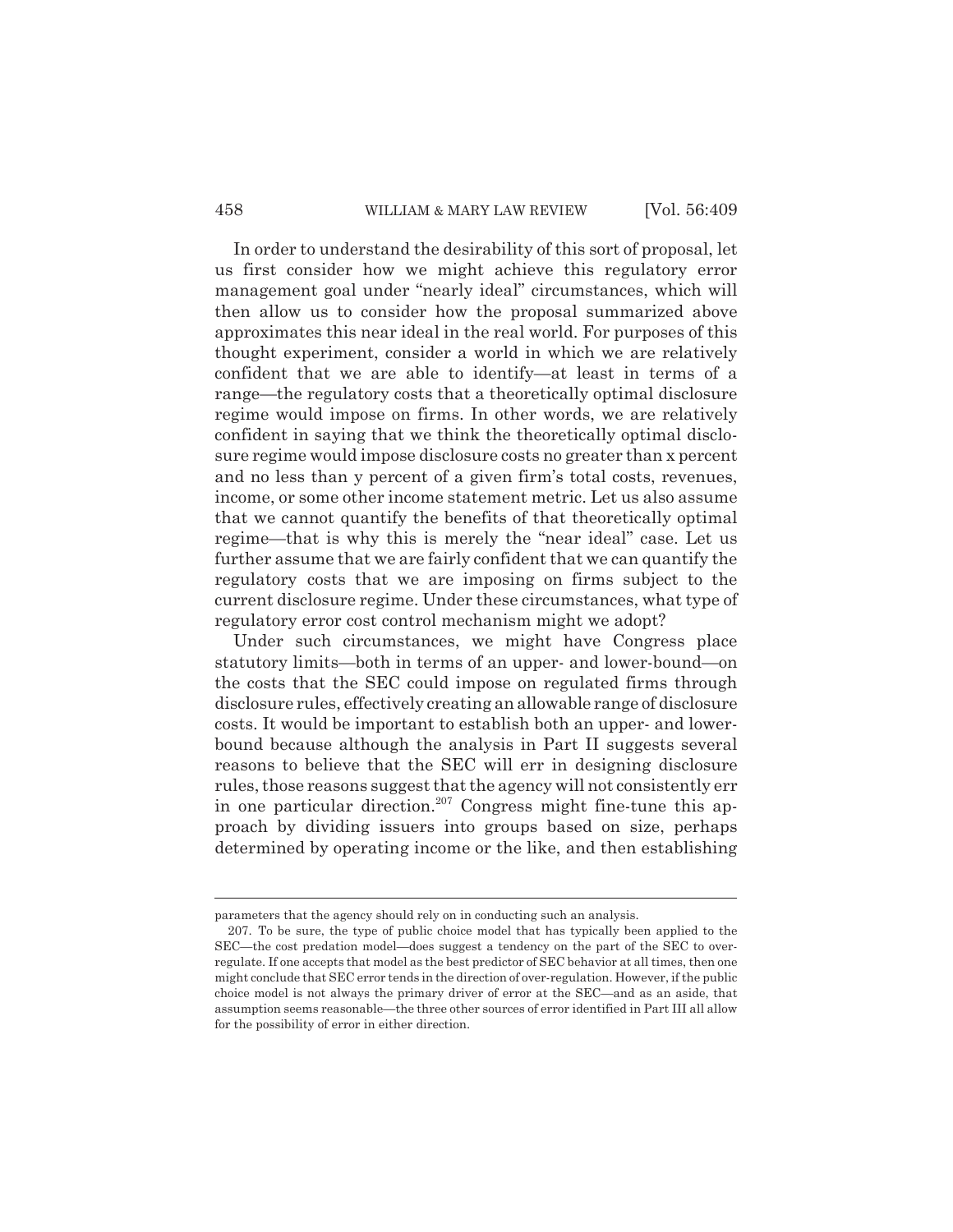an allowable disclosure cost range for each of these company size groups.<sup>208</sup>

The expectation would be that the SEC or an advisory committee would periodically measure the actual disclosure costs of companies, and calculate the average disclosure cost for a given company size group, all, of course, in light of parameters $^{209}$  established by Congress.<sup>210</sup> To be sure, the costs of gathering the company-specific data needed to make these calculations, and the subsequent costs of the calculations themselves, would be significant. But the SEC or advisory committee could probably reduce these costs by only considering a sample of firms in each company size group.

Armed with these calculations, the SEC or advisory committee could then compare these actual disclosure costs to the allowable cost range that Congress has established for the various company size groups. The SEC could then use the results of this exercise to help determine whether further action is necessary. As long as the disclosure costs for a given company size group fall within the applicable statutory cost range, the SEC would likely have no further obligations. If, on the contrary, the disclosure costs were to fall outside of the applicable range, either because the SEC's current rules are excessively costly or not costly enough—in other words, because there is too much or too little regulation as measured by costs—the SEC would have to make regulatory adjustments to bring these costs back into line with the statutory ranges. To ensure compliance, Congress could prohibit the SEC from taking any further regulatory action until it had taken reasonable steps to address the cost under- or over-run. And even if current disclosure costs fall within the allowable cost ranges, perhaps the SEC would be required to indicate in its adopting release for a given regulatory

<sup>208.</sup> This aspect of the thought experiment resembles other analyses calling for some sort of tiered disclosure. *See, e.g.*, Jeff Schwartz, *The Twilight of Equity Liquidity*, 34 CARDOZO L. REV. 531 (2012); Thompson & Langevoort, *supra* note 53.

<sup>209.</sup> These parameters would, for example, include how to measure firm-specific disclosure costs.

<sup>210.</sup> It is important to have a third party set the parameters of the cost-benefit analysis if the purpose of the cost-benefit analysis is to reduce the regulatory error inherent in the agency's regulatory task. If the agency is given carte blanche with respect to the cost-benefit analysis, then it is likely that the same pathologies that lead to the risk of regulatory error in the first place will affect the agency's cost-benefit analysis.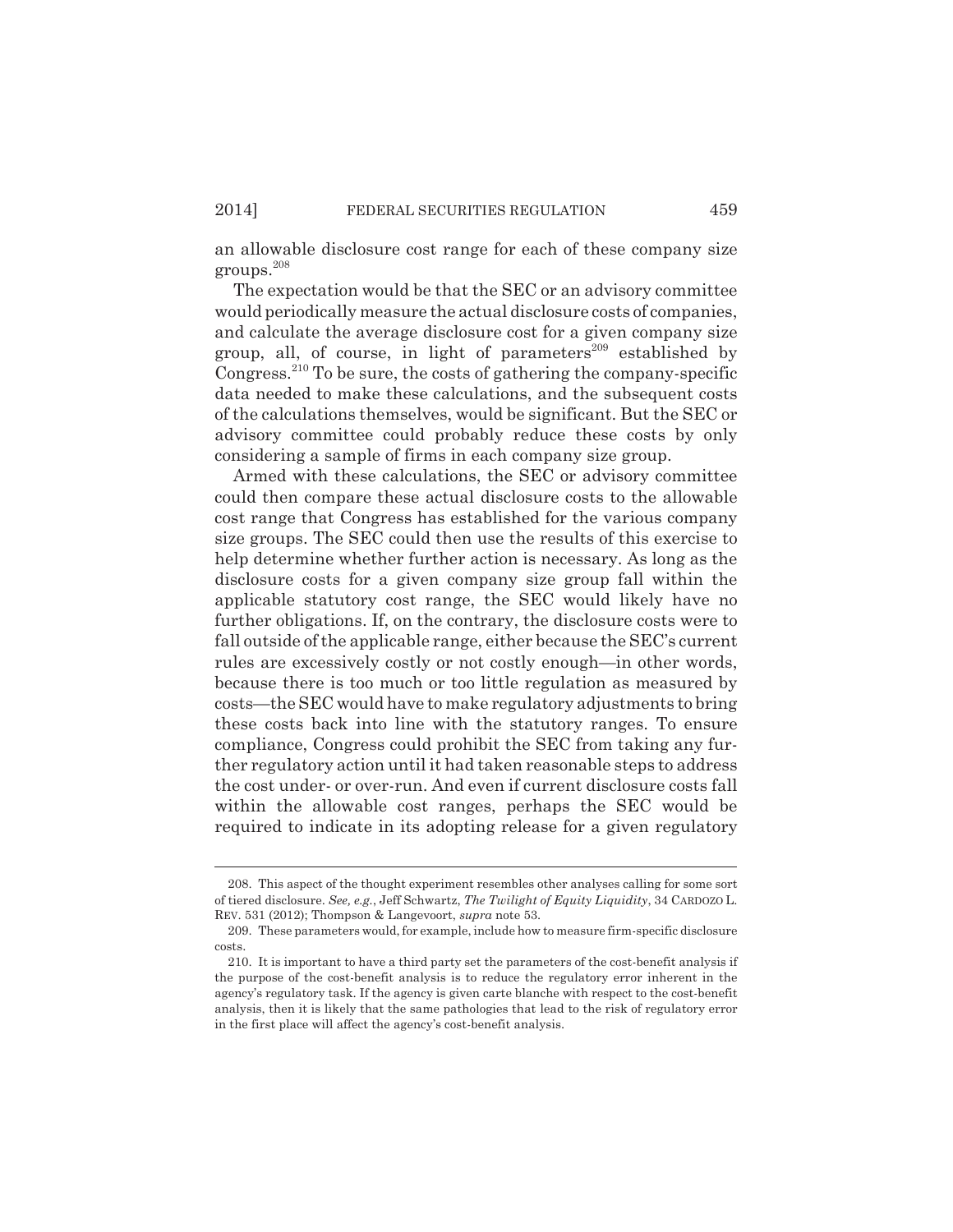action why it believed that the adopted action will not push disclosure costs outside of the allowable cost ranges.

Thus, under this approach, if the SEC wished to pursue a deregulatory or regulatory agenda, it would be prohibited from taking that action without justifying in the action's adopting release why it believed that such action would not push the disclosure regime outside the bounds of the relevant allowable cost ranges. Similarly, if it were to conclude that the disclosure costs of the current regime fall outside the bounds of the relevant allowable cost ranges, the SEC would be prohibited from pursuing any further deregulatory or regulatory policies without first bringing the current regime in line with respect to the allowable cost ranges. The SEC would therefore face a strong incentive to bring its rules into line with what Congress would have determined to be socially optimal disclosure costs, since refusal would thwart the SEC's agenda, regardless of whether that agenda is of the regulatory or de-regulatory variety.

This approach would be fairly effective at managing the risk of regulatory error at the SEC, provided that the assumptions underlying our thought experiment hold true. Before considering those assumptions, however, let us address one obvious question: Does this approach really address the risk of regulatory error? After all, just because we are controlling the costs of disclosure does not mean that we are necessarily addressing regulatory error. The SEC could still adopt inefficient rules whose costs exceed benefits, even though the costs might be limited.

In an ideal world, we would control regulatory error by comparing the benefits and costs of a rule. The problem is that the benefits of disclosure are extraordinarily difficult to value for the reasons stated in Part II, and the SEC does not even have a consistent practice of attempting to quantify these benefits. For example, an approach based on verifying that there is, a margin of error between costs and benefits seems utterly unrealistic at this point in the evolution of United States securities regulation and the SEC. And for that reason, I have assumed as much for purposes of the "nearly ideal" world of my thought experiment. Under my thought experiment, as long as we think that we have created reasonable cost ranges, we are at the very least making inefficient rules less likely by controlling costs, and reducing the costs of such rules in the event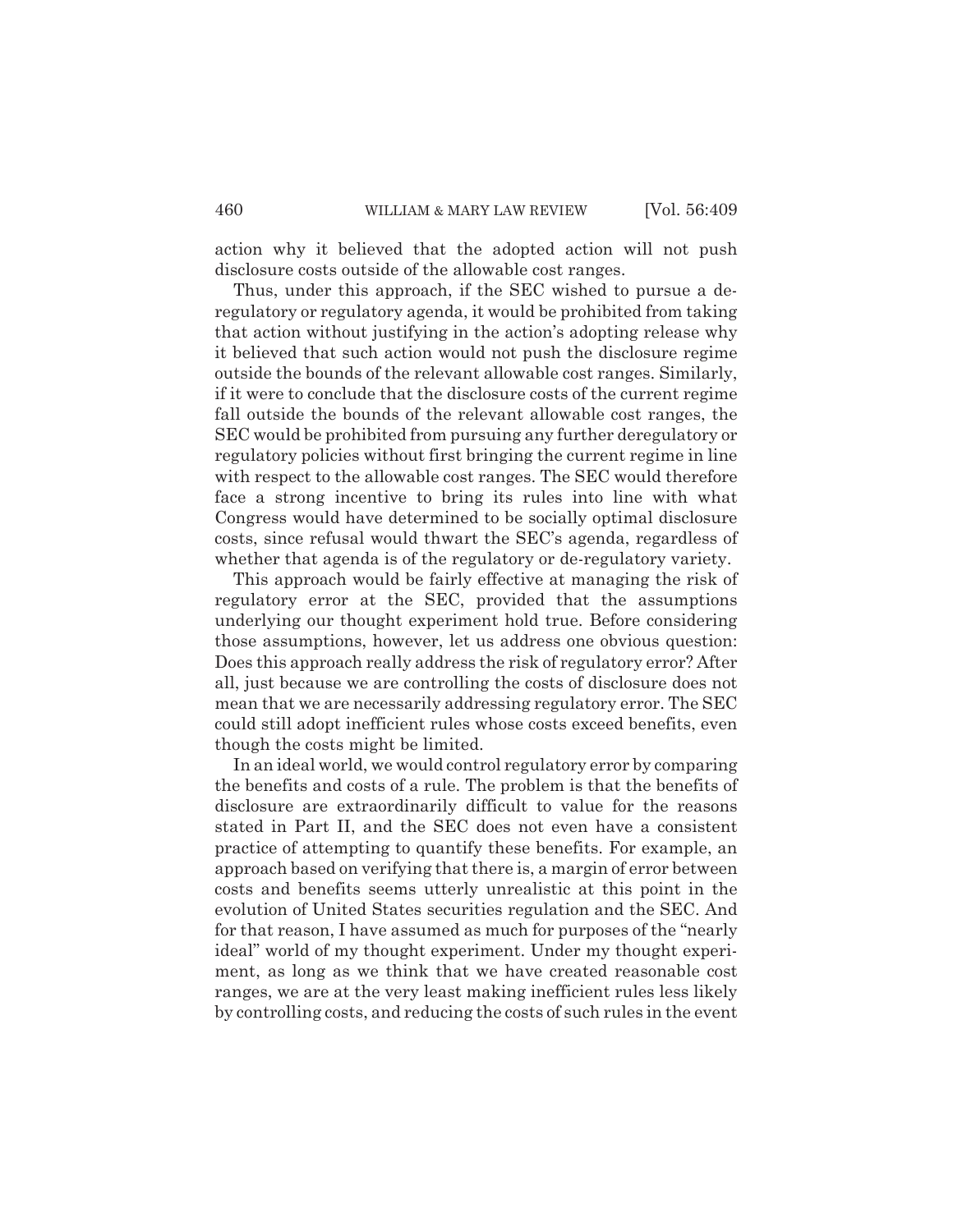that they do occur. Thus, even in the nearly ideal world of our thought experiment, this approach merely reduces the likelihood of regulatory error—and the effects of such error—but it certainly does not eliminate it altogether.

Thus, this cost-reduction approach might actually work to rein in the risk of regulatory error at the SEC—regardless of the direction toward which we think that error is biased—so long as the assumptions that underlie the thought experiment hold true. Of course, those assumptions are probably not realistic. In actuality, we are probably not that confident about being able to establish, on an ex ante basis, the range of disclosure costs that an optimal disclosure regime would impose on regulated firms. And we are also probably not particularly confident that we can calculate the level of disclosure costs that the current regime imposes on regulated firms.

However, we might be able to come close. Perhaps not close enough to justify a regime, like the one outlined above, in which everything is settled ex ante through bright-line statutory rules established by Congress that are enforced through a mechanism that incentivizes the SEC to take some action or forbearance in the case of a cost under- or over-run. But perhaps we could accomplish something similar through an advisory committee that reports directly to Congress, and that is specifically charged with analyzing disclosure costs, which brings us back to the policy proposal summarized above.

While SEC advisory committees  $exist$ <sup>211</sup>, there are none currently charged with the task of managing the costs of regulatory error. Such a committee could basically perform the analysis outlined above, identifying allowable cost ranges and calculating actual disclosure costs based on sampling. But, unlike the bright-line, ex ante

<sup>211.</sup> For example, there is currently an advisory committee jointly commissioned by the SEC and CFTC whose task is to "develop recommendations on emerging and ongoing issues relating to both agencies." *See CFTC-SEC Joint Advisory Committee*, U.S. COMMODITY FUTURES TRADING COMM'N, http://www.cftc.gov/About/CFTCCommittees/CFTC-SECJoint AdvisoryCommittee/index.htm [http://perma.cc/V5J5-ND4H] (last visited Sept. 28, 2014). Other recent advisory committees include the Advisory Committee on Small and Emerging Companies and the SEC Investor Advisory Committee. *See Advisory Committee on Small and Emerging Companies*, U.S. SEC. & EXCHANGE COMM'N, http://www.sec.gov/info/smallbus/ acsec.shtml [http://perma.cc/W6CQ-ZF39] (last visited Sept. 28, 2014); *Investor Advisory Committee*, U.S. SEC. & EXCHANGE COMM'N, http://www.sec.gov/spotlight/investor-advisorycommittee-2012.shtml [http://perma.cc/N4M7-MY8T] (last visited Sept. 28, 2014).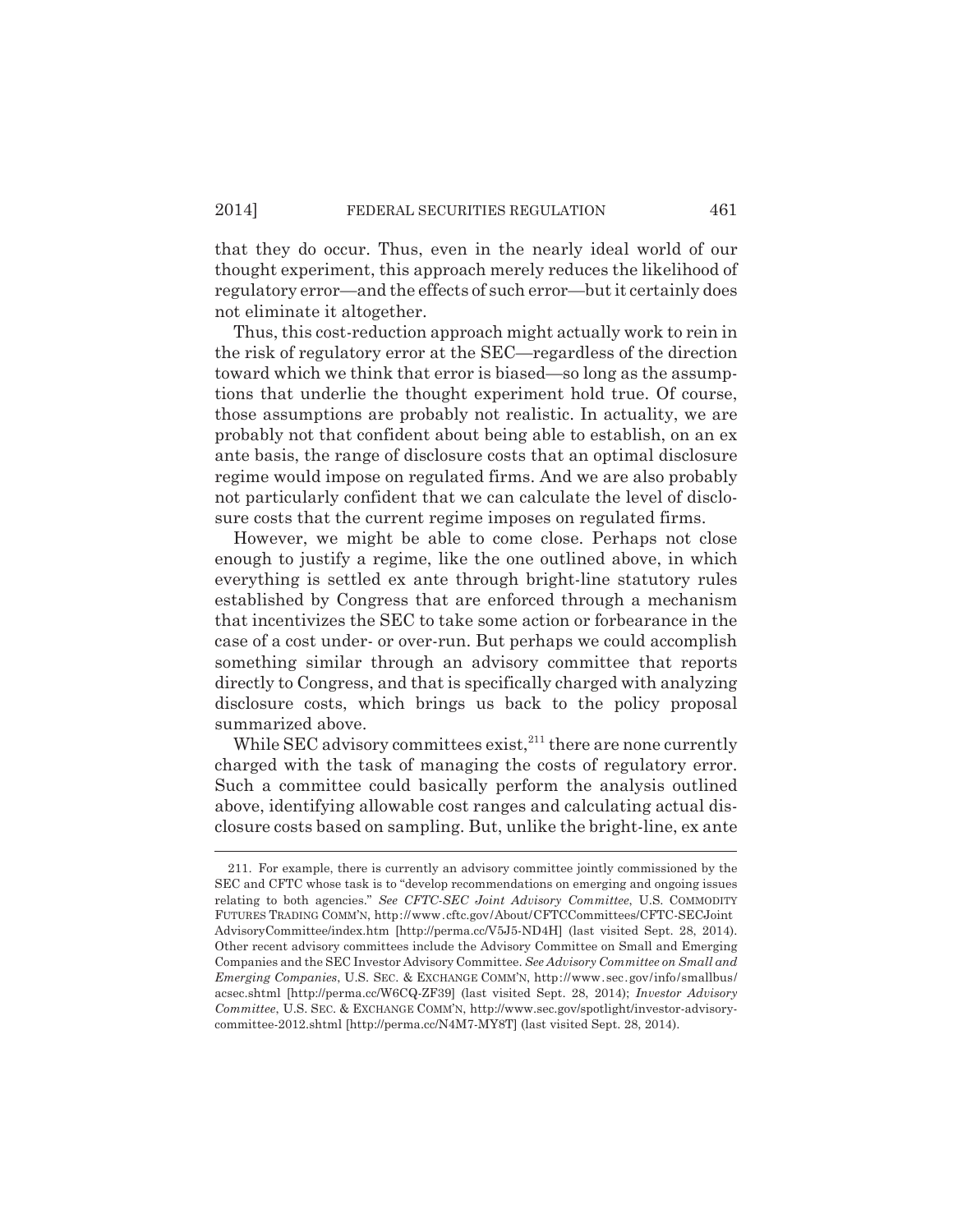approach taken in our thought experiment, under this second best approach the advisory committee could also make clear its level of confidence with respect to these various estimates. And Congress would then have discretion to act by requiring some SEC action or forbearance in accordance with the advisory committee's findings. The downside of this approach would be that it would not necessarily have the effect on regulatory action that the thought experiment would have, because this approach would require Congress to act before the SEC has any obligation to act or forbear. And Congress might refrain from acting even when the advisory committee has a high level of confidence that Congress should intervene at the SEC to help manage the risk of regulatory error. In other words, this proposal would not have the self-enforcing aspect of our thought experiment. The virtue of this approach is that it would address the data concerns that plague the ex ante bright-line approach taken in the thought experiment, and it would hold out the likelihood—perhaps not as certain as in our thought experiment, but a likelihood nonetheless—that regulatory error costs would indeed be limited.

## *C. What About Decision Costs?*

This Article has argued that we might draw on institutional design principles to create a structure for securities regulation that yields smarter, less error-prone laws. In particular, this Article has argued that we might reduce error costs in the securities regulation context by granting the SEC greater decision-making authority while at the same time implementing a system for controlling the regulatory costs that the SEC is able to impose on the firms that are subject to its regulations. One question left unaddressed regards the decision costs associated with this policy proposal. Analyses of institutional design typically focus on not only error costs, but on decision costs as well. These are the costs involved in making a decision, including the costs of data collection, experimentation, analysis, and the like.<sup>212</sup> Typically, there is a tradeoff between error costs and decision costs.<sup>213</sup> The expert might make half as many

<sup>212.</sup> *See* Kelly, *supra* note 20, at 865.

<sup>213.</sup> *See id.*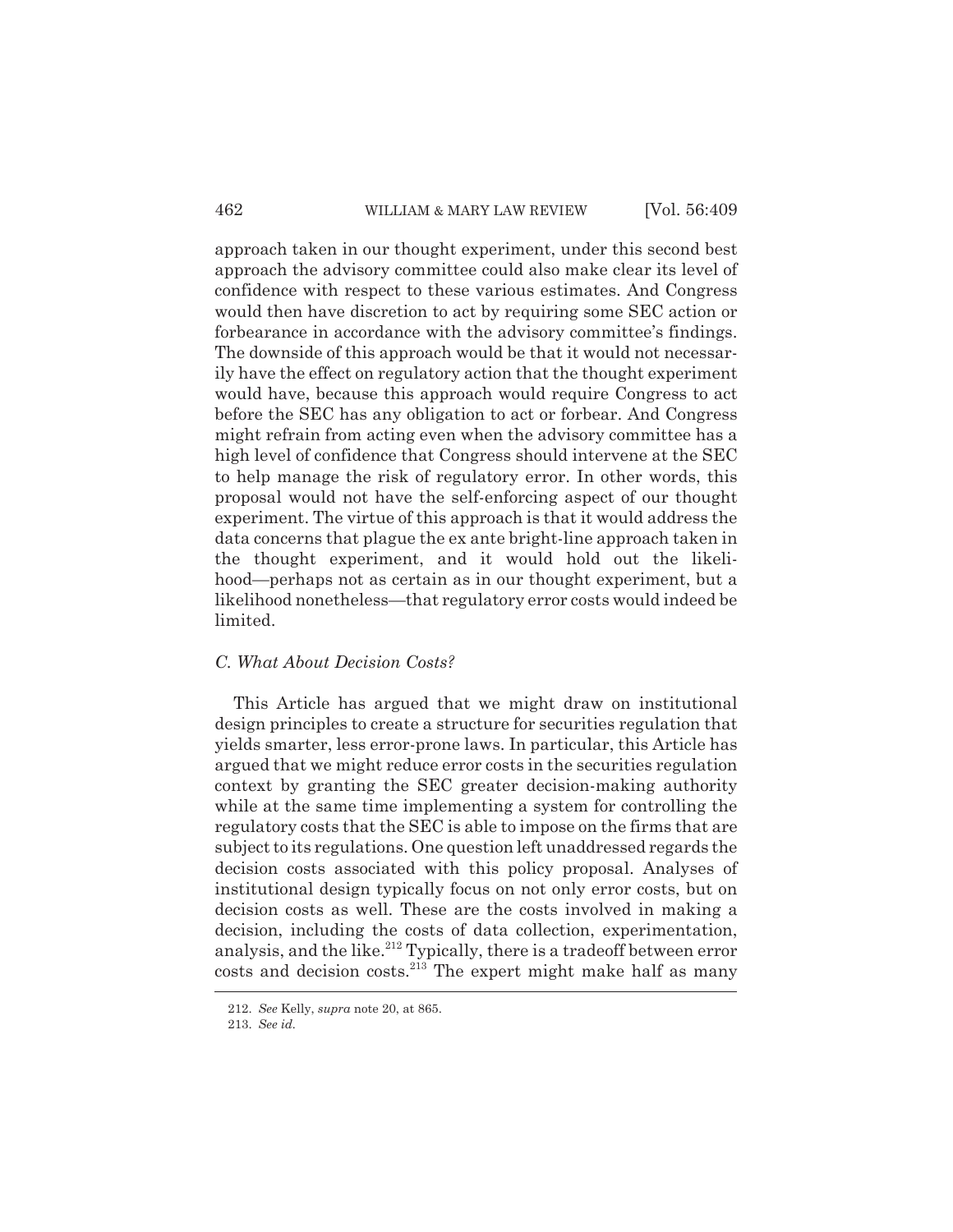errors as the layman but spend twice as much in resources to reach his decision.

Thus, the analysis is incomplete if it focuses solely on error costs associated with a proposed institutional structure. It is also necessary to take into account the necessary decision costs. That inquiry is always very speculative. However, I think it is a little less speculative in this case if we can agree on the relevant baseline against which to measure the decision costs associated with this proposal.

Specifically, I have argued that the public-private divide should be determined by reference to those firms or industries where the third-party effects of disclosure are particularly high. The economic case for disclosure regulation implies that these environments exhibit high third-party effects, and therefore mandatory disclosure is likely to be superior to market-provided disclosure. The question is not how the decision costs of the status quo compare to the decision costs of this proposal, because the status quo does not ask how the public-private divide should be drawn in light of the economic case for mandatory disclosure rules. Rather, once we have decided that the public-private divide must be drawn in light of the economic case for mandatory disclosure, the question becomes whether the decision costs are less if we have the SEC or Congress engage in that line-drawing exercise. It is not at all clear that the decision costs would be greater if we had the SEC undertake that task, especially when one takes into account the fact that there are typically a greater number of interest groups involved at the congressional, rather than the agency, level. $^{214}$  Thus, at worst, it seems that the decision costs will be the same for the SEC. But if this is the case—that the decision costs of drawing the publicprivate divide are relatively the same regardless of whether the SEC or Congress is doing the line-drawing—then I think this weighs in favor of concluding that granting the SEC greater authority on this decision would be efficient. As I have argued above, the error costs of having the SEC decide this issue are likely to be much less.

<sup>214.</sup> *See* Gubler, *supra* note 177, at 790-92.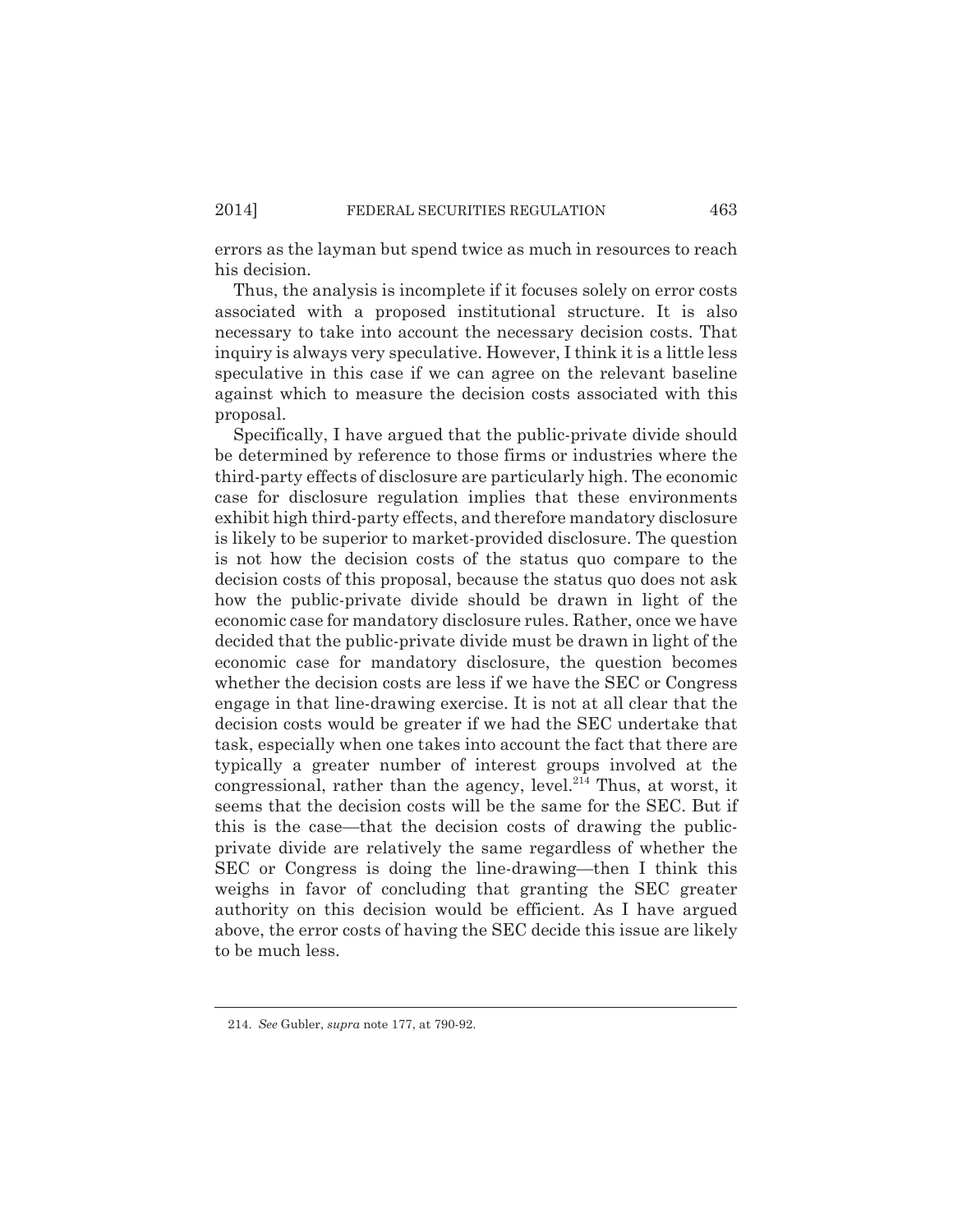#### 464 WILLIAM & MARY LAW REVIEW [Vol. 56:409

The efficiency of the second aspect of my proposal—the regulatory cost control mechanism—is substantially more speculative. The decision costs associated with this regulatory cost control mechanism are undoubtedly very high compared to the appropriate baseline, which is simply the status quo without a cost-control mechanism. The question there is whether the reduction in error costs outweighs the increase in decision costs associated with creating the regulatory cost control mechanism in the first place. And, unfortunately, that question is impossible to resolve without some sort of empirical data or, perhaps, policy experimentation. $215$ I will leave that for another day. What I hope to have accomplished in this Article is to make the case for greater error cost controls and propose one possible solution.

### **CONCLUSION**

Questions about the optimal allocation of decision-making authority among Congress and agencies, including how to minimize the risk of decision error in delegated decision-making, are perennial questions in the institutional design literature. In the securities regulation context, these questions were settled long ago, at a time when the policy justifications for a mandatory corporate disclosure regime were strikingly different from those that tend to dominate the scholarly debate today. And yet, these policy justifications are integral to our institutional design choices. For these reasons, this Article has argued that it is time to reassess these questions in the context of securities regulation. That reassessment implies that we might benefit by giving the SEC greater decision-making authority over securities regulation's domain—in other words, which firms are subject to the mandatory disclosure regime in the first place. This approach would allow the SEC to make the type of fine-tuned regulatory determinations that are called for by the dominant justification of mandatory disclosure today, which holds that mandatory rules are necessary to correct for market failures arising from the third-party effects of information. At the same time, however, it might be desirable to put in place greater controls for

<sup>215.</sup> *See* Gubler, *supra* note 181, at 129.